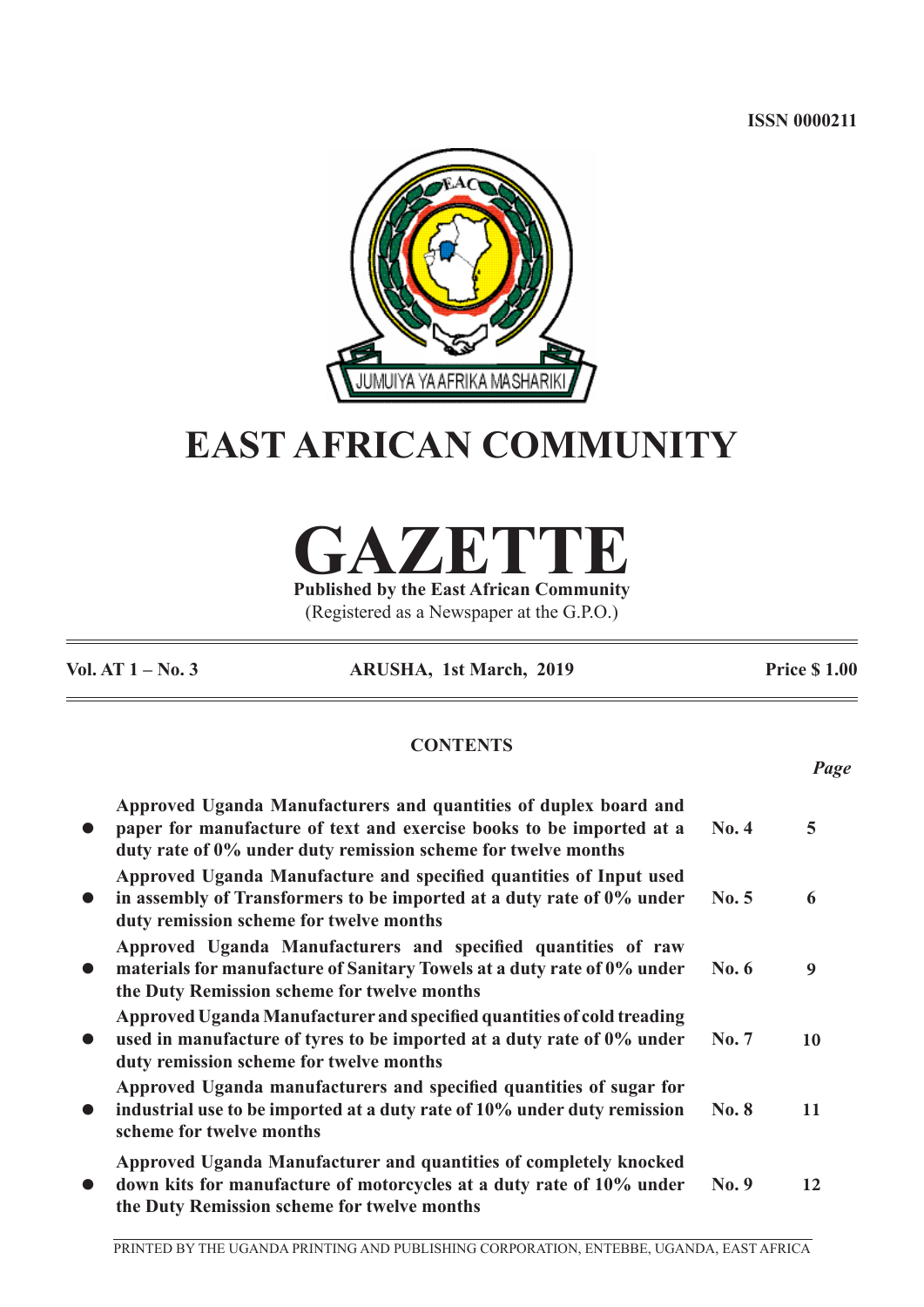|           | Approved Uganda Manufacturer and specified quantities of inputs used<br>in manufacture of dry & deep cycle batteries to be imported at a duty<br>rate of 0% under duty remission scheme up to 30th June 2019                                                       | <b>No. 10</b> | 13 |
|-----------|--------------------------------------------------------------------------------------------------------------------------------------------------------------------------------------------------------------------------------------------------------------------|---------------|----|
|           | Approved Uganda Manufacturer and specified quantities of inputs used<br>in manufacture cook stoves to be imported at a duty rate of 0% under<br>duty remission scheme up to 30 <sup>th</sup> June 2019                                                             | No. 11        | 14 |
| $\bullet$ | Approved Uganda Manufacturer and specified quantities of inputs used<br>in manufacture LED Lights to be imported at a duty rate of 10% under<br>duty remission scheme up to 30 <sup>th</sup> June 2019                                                             | No. 12        | 15 |
| $\bullet$ | Approved Uganda Manufacturer and specified quantities of inputs used<br>in manufacture Paint to be imported at a duty rate of 0% under duty<br>remission scheme up to 30 <sup>th</sup> June 2019                                                                   | No. 13        | 16 |
| $\bullet$ | Approved Uganda Manufacturer and specified quantities of inputs used<br>in manufacture Tooth Brushes to be imported at a duty rate of 0% under<br>duty remission scheme up to 30 <sup>th</sup> June 2019                                                           | No. 14        | 17 |
| $\bullet$ | Approved Uganda Manufacturer and specified quantities of inputs used<br>in manufacture Textiles to be imported at a duty rate of 10% under duty<br>remission scheme up to 30 <sup>th</sup> June 2019                                                               | No. 15        | 18 |
| $\bullet$ | Approved Uganda Manufacturer and specified quantities of inputs used<br>in manufacture Textiles to be imported at a duty rate of 0% under duty<br>remission scheme up to 30 <sup>th</sup> June 2019                                                                | No. 16        | 19 |
|           | Approved Uganda Manufacturers and specified quantities of inputs<br>used in manufacture of Packaging materials and self adhesive tapes to<br>be imported at a duty rate of 0% under duty remission scheme up to 30 <sup>th</sup><br><b>June 2019</b>               | No. 17        | 21 |
| $\bullet$ | Approved Uganda Manufacturers and specified quantities of inputs used<br>in manufacture of Packaging materials to be imported at a duty rate of<br>10% under duty remission scheme up to 30 <sup>th</sup> June 2019.                                               | No. 18        | 22 |
|           | Approved Uganda Manufacturer and specified quantities of raw<br>materials used in manufacture of Mattresses to be imported at a duty<br>rate of 10% under duty remission scheme up to 30th June 2019                                                               | No. 19        | 23 |
|           | Approved Uganda Manufacturer and specified quantities of Odoriferous<br>mixtures of a kind used in food or drink industries used in manufacture<br>of beverage to be imported at a duty rate of 0% under duty remission<br>scheme up to 30 <sup>th</sup> June 2019 | <b>No. 20</b> | 24 |
| $\bullet$ | Approved Uganda Manufacturer and specified quantities of Concentrates<br>used in manufacture of Juice to be imported at a duty rate of 10% under<br>duty remission scheme up to 30 <sup>th</sup> June 2019                                                         | No. 21        | 26 |
|           | Approved Uganda Manufacturer and specified quantities of Active<br>Yeast used in manufacture of Confectionaries and Baked Products to be<br>imported at a duty rate of 10% under duty remission scheme for twelve<br>months.                                       | No. 22        | 27 |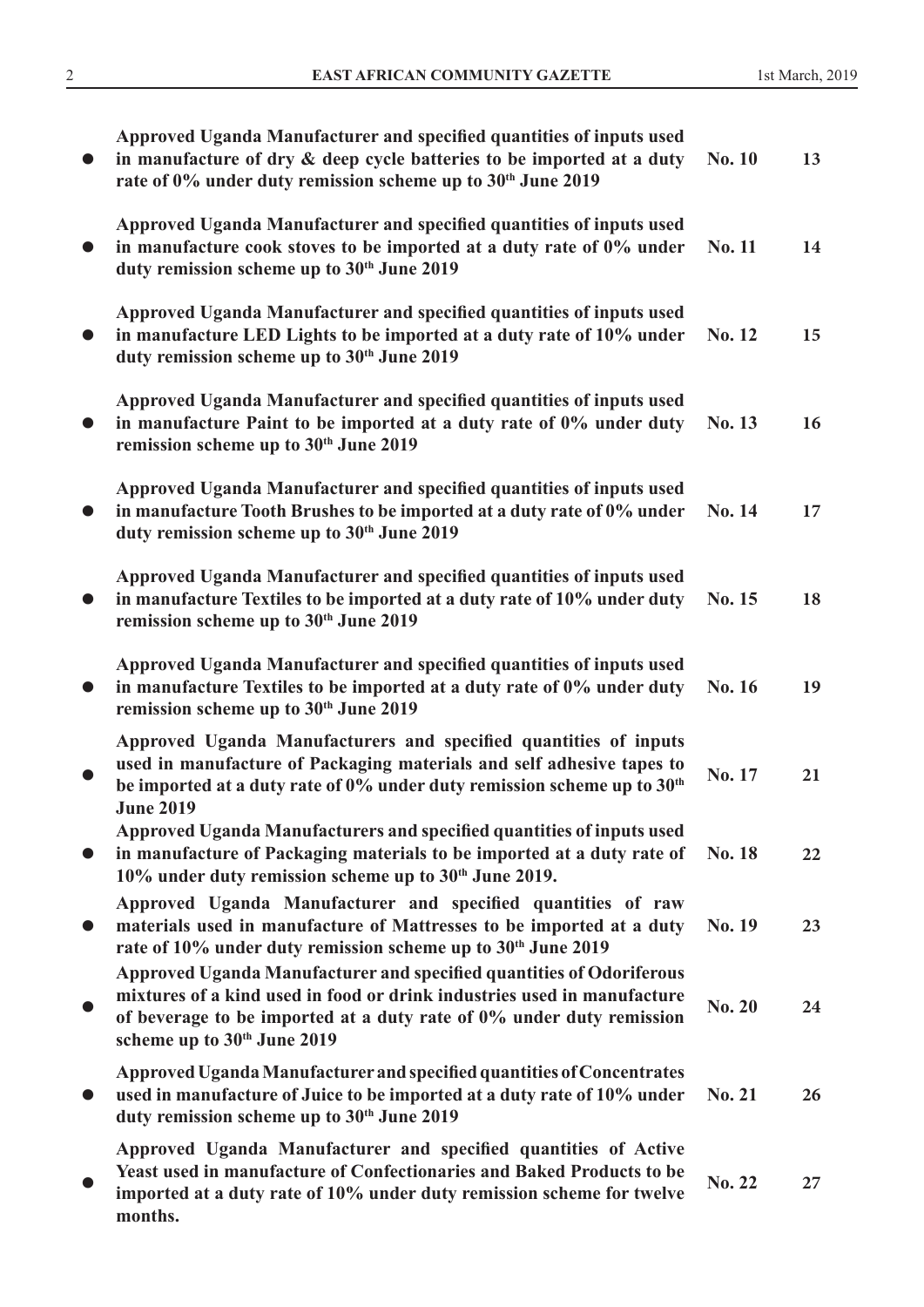|           | Approved Uganda Manufacturer and specified quantities of Glucose<br>syrup used in manufacture of confectionary to be imported at a duty<br>rate of 0% under duty remission scheme for twelve months                                   | No. 23        | 28 |
|-----------|---------------------------------------------------------------------------------------------------------------------------------------------------------------------------------------------------------------------------------------|---------------|----|
|           | Approved Uganda Manufacturer and specified quantities of raw<br>materials used in manufacture of footwear to be imported at a duty rate<br>of 0% under duty remission scheme up to 30 <sup>th</sup> June 2019                         | No. 24        | 29 |
|           | Approved Uganda Manufacturers and specified quantities of petroleum<br>oils used in manufacture of lubricants and Petroleum Jelly to be imported<br>at a duty rate of 0% under duty remission scheme up to 30 <sup>th</sup> June 2019 | No. 25        | 30 |
|           | Approved Uganda Manufacturers and specified quantities of Petroleum<br>Jelly used in manufacture of cosmetics to be imported at a duty rate of<br>10% under duty remission scheme up to 30 <sup>th</sup> June 2019                    | No. 26        | 31 |
|           | Approved Uganda Manufacturers and specified quantities of inputs used<br>in manufacture of umbrella head twisted nails to be imported at a duty<br>rate of 10% under duty remission scheme up to 30th June 2019                       | No. 27        | 32 |
| $\bullet$ | Approved Uganda Manufacturers and specified quantities of inputs used<br>in manufacture of goods to be imported at a duty rate of 10% under duty<br>remission scheme up to 30 <sup>th</sup> June 2019                                 | No. 28        | 33 |
| $\bullet$ | Approved Uganda Manufacturers and specified quantities of inputs used<br>in manufacture of goods to be imported at a duty rate of 0% under duty<br>remission scheme up to 30 <sup>th</sup> June 2019                                  | No. 29        | 34 |
|           | Approved measures on Import Duty Rates in the EAC Common External<br><b>Tariff</b>                                                                                                                                                    | <b>No. 30</b> | 35 |
|           | Approved Tanzania Manufacturer and specified quantities of Splints &<br>Raw Materials used in manufacture of Safety Matches to be imported at<br>a duty rate of 0% under duty remission scheme for twelve months                      | No. 31        | 36 |
|           | Approved Tanzania Manufacturer and quantities of completely knocked<br>down kits for manufacture of motorcycles at a duty rate of 10% under<br>the Duty Remission scheme for twelve months                                            | No. 32        | 37 |
|           | Approved Tanzania manufacturers and specified quantities of sugar for<br>industrial use to be imported at a duty rate of 10% under duty remission<br>scheme for twelve months                                                         | No. 33        | 38 |
|           | Approved Tanzania Manufacturer and specified quantities of Glucose<br>syrup used in manufacture of confectionary to be imported at a duty<br>rate of 0% under duty remission scheme for twelve months                                 | No. 34        | 39 |
|           | Approved Tanzania Manufacturers and specified quantities of raw<br>materials for manufacture of Sanitary Pads at a duty rate of 0% under<br>the Duty Remission scheme for twelve months                                               | No. 35        | 40 |
|           | Approved Tanzania Manufacturers and specified quantities of twine<br>for manufacture of Fishing Nets at a duty rate of 0% under the Duty<br><b>Remission scheme for twelve months</b>                                                 | No. 36        | 41 |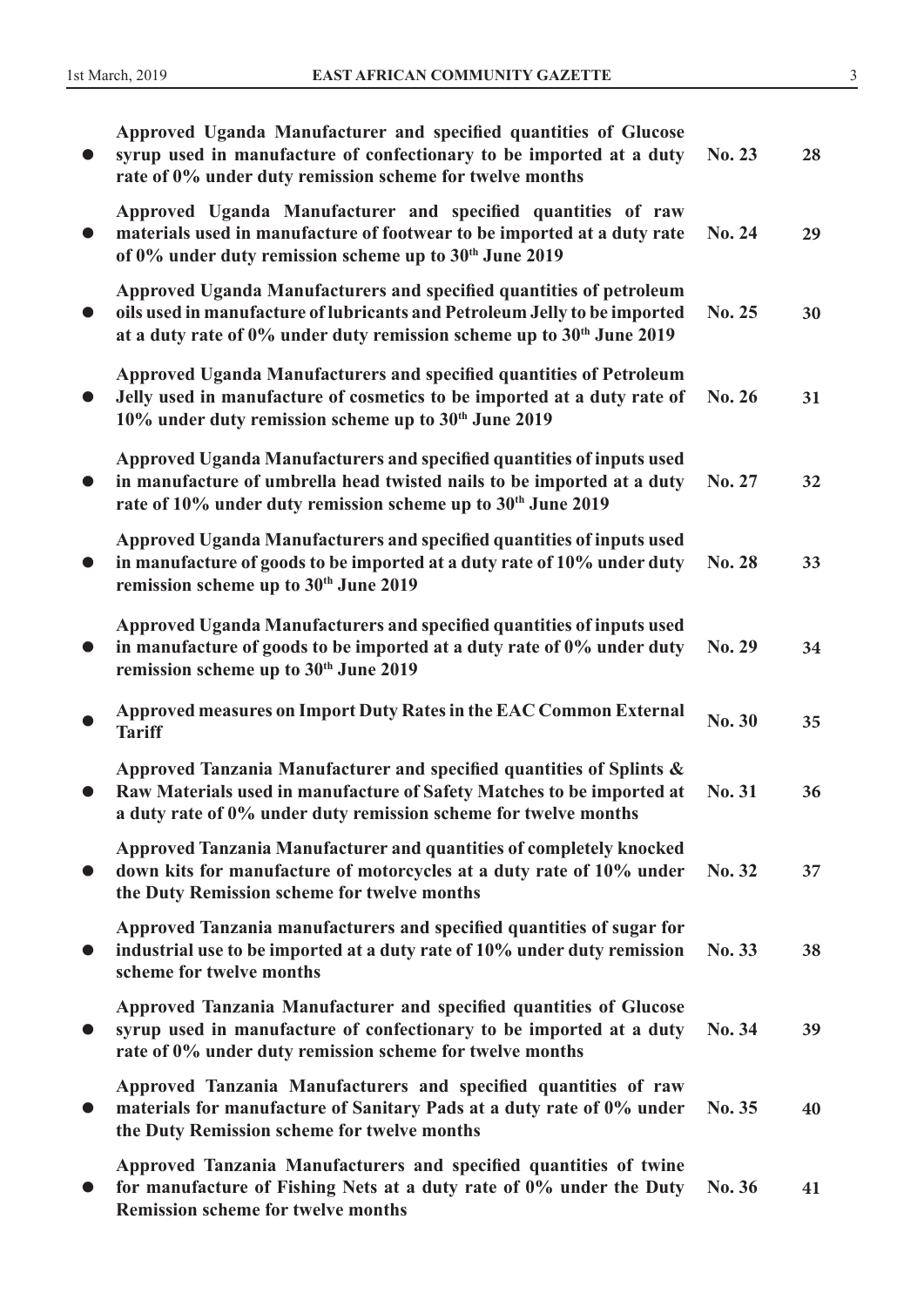| $\bullet$ | Approved Tanzania Manufacturer and specified quantities of cold<br>treading used in manufacture of tyres to be imported at a duty rate of No. 37<br>0% under duty remission scheme for twelve months                                                      |        | 42 |
|-----------|-----------------------------------------------------------------------------------------------------------------------------------------------------------------------------------------------------------------------------------------------------------|--------|----|
| $\bullet$ | Approved Tanzania Manufactures and specified quantities of Input used<br>in assembly of Transformers and Switch Gears to be imported at a duty<br>rate of 0% under duty remission scheme for twelve months                                                | No. 38 | 43 |
| $\bullet$ | Approved Tanzania Songoro Marine Transport Ltd (Manufacturer)<br>and quantities of inputs for manufacture three passenger landing ship/<br>pontoon for Dar es Salaam to be imported at a duty rate of 0% under<br>duty remission scheme for twelve months | No. 39 | 47 |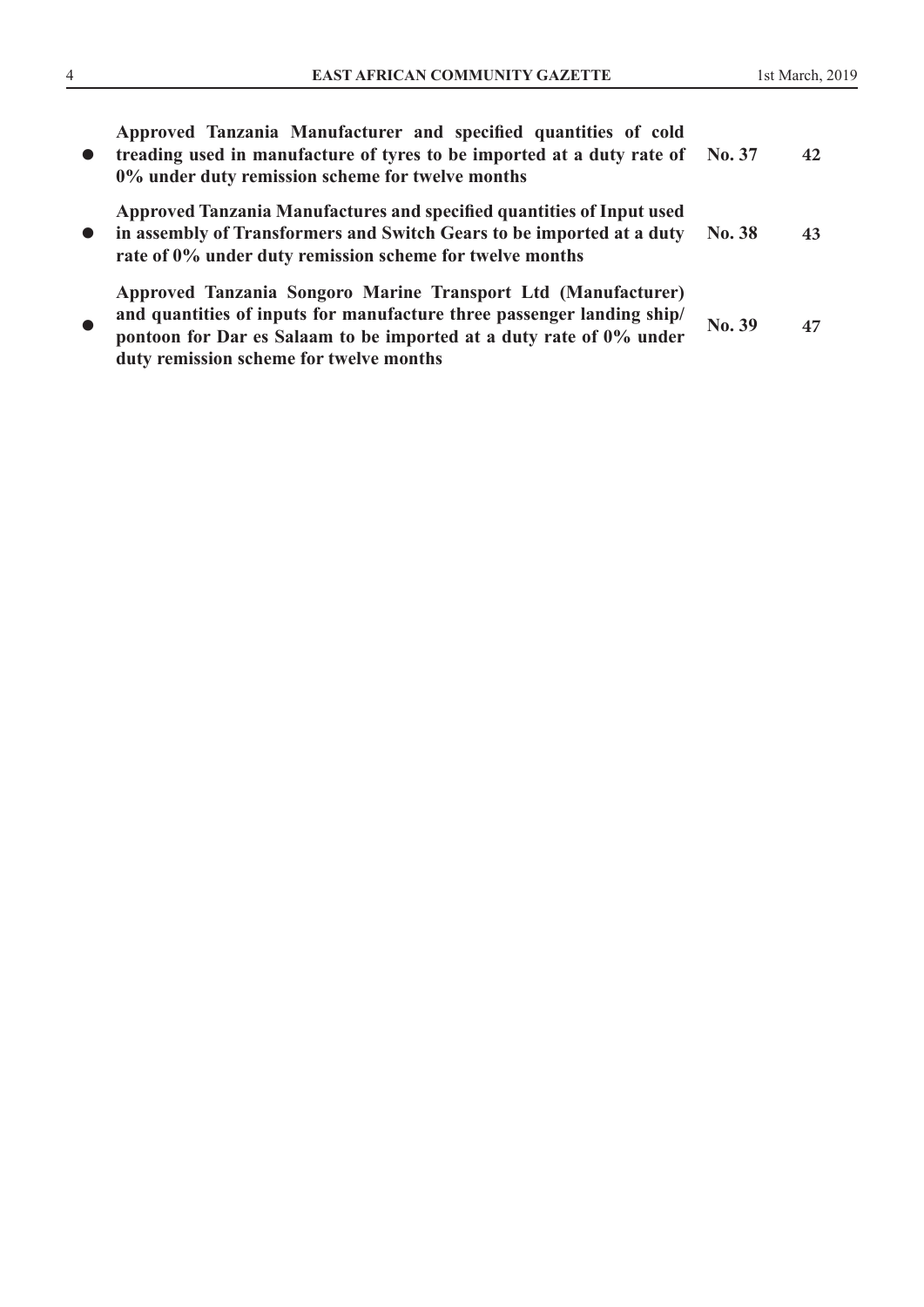Legal Notice No. EAC/4/2019.

## **THE EAST AFRICAN COMMUNITY CUSTOMS MANAGEMENT ACT 2004**

## **LEGAL NOTICE**

IN EXERCISE of the powers conferred upon the Council of Ministers by section 140 of the East African Community Customs Management Act 2004, the Council of Ministers has approved the following manufacturers to import the specified quantities of duplex board and paper for manufacture of exercise books under the Duty Remission Scheme.

## **APPROVED UGANDA MANUFACTURERS AND QUANTITIES OF DUPLEX BOARD AND PAPER FOR MANUFACTURE OF TEXT AND EXERCISE BOOKS TO BE IMPORTED AT A DUTY RATE OF 0% UNDER DUTY REMISSION SCHEME FOR TWELVE MONTHS**

| S/N            | <b>Company Name</b>                       | <b>Tariff No</b> | <b>Description</b>                                       | <b>Quantity</b><br><b>Allocated</b> | <b>Finished Product</b> |
|----------------|-------------------------------------------|------------------|----------------------------------------------------------|-------------------------------------|-------------------------|
|                |                                           | 4802.55.00       | Wood free paper                                          | 150 MT                              |                         |
| $\mathbf{1}$   | Wave Media Graphics<br>Ltd                | 4810.22.00       | Duplex Board                                             | 200 MT                              | Exercise books          |
|                |                                           | 3921.19.10       | Unprinted laminating film                                | 20,000 M2                           |                         |
|                |                                           | 4802.55.00       | Wood free paper                                          | 150 MT                              |                         |
| $\overline{2}$ | <b>MZ</b> Paper Converters<br>Ltd         | 4810.13.00       | Wood free paper                                          | 1,400 MT                            | Exercise books          |
|                |                                           | 4801.00.90       | News Print for exercise books                            | 1,400 MT                            |                         |
|                | In Line Print Services<br>L <sub>td</sub> | 4802.57.00       | Bond paper – wood free paper<br>uncoated paper in sheets | 800 MT                              |                         |
|                |                                           | 4810.19.00       | Duplex paper board Light<br>weight                       | 300 MT                              |                         |
|                |                                           | 4802.57.00       | Manila board paper less than<br>150 gsm                  | 800 MT                              | Exercise books          |
| 3              |                                           | 4802.58.00       | Manila board paper more than<br>150 gsm                  | 800 MT                              |                         |
|                |                                           | 4804.29.00       | Sack Kraft Paper bleached                                | 200 MT                              |                         |
|                |                                           | 4810.19.00       | Art board paper                                          | 800 MT                              |                         |
|                |                                           | 4810.19.00       | Art Paper                                                | 800 MT                              |                         |

## **AMB. DR. RICHARD SEZIBERA ,**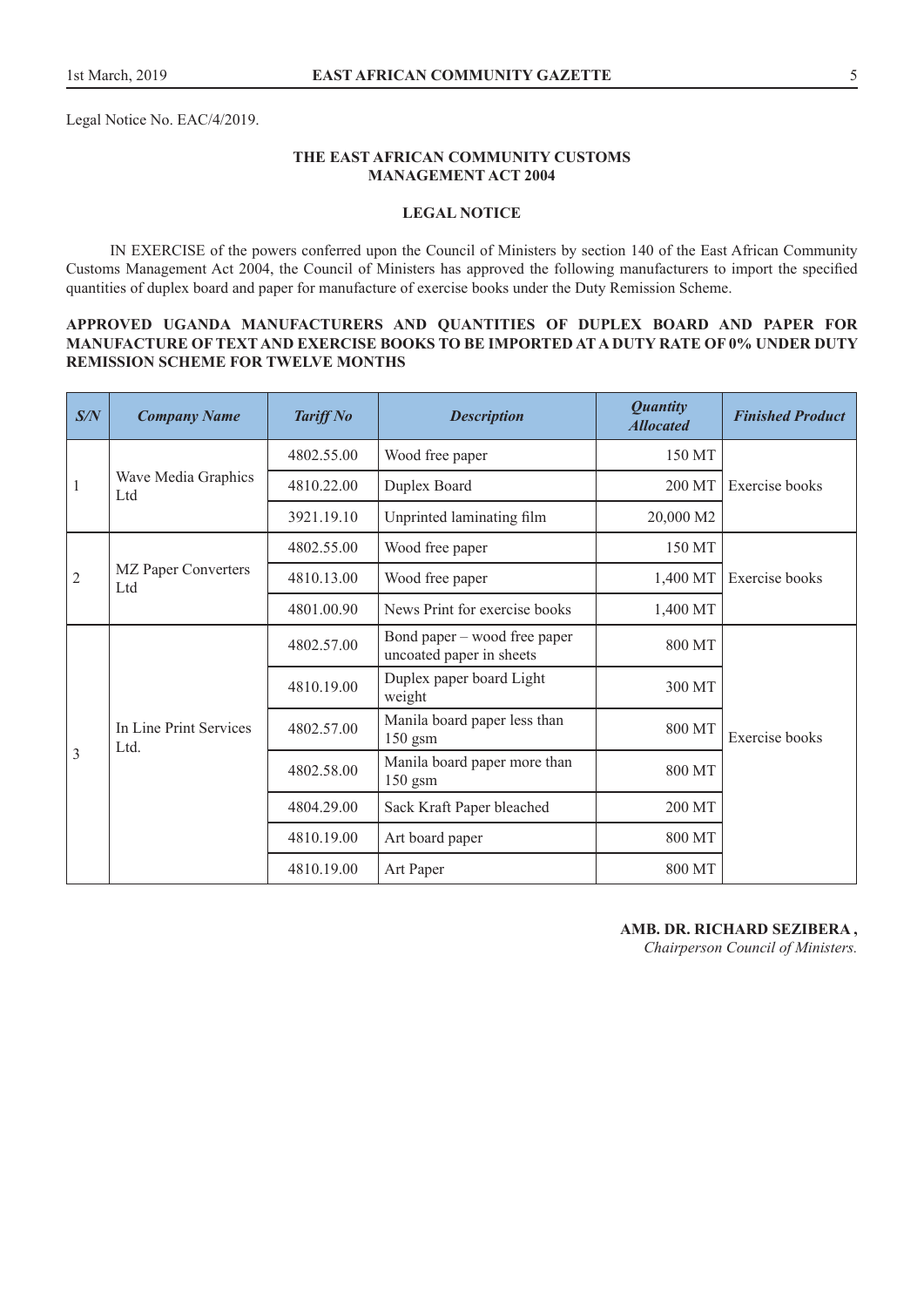## **THE EAST AFRICAN COMMUNITY CUSTOMS MANAGEMENT ACT 2004**

# **LEGAL NOTICE**

IN EXERCISE of the powers conferred upon the Council of Ministers by section 140 of the East African Community Customs Management Act 2004, the Council of Ministers has approved the following manufacturers to import the specified quantities of inputs used in assembly of transformers under the Duty Remission Scheme.

## **APPROVED UGANDA MANUFACTURERS AND QUANTITIES OF INPUTS USED IN ASSEMBLY OF TRANSFORMERS TO BE IMPORTED AT DUTY RATE OF 0% FOR TWELVE MONTHS**

| S/N | <b>Company Name</b>            | <b>Tariff No</b> | <b>Description</b>                            | <b>Quantity</b><br><b>Allocated</b> | <b>Finished</b><br><b>Product</b> |
|-----|--------------------------------|------------------|-----------------------------------------------|-------------------------------------|-----------------------------------|
|     |                                | 4923.90.90       | Diamond Paper (Dotted paper)                  | 1.05 MT                             |                                   |
|     |                                | 4016.93.00       | Gaskets                                       | 100 SQMTRS                          |                                   |
|     |                                | 4923.90.90       | Ducta Paper                                   | $0.05$ MT                           |                                   |
|     |                                | 4811.60.10       | <b>Insulation Paper</b>                       | $0.05$ MT                           |                                   |
|     |                                | 2710.19.55       | Transformer oil                               | 2,000 LTS                           |                                   |
|     |                                | 9025.19.00       | Thermometer-Dial Type                         | <b>100 PCS</b>                      |                                   |
|     |                                | 8481.80.00       | PRV (Pressure Release Valve)                  | <b>50 PCS</b>                       |                                   |
|     |                                | 9026.80.00       | Pressure gauges                               | <b>200 PCS</b>                      |                                   |
|     |                                | 9026.80.00       | Oil gauges                                    | <b>200 PCS</b>                      |                                   |
|     |                                | 8481.80.00       | Oil drainage valves                           | <b>200 PCS</b>                      |                                   |
|     | <b>Electrical Controls and</b> | 7407.10.00       | LV extension bus bars                         | <b>200 PCS</b>                      |                                   |
|     |                                | 8544.11.00       | Enameled Copper winding wires                 | 2.4 MT                              |                                   |
|     |                                | 4923.90.90       | Kraft paper                                   | $0.2$ MT                            |                                   |
| 1.  |                                | 4016.93.00       | LV/HV Rubber seals                            | <b>200 PCS</b>                      | Transformers                      |
|     | Switchgear Ltd                 | 7318.16.00       | <b>Bolts and Nuts</b>                         | 0.5 MT                              |                                   |
|     |                                | 8544.19.00       | Transformer core windings                     | 100 MT                              |                                   |
|     |                                | 7409.19.00       | <b>Enameled Aluminium wires</b>               | 150 MT                              |                                   |
|     |                                | 7407.10.00       | Electromagnetic contractor                    | 10 MT                               |                                   |
|     |                                | 7410.21.00       | Power relays                                  | 10 MT                               |                                   |
|     |                                | 8544.11.00       | Connectors, Timers and Programme<br>timers    | 300 MT                              |                                   |
|     |                                | 7605.19.00       | Protection Relays                             | 50 MT                               |                                   |
|     |                                | 7606.91.00       | Power correction capacitors                   | 15 MT                               |                                   |
|     |                                | 7604.10.00       | Fuse units                                    | 30 MT                               |                                   |
|     |                                | 7607.19.10       | Industrial Circuit Breakers (MCBS /<br>MCCBS) | 10 MT                               |                                   |
|     |                                | 7605.19.00       | Measuring Instruments                         | 50 MT                               |                                   |
|     |                                | 7806.00.00       | <b>Industrial Power switches</b>              | 25 MT                               |                                   |
|     |                                | 8311.30.00       | Terminal cable accessories                    | 2.5 MT                              |                                   |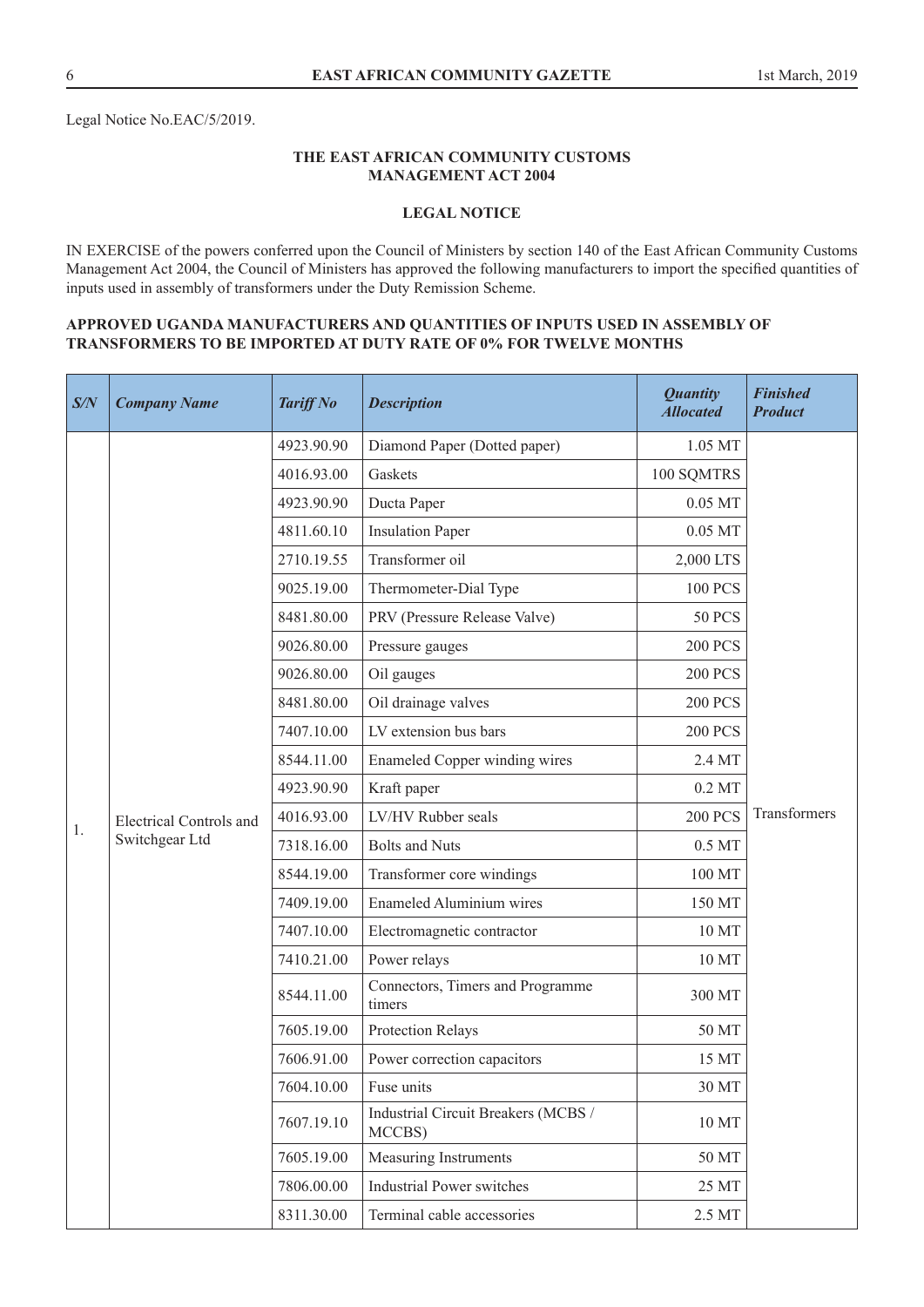|    |                                                  | 8311.10.00 | Overload relays                               | 2.5 MT         | Transformers |
|----|--------------------------------------------------|------------|-----------------------------------------------|----------------|--------------|
|    |                                                  | 7210.49.00 | Panel Building Accessories                    | 150 MT         |              |
|    |                                                  | 7605.19.00 | <b>Steel Plate</b>                            | 50 MT          |              |
|    | <b>Electrical Controls and</b><br>Switchgear Ltd | 7606.91.00 | Copper bus bars                               | 15 MT          |              |
|    |                                                  | 7604.10.00 | <b>Insulators</b>                             | 30 MT          |              |
|    |                                                  | 7607.19.10 | Push buttons and indicating lamps             | 10 MT          |              |
|    |                                                  | 7605.19.00 | Cable trays                                   | 50 MT          |              |
|    |                                                  | 8544.11.00 | Enameled copper wire 0,500 mm                 | 1220.88 KG     |              |
|    |                                                  | 8544.11.00 | Enameled copper wire 0,630 mm                 | 1299.36 KG     |              |
|    |                                                  | 8544.11.00 | Enameled copper wire 0,850 mm                 | 1241.01 KG     |              |
|    |                                                  | 8544.11.00 | Enameled copper wire 0,900 mm                 | 1232.22 KG     |              |
|    |                                                  | 8544.11.00 | Enameled copper wire 0,200 mm                 | 1195.65 KG     |              |
|    |                                                  | 8544.11.00 | Enameled copper wire 0,1130.94 KG             | 1130.94 KG     |              |
|    |                                                  | 8536.50.00 | Star plastic commitator 5 pose                | <b>150 PCS</b> |              |
|    |                                                  | 8536.50.00 | Triangle plastic commitator 5 pose            | <b>150 PCS</b> |              |
|    |                                                  | 9026.10.00 | Magnetic Oil level indicator                  | <b>150 PCS</b> |              |
|    |                                                  | 9026.10.00 | Horizontal Oil level indicator                | <b>150 PCS</b> |              |
|    |                                                  | 8481.10.00 | Pressure security valve                       | <b>150 PCS</b> |              |
|    |                                                  | 8481.10.00 | Oil drain valve A31                           | <b>150 PCS</b> |              |
|    |                                                  | 8481.10.00 | Oil drain valve A40                           | <b>150 PCS</b> |              |
|    |                                                  | 8546.20.00 | YG250 Bushing kit                             | <b>300 PCS</b> |              |
|    |                                                  | 8546.20.00 | YG250 A Plastic Bushing with tool<br>isolator | <b>450 PCS</b> |              |
| 2. | Level Energy Solutions                           | 8311.30.00 | Silver welding wire 13*3                      | 6 PCS          | Transformers |
|    |                                                  | 8311.10.00 | Copper aluminium welding wire                 | 6 KG           |              |
|    |                                                  | 8484.10.00 | AG250 Gasket                                  | 1200 PCS       |              |
|    |                                                  | 8484.10.00 | AG630 Gasket                                  | <b>300 PCS</b> |              |
|    |                                                  | 8484.10.00 | Sponge seal 10mm*50mm                         | 3,000 MT       |              |
|    |                                                  | 8484.10.00 | Green cork gasket                             | <b>300 PCS</b> |              |
|    |                                                  | 4823.90.90 | 0,10 Craft press band EU                      | 1122 PCS       |              |
|    |                                                  | 4823.90.90 | 1mm Press band                                | 135 KG         |              |
|    |                                                  | 4823.90.90 | 0,80 mm Press band                            | 123 KG         |              |
|    |                                                  | 4823.90.90 | 1,5mm Press band                              | 179.4 KG       |              |
|    |                                                  | 4823.90.90 | 2mm Press band                                | 143.4 KG       |              |
|    |                                                  | 4811.90.90 | Shellac bond paper 0,125mm                    | 153 KG         |              |
|    |                                                  | 4811.90.00 | 4*6 Crepe pipe                                | <b>300 PCS</b> |              |
|    |                                                  | 4811.10.00 | 8*11 Crepe pipe                               | <b>600 PCS</b> |              |
|    |                                                  | 4811.10.00 | 17*21 Crepe pipe                              | <b>600 PCS</b> |              |
|    |                                                  | 4421.90.00 | 4*6 Transformer fittings (rod)                | 137.4 KG       |              |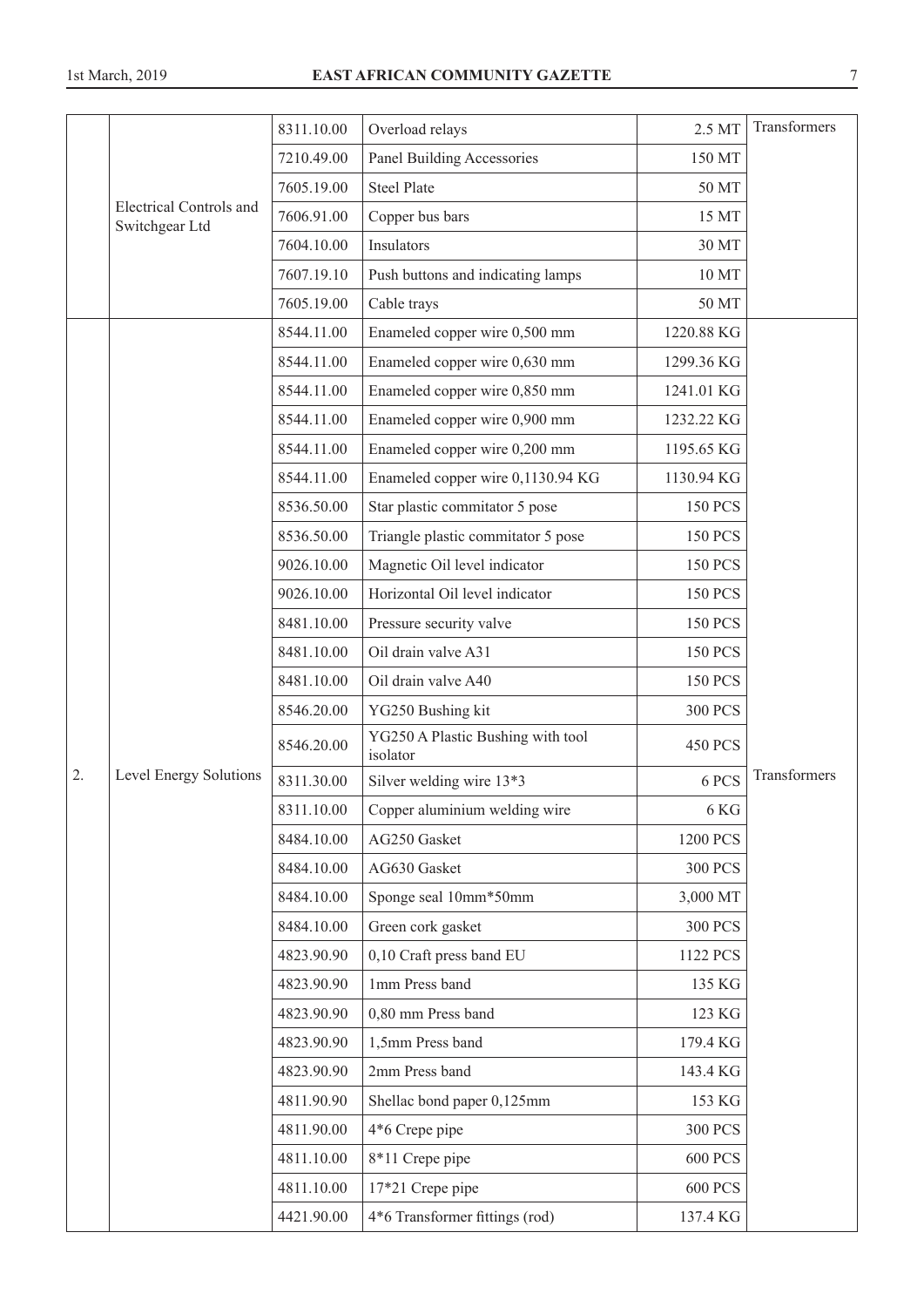|    |                        | 4421.90.00 | 6*8mm Transformer fittings (rod)   | 135 KG             |              |
|----|------------------------|------------|------------------------------------|--------------------|--------------|
|    |                        | 4421.90.00 | 8*10mm Transformer fittings (rod)  | 74.4 KG            |              |
|    |                        | 4811.90.90 | Crepe paper                        | 60 PCS             |              |
|    |                        | 4811.90.90 | Crepe band                         | 91.2 KG            |              |
|    |                        | 4421.90.00 | Transformer compression assembly   | 912 KG             |              |
|    | Level Energy Solutions | 7318.15.00 | M10X40-8.8 Galvanized steel bolts  | 1,000 PCS          |              |
|    |                        | 7318.15.00 | M12 nut Galvanized                 | 1,000 PCS          |              |
|    |                        | 7318.15.00 | M10 nut Galvanized                 | 1,000 PCS          |              |
|    |                        | 7318.15.00 | M12 Rondela                        | 1,000 PCS          |              |
|    |                        | 7318.15.00 | M10 Rondela                        | 1,000 PCS          |              |
|    |                        | 4823.90.90 | Insulating press board craft paper | 1.5 MT             |              |
|    |                        | 7614.10.00 | Enameled aluminum winding wire     | <b>8 MT</b>        |              |
|    |                        | 8546.20.00 | Porcelain bushings                 | <b>700 PCS</b>     |              |
|    |                        | 8481.10.00 | Pressure valves                    | <b>200 PCS</b>     |              |
|    |                        | 4811.90.00 | Insulating paper                   | 2.5 MT             |              |
|    | Transmax Uganda        | 8544.60.00 | Insulating wire                    | 16 MT              |              |
| 3. | Limited                | 5806.31.00 | Cotton tape                        | 0.5 MT             | Transformers |
|    |                        | 3919.90.90 | Nylon tape                         | $0.5\,\mathrm{MT}$ |              |
|    |                        | 7318.15.00 | Clamping nuts and bolts            | <b>400 PCS</b>     |              |
|    |                        | 4016.99.00 | Rubber cork sheet                  | $0.4\,\mathrm{MT}$ |              |
|    |                        | 4016.93.00 | Rubber gasket                      | $0.4\,\mathrm{MT}$ |              |
|    |                        | 8546.90.00 | Insulator                          | $2\,\mathrm{MT}$   |              |
|    |                        |            |                                    |                    |              |

**AMB. DR. RICHARD SEZIBERA**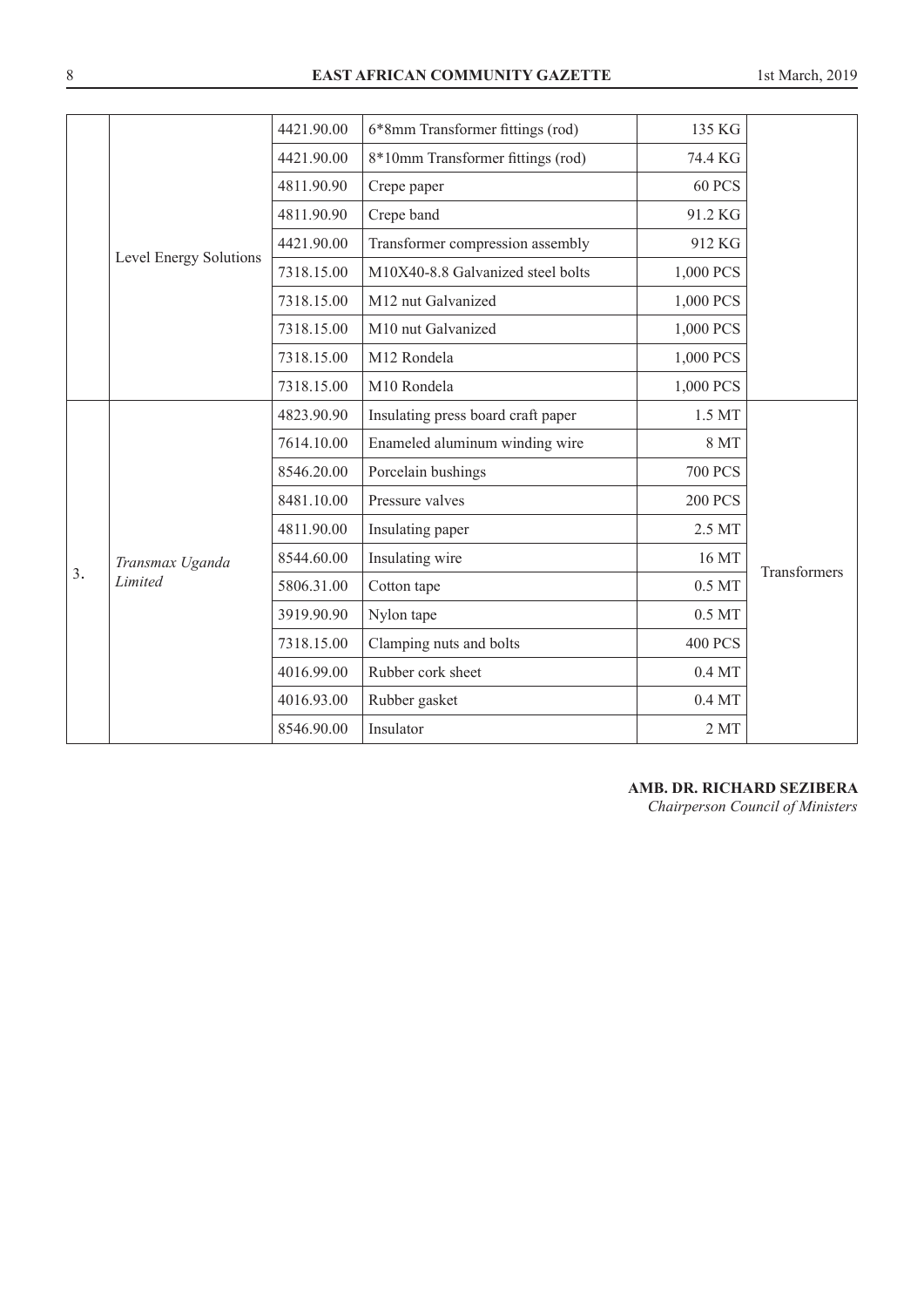Legal Notice No. EAC/6/2019.

## **THE EAST AFRICAN COMMUNITY CUSTOMS MANAGEMENT ACT 2004**

## **LEGAL NOTICE**

IN EXERCISE of the powers conferred upon the Council of Ministers by section 140 of the East African Community Customs Management Act 2004, the Council of Ministers has approved the following manufacturers to import the specified quantities of raw materials for manufacture of Sanitary Towels under the Duty Remission Scheme.

## **APPROVED UGANDA MANUFACTURERS AND QUANTITY OF RAW MATERIALS USED TO MANUFACTURE SANITARY TOWELS TO BE IMPORTED AT A DUTY RATE OF 0% FOR TWELVE MONTHS**

| S/N | <b>Company Name</b>                   | <b>Tariff No</b> | <b>Description</b>                              | <b>Quantity</b><br><b>Allocated in</b><br><b>Metric Tons</b><br>(MT) | <b>Finished</b><br><b>Product</b> |
|-----|---------------------------------------|------------------|-------------------------------------------------|----------------------------------------------------------------------|-----------------------------------|
| 1.  | <b>Uganda National Council</b>        | 5603.13.00       | Non-woven material                              | 1.6                                                                  | Sanitary towels                   |
|     | for Science and Technology<br>(UNCST) | 3920.10.10       | P.E. Film (polythene paper)                     | 1.5                                                                  |                                   |
|     |                                       | 3919.90.90       | Double sided adhesive tapes                     | 1.7                                                                  |                                   |
| 2.  | Shinning Rock Investments             | 3921.90.00       | PE Film                                         | 22                                                                   | Sanitary towels                   |
|     | U Ltd                                 | 4803.00.00       | <b>Tissue Paper</b>                             | 23                                                                   |                                   |
|     |                                       | 4823.70.00       | Air laid paper                                  | 20                                                                   |                                   |
|     |                                       | 4811.59.90       | Release paper                                   | 22                                                                   |                                   |
|     |                                       | 4823.20.00       | Fluff Pulp paper                                | 22                                                                   |                                   |
|     |                                       | 3906.90.00       | Super Absorbent Polymer (SAP –<br>polymer glue) | 23                                                                   |                                   |
|     |                                       | 5603.11.00       | Non-woven fabric                                | 23                                                                   |                                   |
|     |                                       | 3506.91.00       | Hot melt adhesive                               | 23                                                                   |                                   |
|     |                                       | 3921.19.90       | Printed sheets packaging material               | 22                                                                   |                                   |
|     |                                       | 4811.59.90       | Absorbent paper                                 | 22                                                                   |                                   |
| 3.  | Vernin Investments Ltd                | 5407.10.00       | Microfiber towel fabrics                        | 70                                                                   | Sanitary towels                   |

## **AMB. DR. RICHARD SEZIBERA,**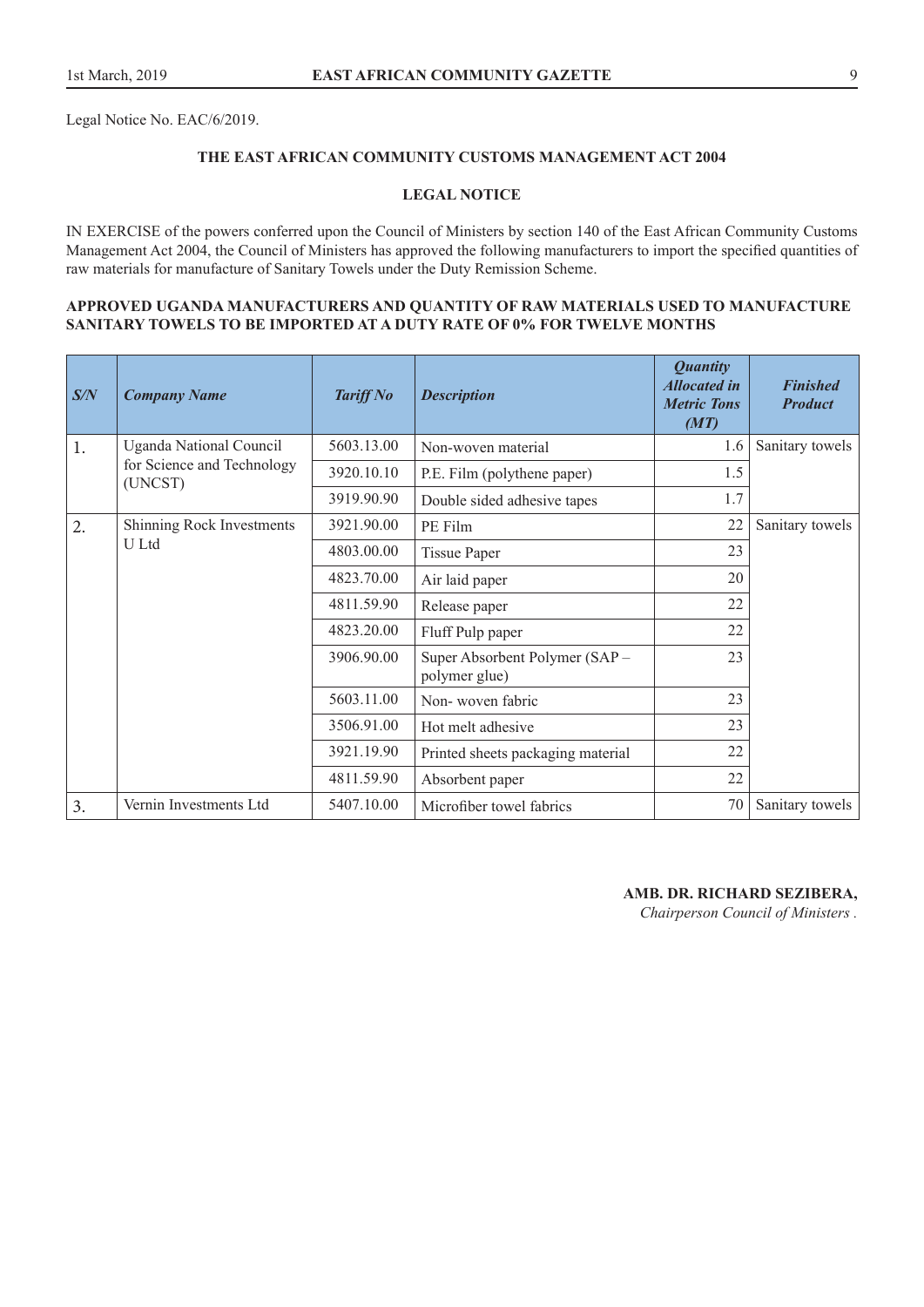# **THE EAST AFRICAN COMMUNITY CUSTOMS MANAGEMENT ACT 2004**

# **LEGAL NOTICE**

IN EXERCISE of the powers conferred upon the Council of Ministers by section 140 of the East African Community Customs Management Act 2004, the Council of Ministers has approved the following manufacturers to import the specified quantities of cold treading used in manufacture of tyres under the Duty Remission Scheme.

## **APPROVED UGANDA MANUFACTURERS AND QUANTITIES OF COLD TREADING USED IN MANUFACTURE OF TYRES TO BE IMPORTED AT DUTY RATE OF 0% FOR TWELVE MONTHS**

| No.              | Company               | Tariff No. | <b>Description</b>         | <b>Quantity Allocated in</b><br><b>Metric Tons (MT)</b> | <b>Finished</b><br>product |
|------------------|-----------------------|------------|----------------------------|---------------------------------------------------------|----------------------------|
| ' 1.             | Kinyara Sugar Limited | 4012.90.10 | Treads for Cold retreading | 15.1338                                                 | Tyres                      |
| $\overline{2}$ . | Rubber on (U) Limited | 4012.90.10 | Treads for Cold retreading | 80                                                      | <b>Tyres</b>               |

# **AMB. DR. RICHARD SEZIBERA,**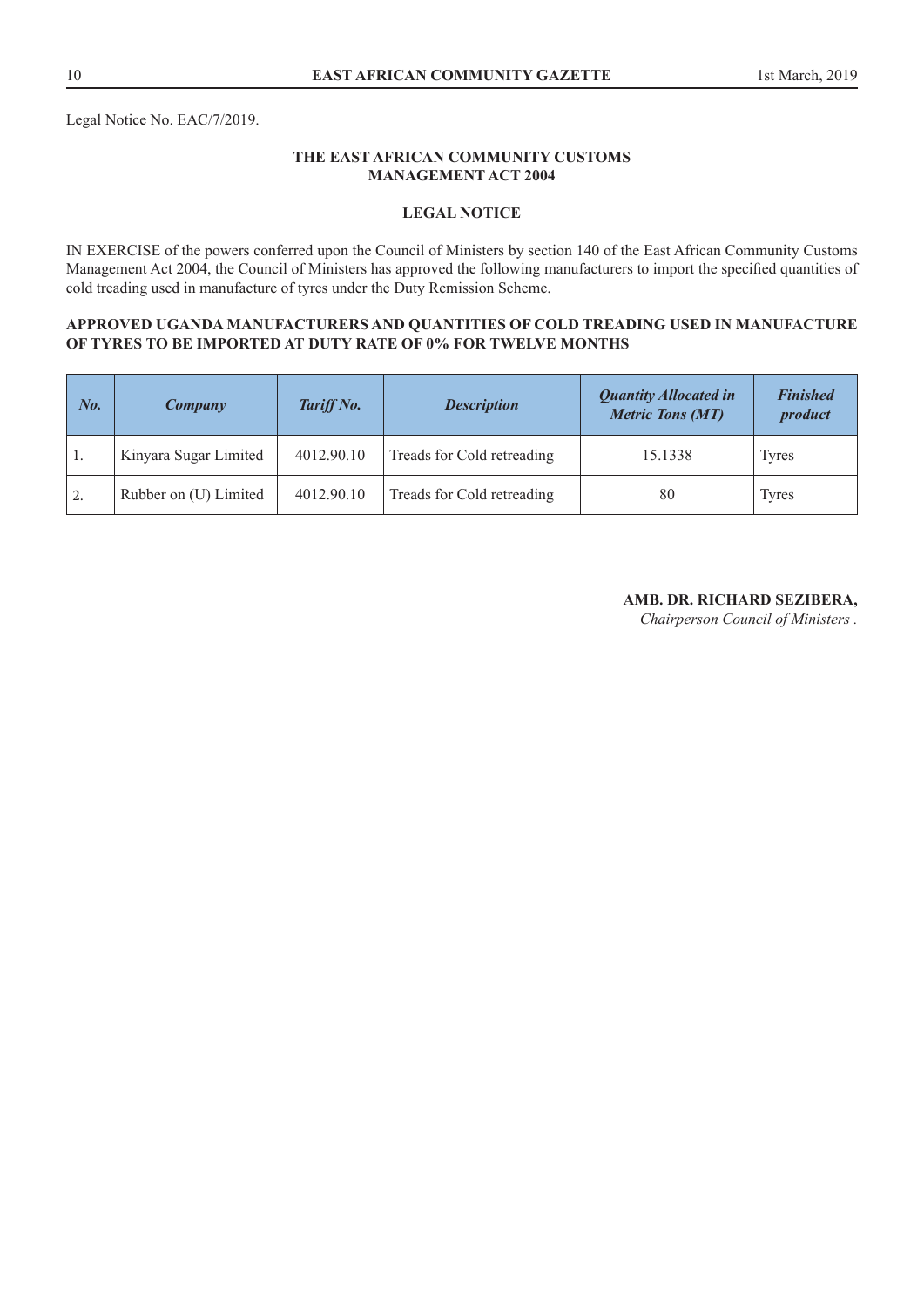Legal Notice No. EAC/8/2019.

## **THE EAST AFRICAN COMMUNITY CUSTOMS MANAGEMENT ACT 2004**

## **LEGAL NOTICE**

IN EXERCISE of the powers conferred upon the Council of Ministers by section 140 of the East African Community Customs Management Act 2004, the Council of Ministers has approved the following Manufacturers to import the specified quantities of sugar for industrial use under the Duty Remission Scheme.

#### **APPROVED UGANDA MANUFACTURERS AND QUANTITIES OF SUGAR FOR INDUSTRIAL USE TO BE IMPORTED AT A DUTY RATE OF 10% UNDER DUTY REMISSION SCHEME FOR TWELVE MONTHS**

| No.          | Company                                          | Tariff No. | <b>HSC</b> Description   | <b>Quantity</b><br><b>Allocated in</b><br><b>Metric Tons</b><br>(MT) | <b>Finished</b><br>product |
|--------------|--------------------------------------------------|------------|--------------------------|----------------------------------------------------------------------|----------------------------|
| $\mathbf{1}$ | Jonisa Investment Ltd                            | 1701.99.10 | Sugar for industrial use | 1,500                                                                | Confectionaries            |
| 2.           | Doctor's Choice                                  | 1701.99.10 | Sugar for industrial use | $\mathbf{1}$                                                         | Herbal drugs               |
| 3.           | Uganda Breweries Limited                         | 1701.99.10 | Sugar for industrial use | 200                                                                  | Beverages                  |
| 4.           | Ntake Bakery and Company Ltd                     | 1701.99.10 | Sugar for industrial use | 3,000                                                                | Confectionaries            |
| 5.           | Kiri Bottling Co. Ltd                            | 1701.99.10 | Sugar for industrial use | 3,600                                                                | Confectionaries            |
| 6.           | RRK Agro & Food Industries Ltd                   | 1701.99.10 | Sugar for industrial use | 200                                                                  | Confectionaries            |
| 7.           | Long Feng Foods & International<br>Trade (U) Ltd | 1701.99.10 | Sugar for industrial use | 400                                                                  | Beverages                  |
| 8.           | Canaan Investments Limited                       | 1701.99.10 | Sugar for industrial use | 520                                                                  | Beverages                  |
| 9.           | Kiddawalime Bakery Ltd                           | 1701.99.10 | Sugar for industrial use | 800                                                                  | <b>Baked</b> products      |
| 10.          | Comesa Food Industries Ltd                       | 1701.99.10 | Sugar for industrial use | 2,400                                                                | Confectionaries            |
| 11.          | Ever Brown Bakery                                | 1701.99.10 | Sugar for industrial use | 300                                                                  | Confectionaries            |
| 12.          | <b>Brookside Ltd</b>                             | 1701.99.10 | Sugar for industrial use | 900                                                                  | Dairy Products             |
| 13.          | METL Uganda Ltd                                  | 1701.99.10 | Sugar for industrial use | 2,000                                                                | Confectionaries            |
| 14.          | Dembe Trading Enterprises Ltd                    | 1701.99.10 | Sugar for industrial use | 1,000                                                                | Confectionaries            |
| 151.         | Ankole Cow Uganda Ltd                            | 1701.99.10 | Sugar for industrial use | 2,000                                                                | Confectionaries            |

## **AMB. DR. RICHARD SEZIBERA,**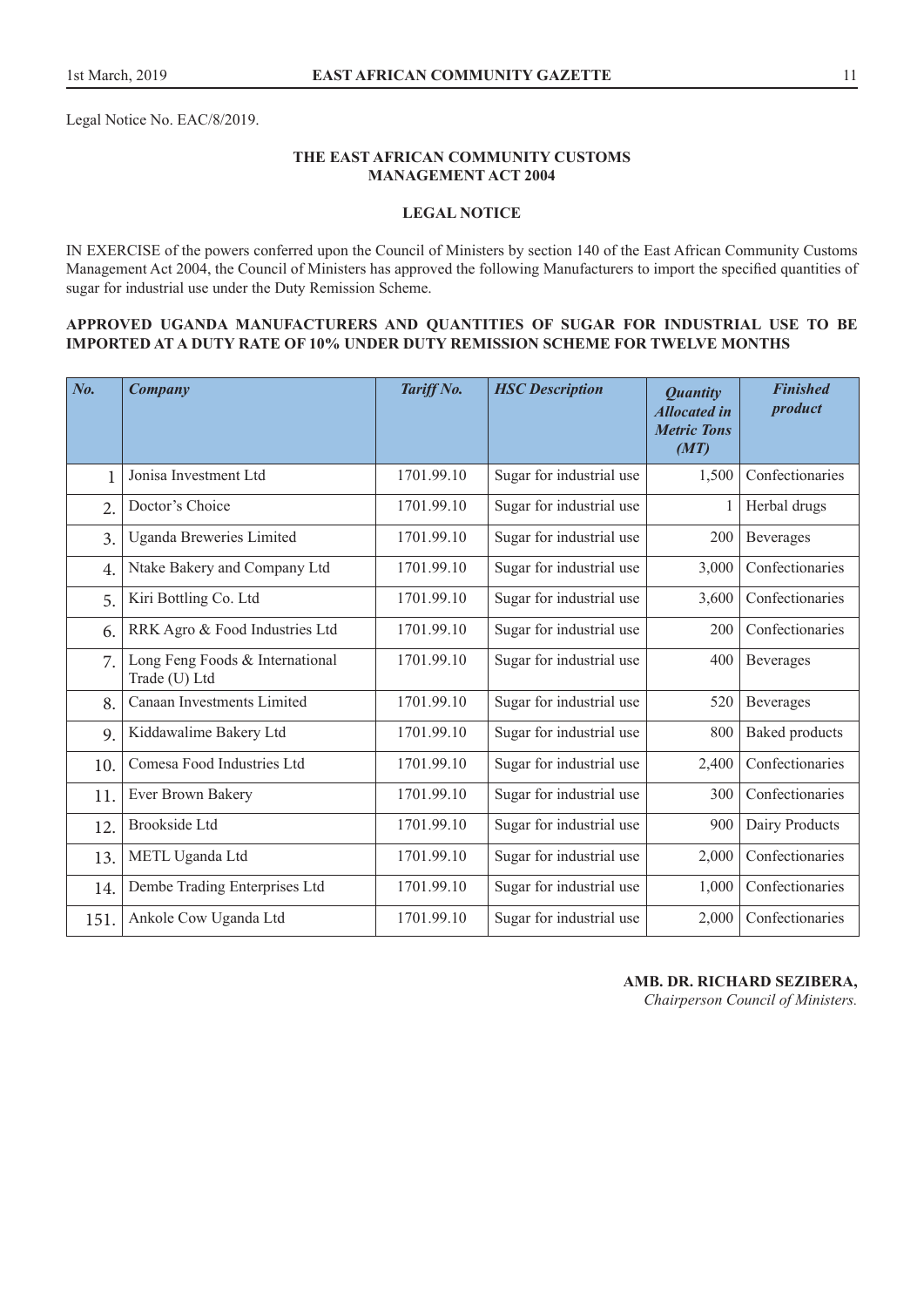# **THE EAST AFRICAN COMMUNITY CUSTOMS MANAGEMENT ACT 2004**

## **LEGAL NOTICE**

IN EXERCISE of the powers conferred upon the Council of Ministers by section 140 of the East African Community Customs Management Act 2004, the Council of Ministers has approved the following manufacturer to import the specified quantities of completely knocked down kits for manufacture of motorcycles under the Duty Remission Scheme.

## **APPROVED UGANDA MANUFACTURER AND QUANTITIES OF COMPLETELY KNOCKED DOWN KITS FOR MANUFACTURE OF MOTOR CYCLES TO BE IMPORTED AT A DUTY RATE OF 10% UNDER DUTY REMISSION SCHEME FOR TWELVE MONTHS**

| $\mid$ No. | <b>Company</b>   | <b>Tariff No.</b>    | <b>Description</b>                          | <b>Quantity Allocated</b><br>in Kits | <b>Finished product</b> |
|------------|------------------|----------------------|---------------------------------------------|--------------------------------------|-------------------------|
|            | Kevla<br>Limited | Company   8711.20.90 | (CKD)<br>assembled<br>Un<br>Motorcycle kits |                                      | 15,000   Motorcycles    |

# **AMB. DR. RICHARD SEZIBERA**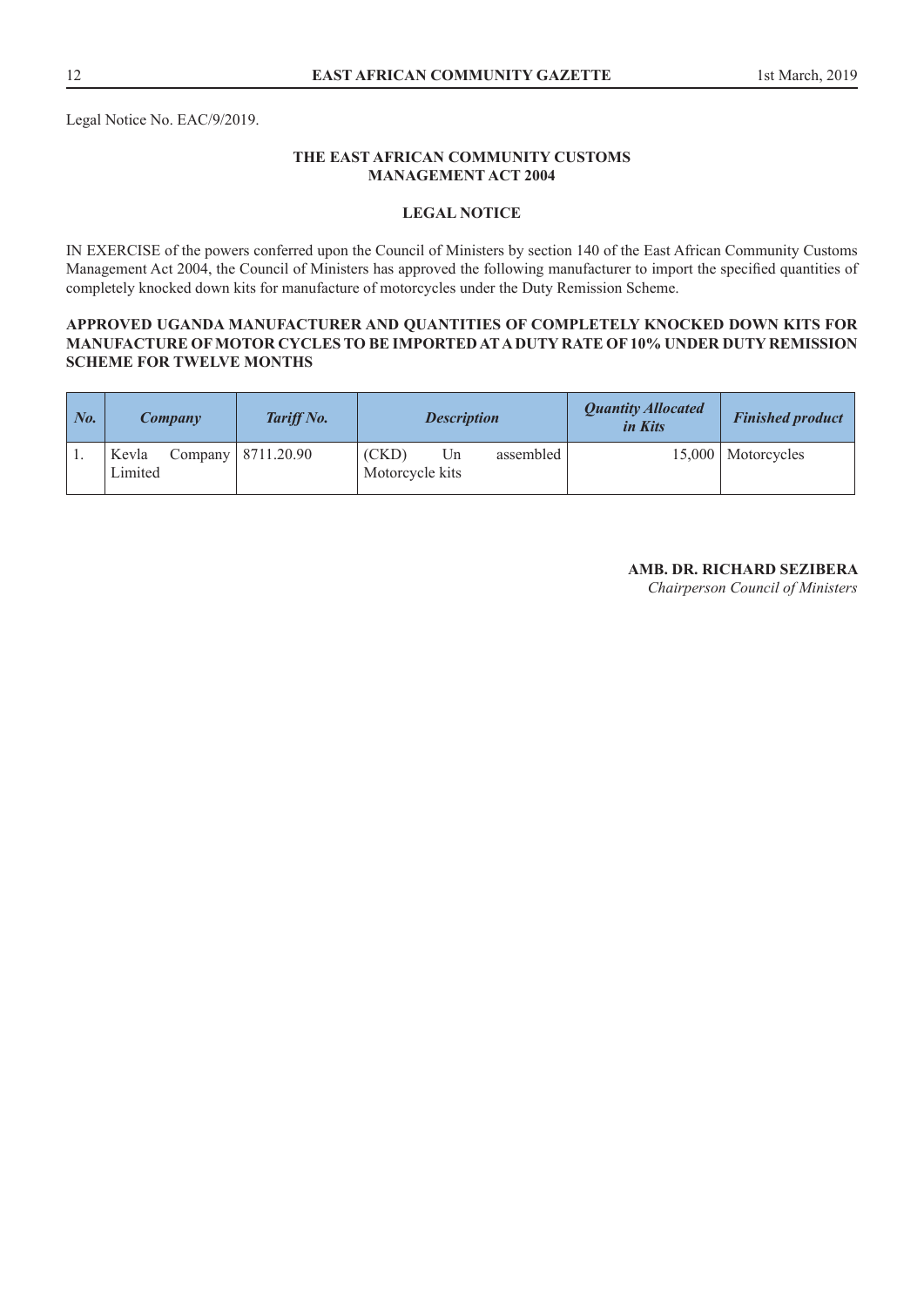Legal Notice No. EAC/10/2019.

## **THE EAST AFRICAN COMMUNITY CUSTOMS MANAGEMENT ACT 2004**

## **LEGAL NOTICE**

IN EXERCISE of the powers conferred upon the Council of Ministers by section 140 of the East African Community Customs Management Act 2004, the Council of Ministers has approved the following Manufacturer to import the specified quantities of inputs used in manufacture dry & deep batteries to be imported under the Duty Remission Scheme.

#### **APPROVED UGANDA MANUFACTURER AND QUANTITIES OF INPUTS USED IN MANUFACTURE OF DRY & DEEP CYCLE BATTERIES TO BE IMPORTED AT DUTY RATE OF 0%FOR TWELVE MONTHS.**

| No. | <b>Company</b>        | Tariff No. | <b>Description</b>          | <b>Quantity Allocated</b> | <b>Finished product</b> |
|-----|-----------------------|------------|-----------------------------|---------------------------|-------------------------|
| 1.  | Gold Star Batteries U | 2807.00.00 | Sulfuric acid               | 300 MT                    | Dry cycle batteries     |
|     | Ltd                   | 2530.90.00 | Humic acid                  | 1 MT                      |                         |
|     |                       | 8311.30.00 | Solder wire                 | 1 MT                      |                         |
|     |                       | 2712.10.00 | Petroleum Jelly             | 1 MT                      |                         |
|     |                       | 3810.90.00 | Soldering flux              | <b>100 PCS</b>            |                         |
|     |                       | 8481.40.00 | Safety valves               | 216,000 PCS               |                         |
|     |                       | 3923.29.00 | Plastic Packing Jali (Grid) | 15 MT                     |                         |
|     |                       | 2833.19.00 | Sodium sulphate             | 2MT                       |                         |
|     |                       | 3919.90.90 | Disp 30 GAL PE DM (PTFE)    | 1 MT                      |                         |
|     |                       | 7318.16.00 | Brass nut bolt              | 720,000 PCS               |                         |
|     |                       | 8538.90.00 | Copper terminal             | 720,000 PCS               |                         |
|     |                       | 8110.90.00 | Antimony metal              | 1 MT                      |                         |
|     |                       | 3926.90.90 | Terminal Protector (PVC)    | 480,000 PCS               |                         |
|     |                       | 7010.10.90 | <b>LID</b> Cover            | 360,000 PCS               |                         |
|     |                       | 3923.10.00 | Charging Cone rubber        | 100,000 PCS               |                         |
|     |                       | 6902.90.00 | Castable                    | <b>30 PCS</b>             |                         |
|     |                       | 8422.30.00 | Battery Charging cone       | 20,000 PCS                |                         |
|     |                       | 8507.90.00 | Separator                   | 1 MT                      |                         |
|     |                       | 7801.99.00 | Lead ingots                 | 600 MT                    |                         |
|     |                       | 3926.90.90 | Plastic container           | 360,000 PCS               |                         |
|     |                       | 7318.16.00 | O rings                     | 720,000 PCS               |                         |
|     |                       | 8507.90.00 | Absorbent glass mat         | 85 MT                     |                         |
|     |                       | 3402.90.00 | Capstone FS 10              | 0.01 MT                   |                         |
|     |                       | 7205.29.00 | Iron powder                 | 500 MT                    |                         |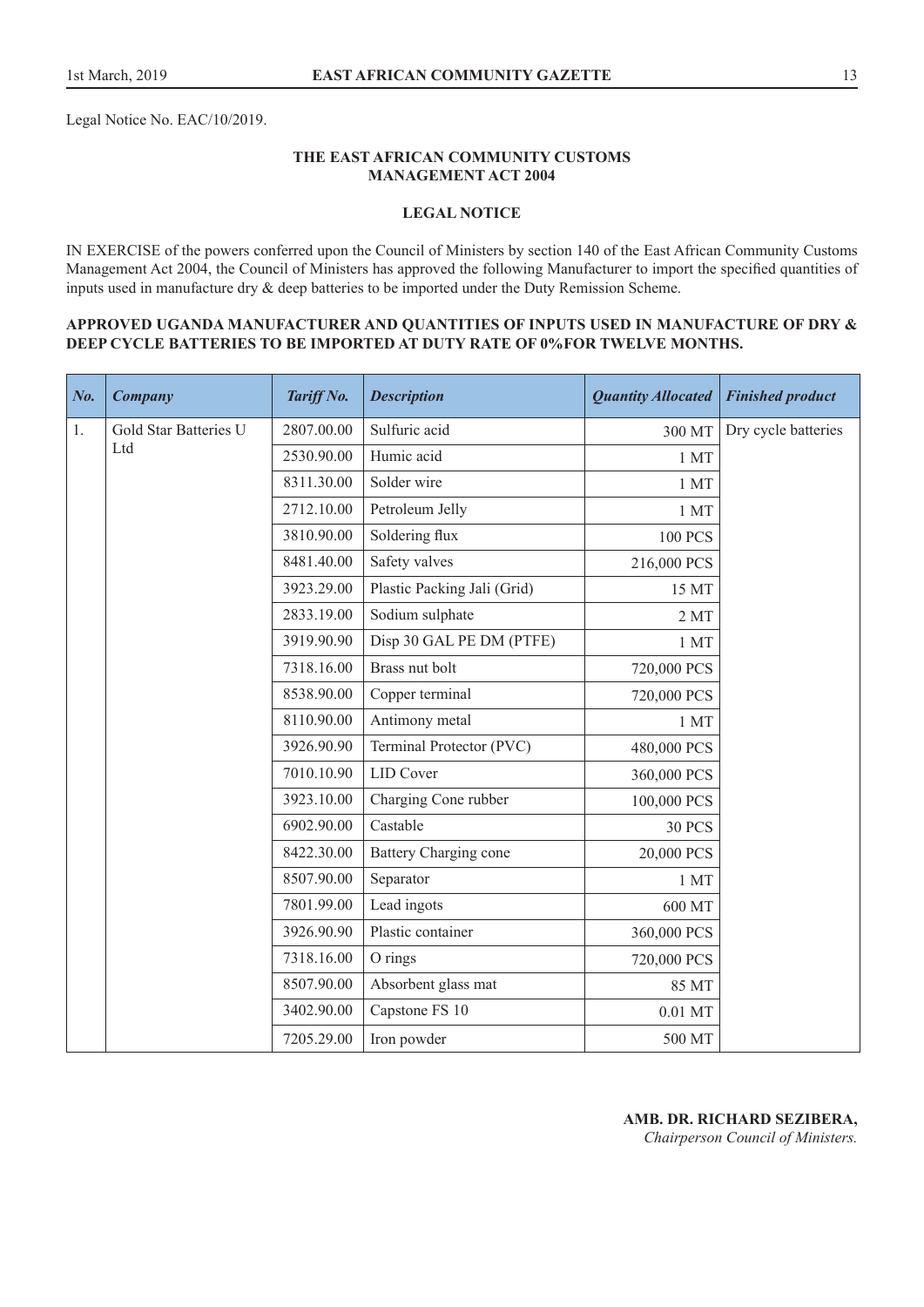# **THE EAST AFRICAN COMMUNITY CUSTOMS MANAGEMENT ACT 2004**

## **LEGAL NOTICE**

IN EXERCISE of the powers conferred upon the Council of Ministers by section 140 of the East African Community Customs Management Act 2004, the Council of Ministers has approved the following Manufacturers to import the specified quantities of inputs used in manufacture cook stoves to be imported under the Duty Remission Scheme.

#### **APPROVED UGANDA MANUFACTURERS AND QUANTITIES OF INPUTS USED IN MANUFACTURE OF COOK STOVES TO BE IMPORTED AT DUTY RATE OF 0% UP TO 30TH JUNE, 2019**

| $N_{0}$ . | Company                   | Tariff No. | <b>Description</b>                                 | <b>Quantity Allo-</b><br>cated | <b>Finished</b><br>product |
|-----------|---------------------------|------------|----------------------------------------------------|--------------------------------|----------------------------|
| 1.        | <b>Fujian Fabricating</b> | 7212.40.00 | Flat rolled steel products coated with<br>plastics | 300 MT                         | Cook stoves                |
|           | Company Limited           | 7210.11.00 | Flat rolled steel products coated with tin         | 200 MT                         |                            |
|           |                           | 7209.17.00 | MS Plate 1m                                        | <b>30 TONNES</b>               |                            |
|           |                           | 7210.61.00 | MS Plates 2mm                                      | <b>30 TONNES</b>               |                            |
|           |                           | 7219.14.00 | Stainless steel 2mm                                | <b>20 TONNES</b>               |                            |
|           |                           | 7219.14.00 | Stainless steel 3mm                                | 1 TON                          |                            |
|           |                           | 7210.61.00 | Galvanized sheet                                   | 10 TONNES                      |                            |
|           |                           | 8415.10.00 | Fan                                                | 50,000 PCS                     |                            |
| 2.        | Eco Group Ltd             | 7318.29.00 | Male and female pins                               | 200,000 PCS                    |                            |
|           |                           | 7318.23.00 | Reverts                                            | 100,000 PCS                    | Cook stoves                |
|           |                           | 7314.20.00 | Wire mesh                                          | 350,000 PCS                    |                            |
|           |                           | 8537.10.00 | Dimmer controls                                    | 350,000 PCS                    |                            |
|           |                           | 3208.90.00 | Dry spray paint                                    | 1MT                            |                            |
|           |                           | 7219.14.00 | Stainless steel plates                             | 1 ROLL                         |                            |
|           |                           | 7209.16.00 | MS Plate 2mm                                       | 1.5 ROLLS                      |                            |
|           |                           | 7320.90.00 | Springs                                            | 30,000 RS                      |                            |

The sale of the above finished products shall be subject to the following condition:

In the event that such goods are sold in the Customs Territory (EAC), such goods shall attract duties, levies and other charges provided in the EAC Common External Tariff.

> **AMB. DR. RICHARD SEZIBERA,**  *Chairperson Council of Ministers.*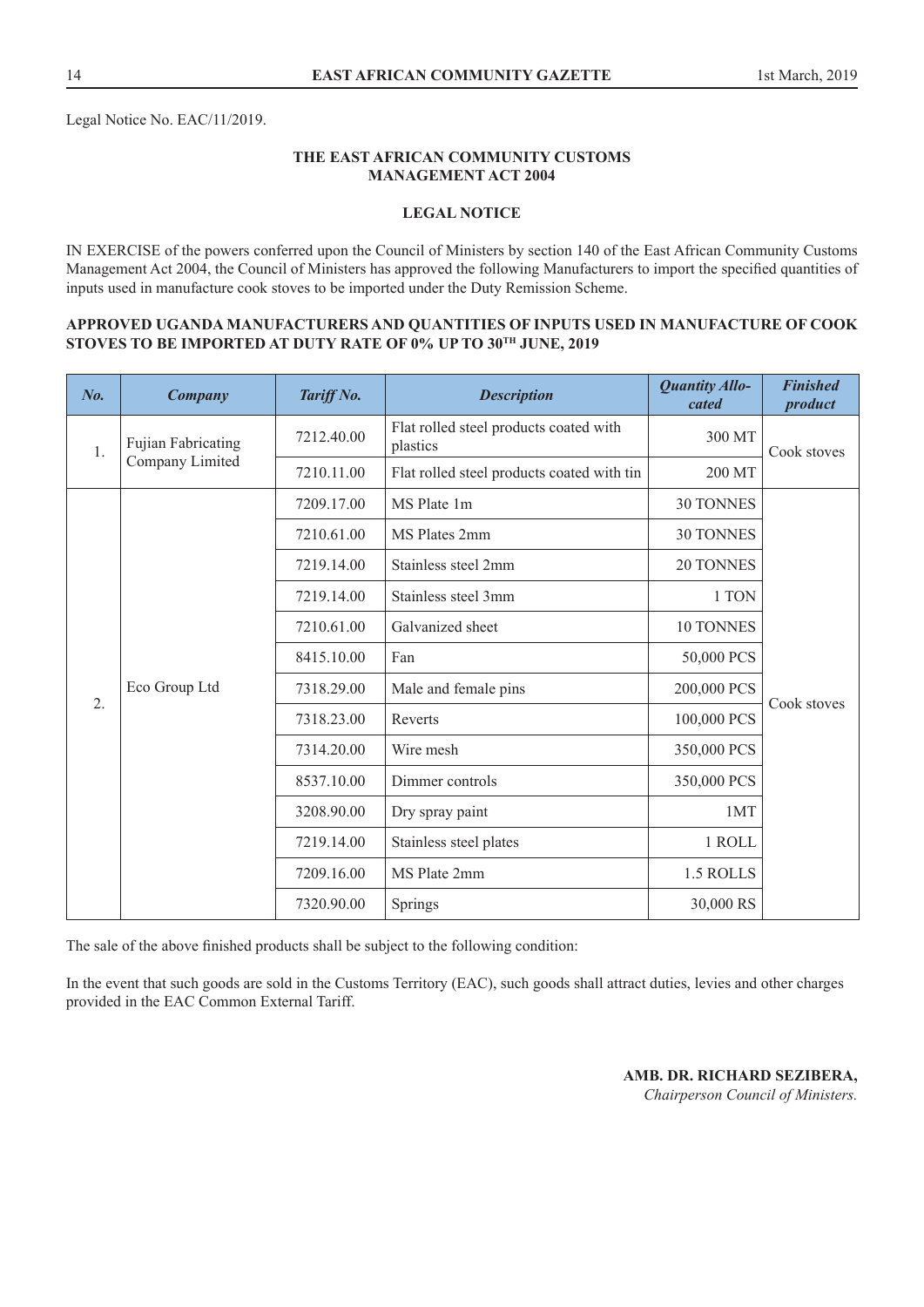Legal Notice No. EAC/12/2019.

## **THE EAST AFRICAN COMMUNITY CUSTOMS MANAGEMENT ACT 2004**

## **LEGAL NOTICE**

IN EXERCISE of the powers conferred upon the Council of Ministers by section 140 of the East African Community Customs Management Act 2004, the Council of Ministers has approved the following Manufacturer to import the specified quantities of inputs used in manufacture LED Lights to be imported under the Duty Remission Scheme.

#### **APPROVED UGANDA MANUFACTURER AND QUANTITIES OF INPUTS USED IN MANUFACTURE OF LED LIGHTS TO BE IMPORTED AT DUTY RATE OF 10% UP TO 30TH JUNE, 2019**

| No. | Company                          | Tariff No. | <b>Description</b>                                                                                                                                                                                            | <b>Quantity Allo-</b><br>cated in PCS | <b>Finished</b><br>product |
|-----|----------------------------------|------------|---------------------------------------------------------------------------------------------------------------------------------------------------------------------------------------------------------------|---------------------------------------|----------------------------|
| 1.  | Sunshine Lighting<br>Company Ltd | 3926.90.00 | Other articles of plastic and items of other materi-<br>Plastic bulb cover, plastic bottom, hard plastic<br>bulb holder, plastic internal components, plastic<br>switch housing, cable ties, plastic housing. | 6,000,000                             | LED lights                 |
|     |                                  | 8539.90.00 | Aluminium end cap and led light assembly                                                                                                                                                                      | 5,000,000                             |                            |
|     |                                  | 8544.49.00 | Power cable sheath for LED lights 3m-4m                                                                                                                                                                       | 6,000,000                             |                            |
|     |                                  | 9405.99.90 | Iron hanger parts (clips)                                                                                                                                                                                     | 3,000,000                             |                            |

The sale of the above finished products shall be subject to the following condition:

In the event that such goods are sold in the Customs Territory (EAC), such goods shall attract duties, levies and other charges provided in the EAC Common External Tariff.

**AMB. DR. RICHARD SEZIBERA,**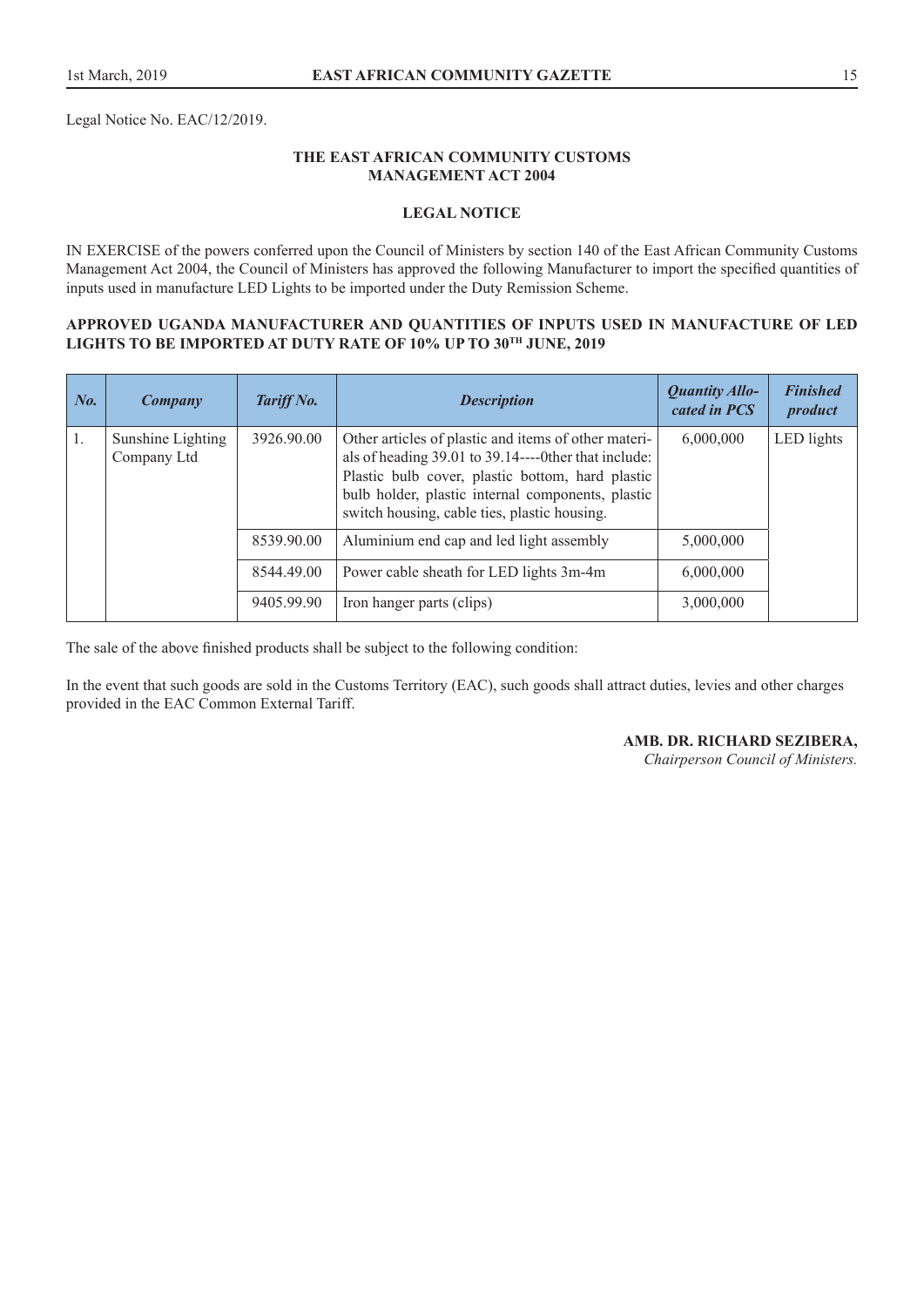Legal Notice No. EAC/13/2019.

## **THE EAST AFRICAN COMMUNITY CUSTOMS MANAGEMENT ACT 2004**

## **LEGAL NOTICE**

IN EXERCISE of the powers conferred upon the Council of Ministers by section 140 of the East African Community Customs Management Act 2004, the Council of Ministers has approved the following Manufacturers to import the specified quantities of inputs used in manufacture of paint to be imported under the Duty Remission Scheme.

#### **APPROVED UGANDA MANUFACTURERS AND QUANTITIES OF INPUTS USED IN MANUFACTURE OF PAINT TO BE IMPORTED AT DUTY RATE OF 0% UP TO 30TH JUNE, 2019**

| No. | Company              | Tariff No. | <b>Description</b>   | <b>Quantity allocated in</b><br><b>Metric Tons (MT)</b> | <b>Finished product</b> |
|-----|----------------------|------------|----------------------|---------------------------------------------------------|-------------------------|
|     | Nobel Synthetics Ltd | 3905.30.00 | Poly vinyl alcohol   | 200                                                     | Paints                  |
|     | Medilla Ltd          | 3909.50.00 | Polyurethanes Resins | 400                                                     | Paints                  |

The sale of the above finished products shall be subject to the following condition:

In the event that such goods are sold in the Customs Territory (EAC), such goods shall attract duties, levies and other charges provided in the EAC Common External Tariff.

**AMB. DR. RICHARD SEZIBERA,**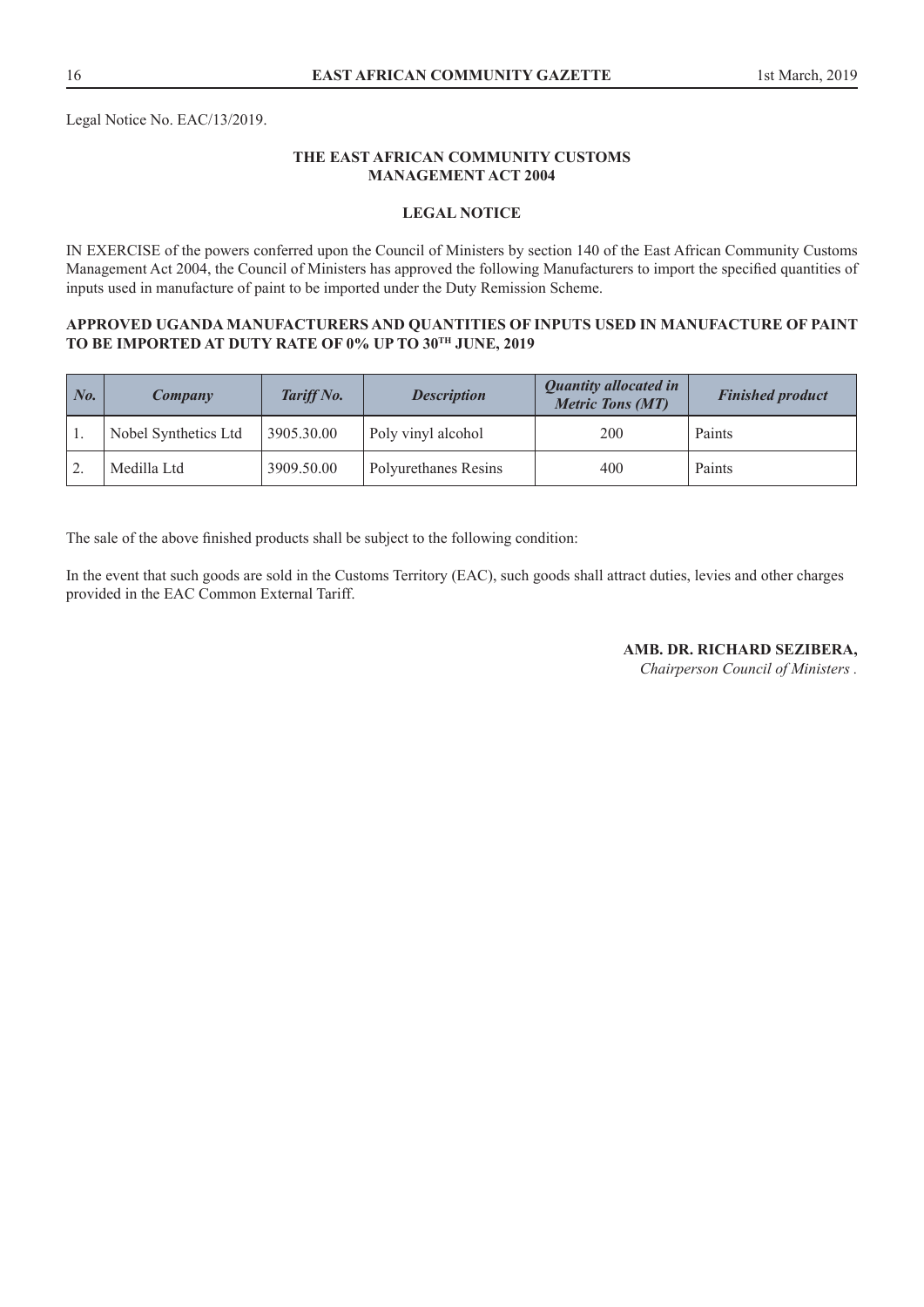Legal Notice No. EAC/14/2019.

## **THE EAST AFRICAN COMMUNITY CUSTOMS MANAGEMENT ACT 2004**

## **LEGAL NOTICE**

IN EXERCISE of the powers conferred upon the Council of Ministers by section 140 of the East African Community Customs Management Act 2004, the Council of Ministers has approved the following manufacturer to import the specified quantities of inputs used in manufacture of Tooth Brushes to be imported under the Duty Remission Scheme.

#### **APPROVED UGANDA MANUFACTURER AND QUANTITIES OF INPUTS USED IN MANUFACTURE OF TOOTH BRUSHES TO BE IMPORTED AT DUTY RATE OF 0% UP TO 30TH JUNE, 2019**

| $\mid$ No.     | Company                          | Tariff No. | <b>Description</b>                                                    | <b>Quantity Allo-</b><br>cated in Metric<br>Tons (MT) | <b>Finished</b><br>product |
|----------------|----------------------------------|------------|-----------------------------------------------------------------------|-------------------------------------------------------|----------------------------|
| $\mathbf{1}$ . | Nice House of<br><b>Plastics</b> | 3921.19.10 | Other plates, sheets, film, foil and strips                           | 100                                                   | Tooth brushes              |
|                |                                  | 4804.31.00 | Kraft paper                                                           | 30                                                    |                            |
|                |                                  | 5404.19.00 | Other synthetic monofilament                                          | 30                                                    |                            |
|                |                                  | 7408.22.00 | Copper wire of copper 0 nickel base alloys                            | 15                                                    |                            |
|                |                                  | 4911.99.90 | Other printed matter, including printed pic-<br>tures and photographs | 30                                                    |                            |

The sale of the above finished products shall be subject to the following condition:

In the event that such goods are sold in the Customs Territory (EAC), such goods shall attract duties, levies and other charges provided in the EAC Common External Tariff.

**AMB. DR. RICHARD SEZIBERA,**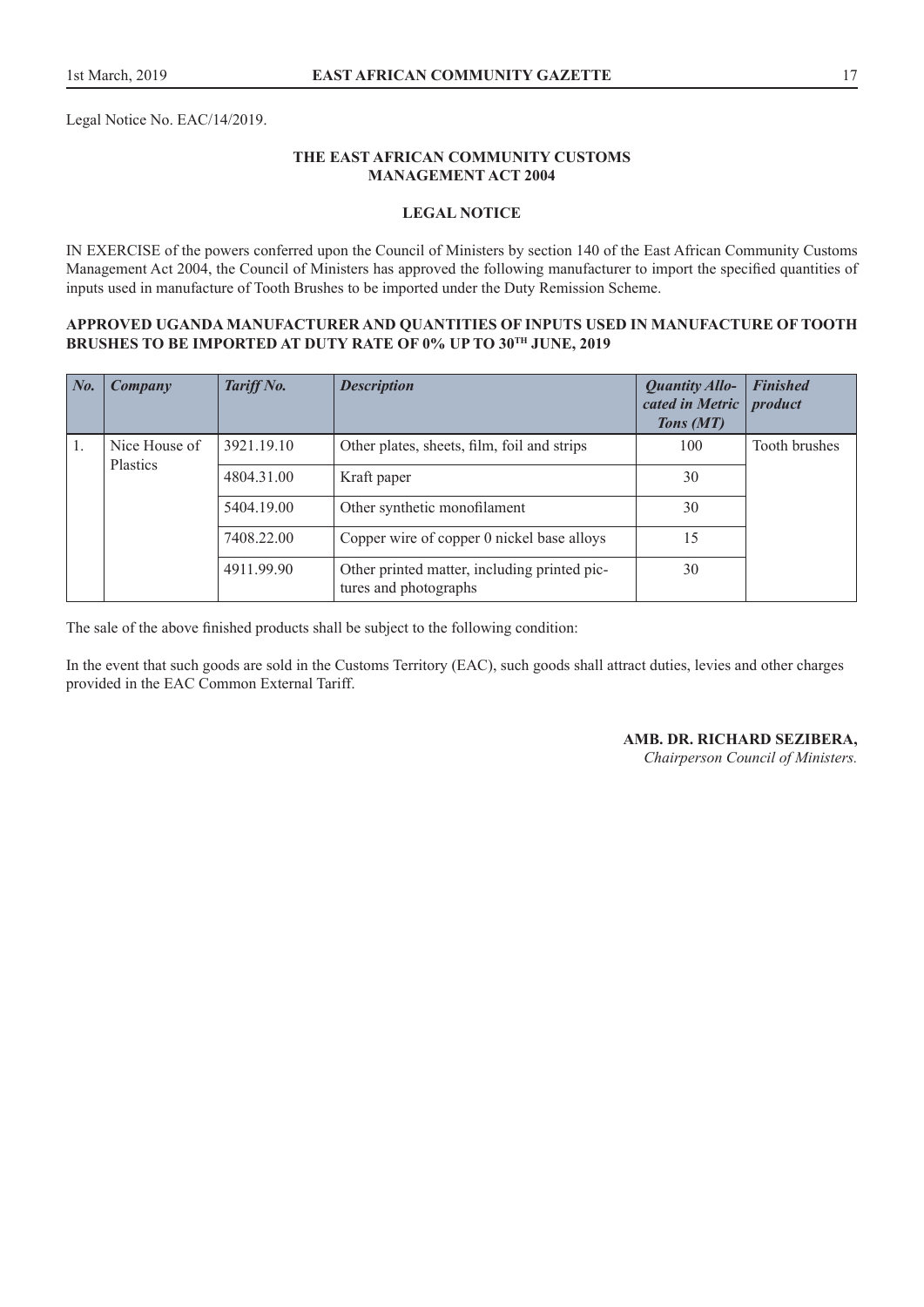Legal Notice No. EAC/15/2019.

## **THE EAST AFRICAN COMMUNITY CUSTOMS MANAGEMENT ACT 2004**

## **LEGAL NOTICE**

IN EXERCISE of the powers conferred upon the Council of Ministers by section 140 of the East African Community Customs Management Act 2004, the Council of Ministers has approved the following manufacturers to import the specified quantities of inputs used in manufacture of Textiles to be imported under the Duty Remission Scheme.

## **APPROVED UGANDA MANUFACTURERS AND QUANTITIES OF INPUTS USED IN MANUFACTURE OF TEXTILES TO BE IMPORTED AT DUTY RATE OF 10% UP TO 30TH JUNE, 2019**

| No.              | <b>Company</b>               | Tariff No. | <b>HSC</b> Description                                                                                                                         | <b>Quantity</b><br><b>Allocated</b> | <b>Finished</b><br>product |
|------------------|------------------------------|------------|------------------------------------------------------------------------------------------------------------------------------------------------|-------------------------------------|----------------------------|
|                  |                              | 5112.20.00 | Woven fabrics of combed wool, mixed with man-<br>made filaments                                                                                | 100 MT                              |                            |
|                  |                              | 5208.11.00 | Plain weave, weighing not more than $100g/m2$                                                                                                  | 100 MT                              |                            |
| 1.               | Target Impex (U)             | 5208.12.00 | Unbleached plain cotton weave                                                                                                                  | 100 MT                              | Textile                    |
|                  | Ltd.                         | 5513.11.00 | Plain weave fabrics, containing <85%                                                                                                           | 100 MT                              | products                   |
|                  |                              | 5809.00.00 | Woven fabrics of metal thread and woven fabrics of<br>metalized yarn of heading No. 56.05, of a kind used<br>in apparel, as furnishing fabrics | 100 MT                              |                            |
| 2.               | Alpha Woollens<br>$(U)$ Ltd. | 5513.11.00 | Polyester viscose & cotton fabric-unbleached<br>5513.11.00                                                                                     | 5 MT                                | Textile<br>products        |
|                  |                              | 5807.90.00 | Other garments labels                                                                                                                          | 200,000 DZ                          |                            |
|                  |                              | 5808.90.00 | Other ornamental trimmings                                                                                                                     | 150,000 RS                          |                            |
| $\mathfrak{Z}$ . | Nytil Southern               | 5807.10.00 | Woven labels                                                                                                                                   | 647 MT                              | Textile<br>products        |
|                  | Range Nyanza Ltd.            | 6217.90.00 | Parts of garments or of clothing accessories                                                                                                   | 100 MT                              |                            |
|                  |                              | 7319.90.00 | Sewing needles, knitting needles, bobbins, crochet<br>hooks of iron                                                                            | 25 MT                               |                            |

The sale of the above finished products shall be subject to the following condition:

In the event that such goods are sold in the Customs Territory (EAC), such goods shall attract duties, levies and other charges provided in the EAC Common External Tariff.

## **AMB. DR. RICHARD SEZIBERA,**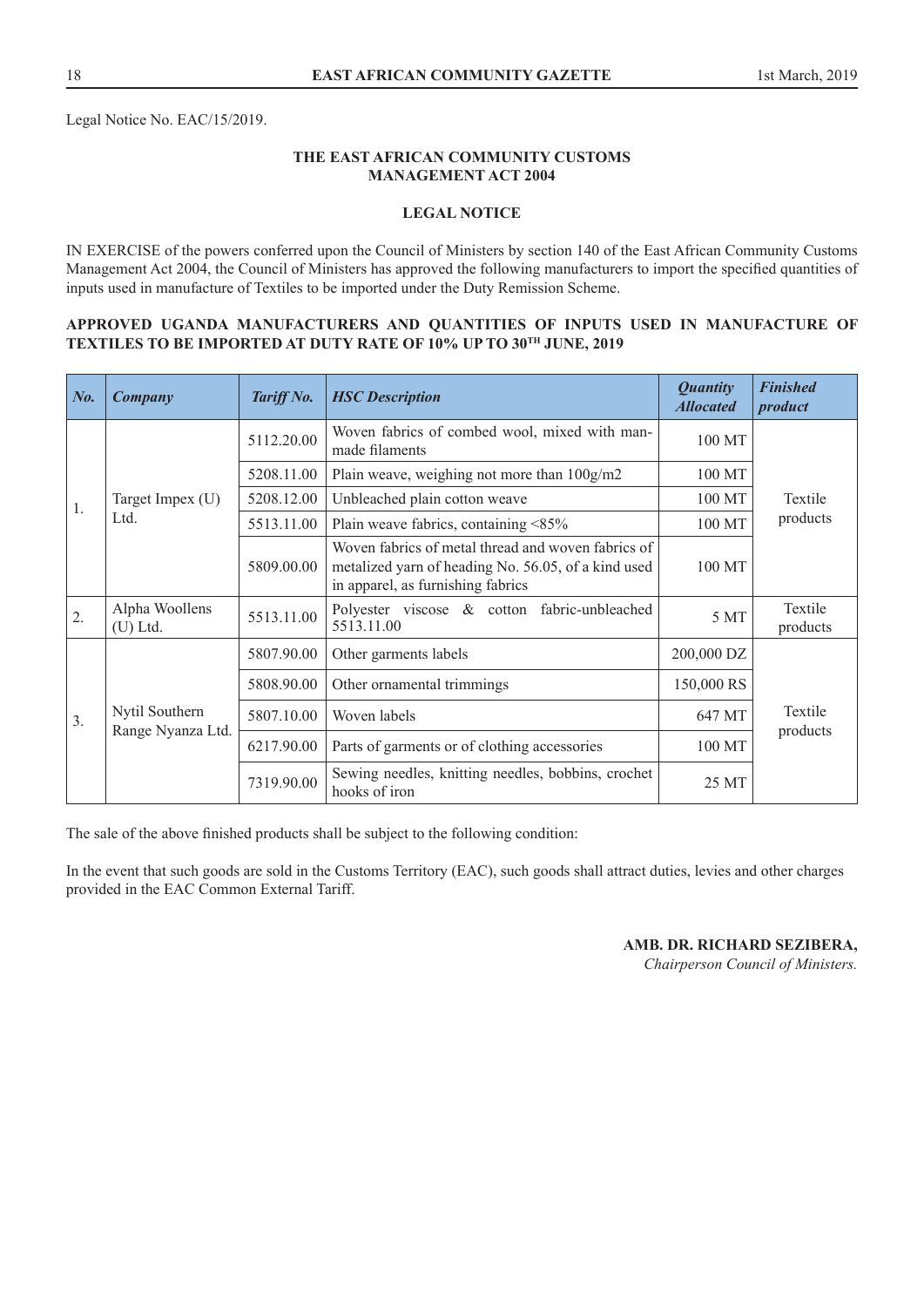Legal Notice No. EAC/16/2019.

## **THE EAST AFRICAN COMMUNITY CUSTOMS MANAGEMENT ACT 2004**

## **LEGAL NOTICE**

IN EXERCISE of the powers conferred upon the Council of Ministers by section 140 of the East African Community Customs Management Act 2004, the Council of Ministers has approved the following Manufacturers to import the specified quantities of inputs used in manufacture of Textiles to be imported under the Duty Remission Scheme.

## **APPROVED UGANDA MANUFACTURERS AND QUANTITIES OF INPUTS USED IN MANUFACTURE OF TEXTILES TO BE IMPORTED AT DUTY RATE OF 0% UP TO 30TH JUNE, 2019**

| No. | <b>Company</b>                                                                                                                         | Tariff No. | <b>Description</b>                                                     | <b>Quantity allocat-</b><br>ed in Metric Tons<br>(MT) | <b>Finished</b><br>product |
|-----|----------------------------------------------------------------------------------------------------------------------------------------|------------|------------------------------------------------------------------------|-------------------------------------------------------|----------------------------|
| 1.  | Target Impex<br>$(U)$ Ltd                                                                                                              | 5509.92.00 | Other synthetic staple fibres, mixed mainly or<br>solely with cotton   | 100                                                   |                            |
|     |                                                                                                                                        | 5509.99.00 | Other synthetic staple fibres                                          | 100                                                   |                            |
|     | Textile Fabrics coated with gum or amylaceous<br>substances, of a kind used for the outer covers of<br>5901.10.00<br>books or the like |            | 100                                                                    | Textile                                               |                            |
|     |                                                                                                                                        | 100        | products                                                               |                                                       |                            |
|     |                                                                                                                                        | 5402.39.00 | Other Texturized Yarn                                                  | 2,500                                                 |                            |
|     |                                                                                                                                        | 5402.44.00 | Single yarn of elastomeric                                             | 2,500                                                 |                            |
|     |                                                                                                                                        | 5402.33.00 | High Tenancy Yarn of Polyester                                         | 2,500                                                 |                            |
|     |                                                                                                                                        | 5403.10.00 | High Tenancy Yarn of Viscose rayon                                     | 2,500                                                 |                            |
|     |                                                                                                                                        | 5404.11.00 | Monofilament elastomeric                                               | 2,500                                                 |                            |
|     |                                                                                                                                        | 5509.51.00 | Other Yarn of Poly stable fibres                                       | 2,500                                                 |                            |
| 2.  | Nytil Southern                                                                                                                         | 5509.53.00 | Other Yarn of Poly stable fibres mixed mainly or<br>solely with cotton | 2,500                                                 | Textile                    |
|     | Range Nyanza<br>Ltd                                                                                                                    | 5509.59.00 | Other Yarn of Poly stable fibres                                       | 2,500                                                 | products                   |
|     |                                                                                                                                        | 5510.30.00 | Other yarn mixed with cotton                                           | 2,500                                                 |                            |
|     |                                                                                                                                        | 1108.12.00 | Maize starch                                                           | 100                                                   |                            |
|     |                                                                                                                                        | 3212.90.90 | Other pigments                                                         | 100                                                   |                            |
|     |                                                                                                                                        | 3905.30.00 | Poly (vinyl alcohol)                                                   | 100                                                   |                            |
|     |                                                                                                                                        | 5607.50.00 | Twine cordage ropes of synthetic fiber                                 | 100                                                   |                            |
|     |                                                                                                                                        | 9606.30.00 | Button moulds and other parts of buttons, button<br>blanks             | 150                                                   |                            |
|     | Safield                                                                                                                                | 5402.33.00 | Textured yarn of polyesters                                            | 260                                                   |                            |
| 3.  | Industrial                                                                                                                             | 5402.69.00 | Other multiple or cabled yarn                                          | 130                                                   | Textile<br>products        |
|     | Logistics                                                                                                                              | 5402.33.00 | Polyester viscose yarn                                                 | 184                                                   |                            |
| 4.  | <b>Inch Industries</b><br>Limited                                                                                                      | 5402.33.00 | Cotton Yarn                                                            | 100                                                   | Textile<br>products        |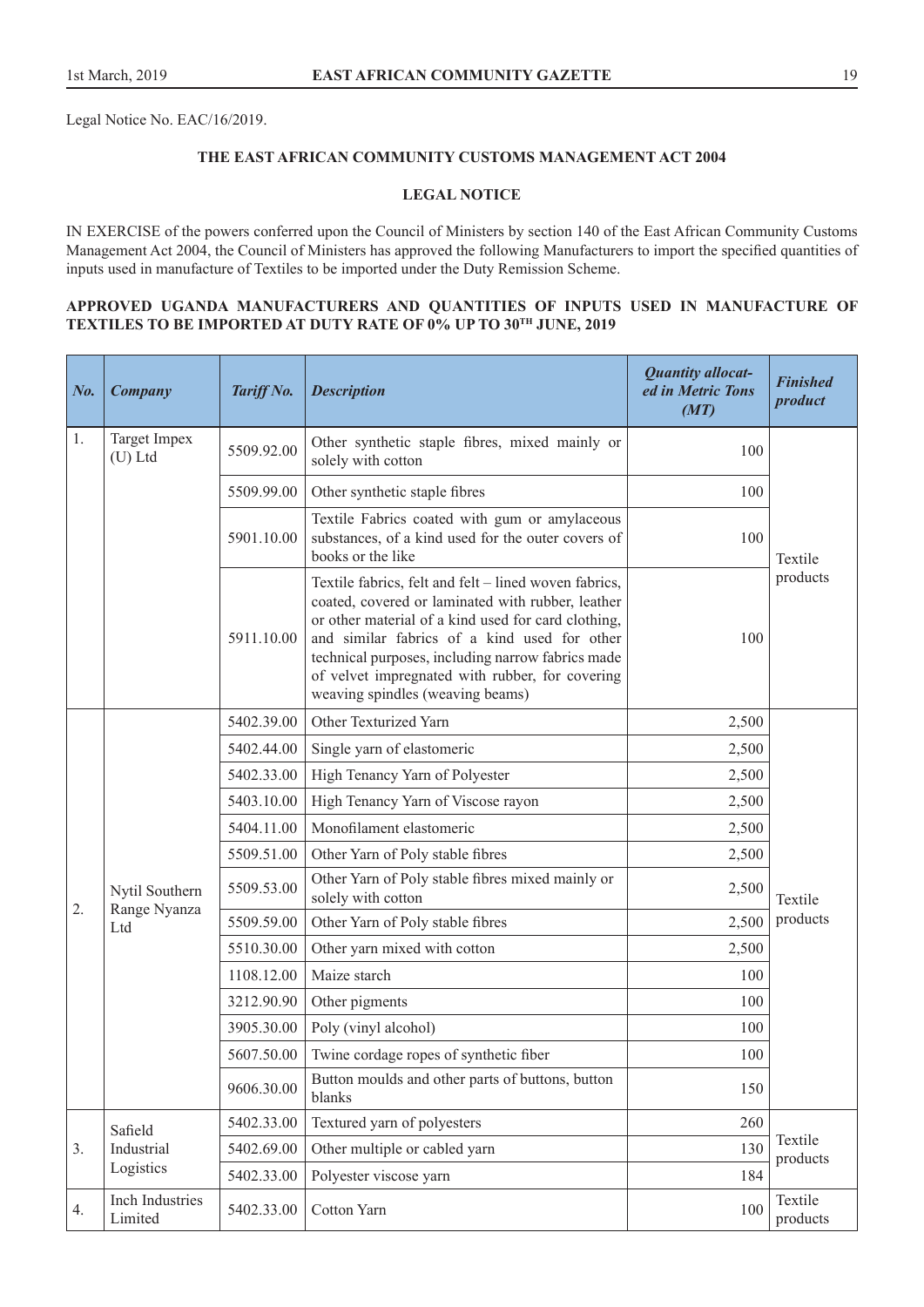| $N_{0}$ .       | Company                         | Tariff No. | <b>Description</b> | <b>Quantity allocat-</b><br>ed in Metric Tons<br>(MT) | <b>Finished</b><br>product |
|-----------------|---------------------------------|------------|--------------------|-------------------------------------------------------|----------------------------|
| $\mathcal{D}$ . | Farnod<br>Holdings $(U)$<br>Ltd | 5509.99.00 | Polyester Yarn     | 300                                                   | Textile<br>products        |

The sale of the above finished products shall be subject to the following condition:

In the event that such goods are sold in the Customs Territory (EAC), such goods shall attract duties, levies and other charges provided in the EAC Common External Tariff.

## **AMB. DR. RICHARD SEZIBERA,**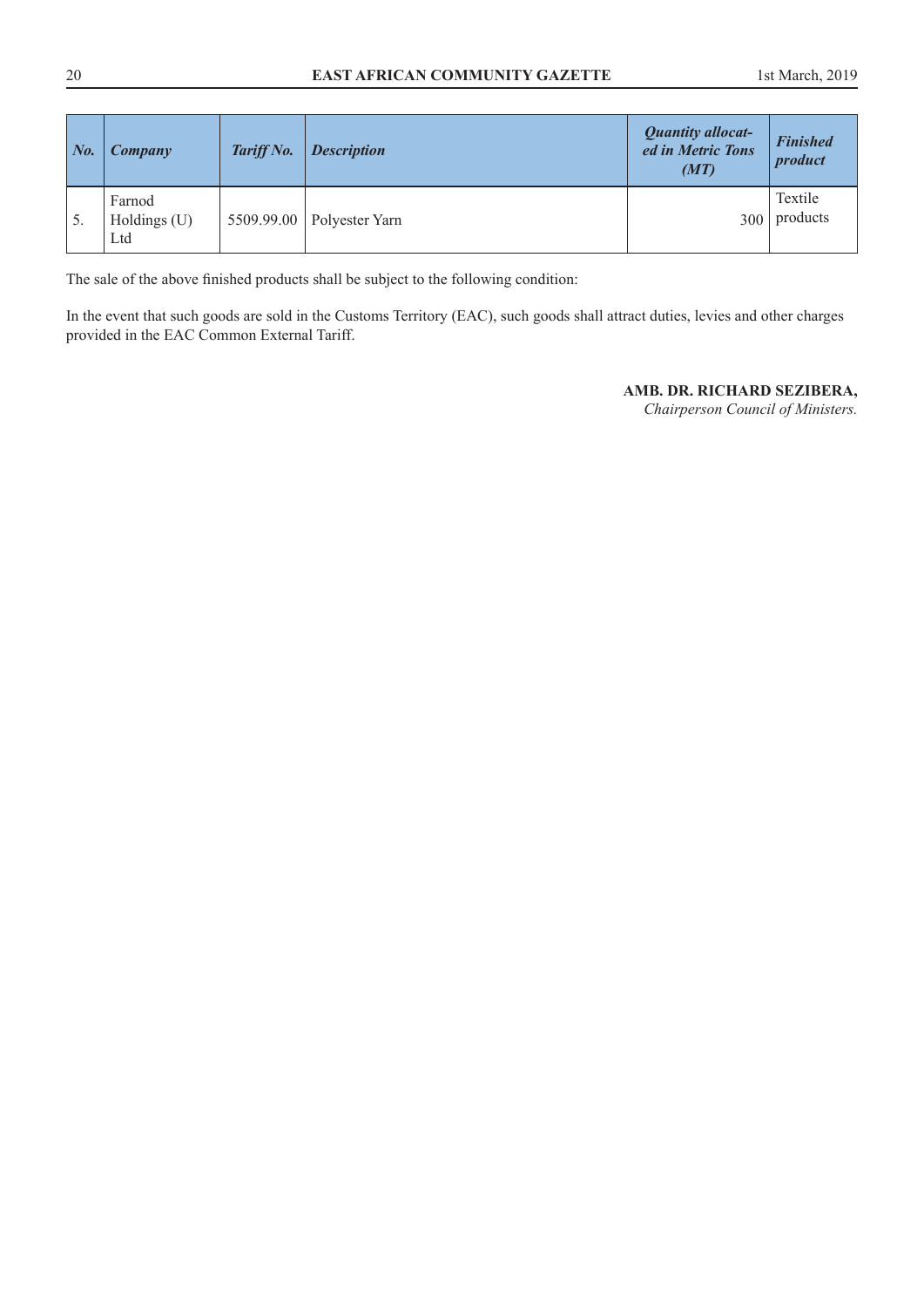Legal Notice No. EAC/17/2019.

## **THE EAST AFRICAN COMMUNITY CUSTOMS MANAGEMENT ACT 2004**

## **LEGAL NOTICE**

IN EXERCISE of the powers conferred upon the Council of Ministers by section 140 of the East African Community Customs Management Act 2004, the Council of Ministers has approved the following manufacturers to import the specified quantities of inputs used in manufacture of Packing Materials & Self Adhesive Tapes to be imported under the Duty Remission Scheme.

## **APPROVED UGANDA MANUFACTURERS AND QUANTITIES OF INPUTS USED IN MANUFACTURE OF PACKING MATERIALS AND SELF ADHESIVE TAPES TO BE IMPORTED AT DUTY RATE OF 0% UP TO 30TH JUNE, 2019**

| S/N              | Company                    | Tariff No. | <b>Description</b>                                        | <b>Quantity allocated</b><br>in Metric Tons (MT) | <b>Finished product</b> |
|------------------|----------------------------|------------|-----------------------------------------------------------|--------------------------------------------------|-------------------------|
|                  | Supreme Flexibond (U) Ltd  | 3906.90.00 | Acrylic polymers                                          | 400                                              | Self-adhesive tapes     |
|                  |                            | 3920.10.10 | Unprinted laminated film                                  | 450                                              | Self-adhesive tapes     |
|                  | Wan de Industries Ltd      | 3920.20.10 | Plates of polymers of<br>ethylene                         | 200                                              | Packaging materials     |
| 3.               | Auromeera Industries U Ltd | 3920.10.10 | Unprinted Bopp Film                                       | 500                                              | Packaging materials     |
| $\overline{4}$ . | Pakmor Packaging LLP       | 3920.10.10 | Unprinted rolls of<br>packaging film for food<br>products | 3                                                | Packaging materials     |

The sale of the above finished products shall be subject to the following condition:

In the event that such goods are sold in the Customs Territory (EAC), such goods shall attract duties, levies and other charges provided in the EAC Common External Tariff.

## **AMB. DR. RICHARD SEZIBERA,**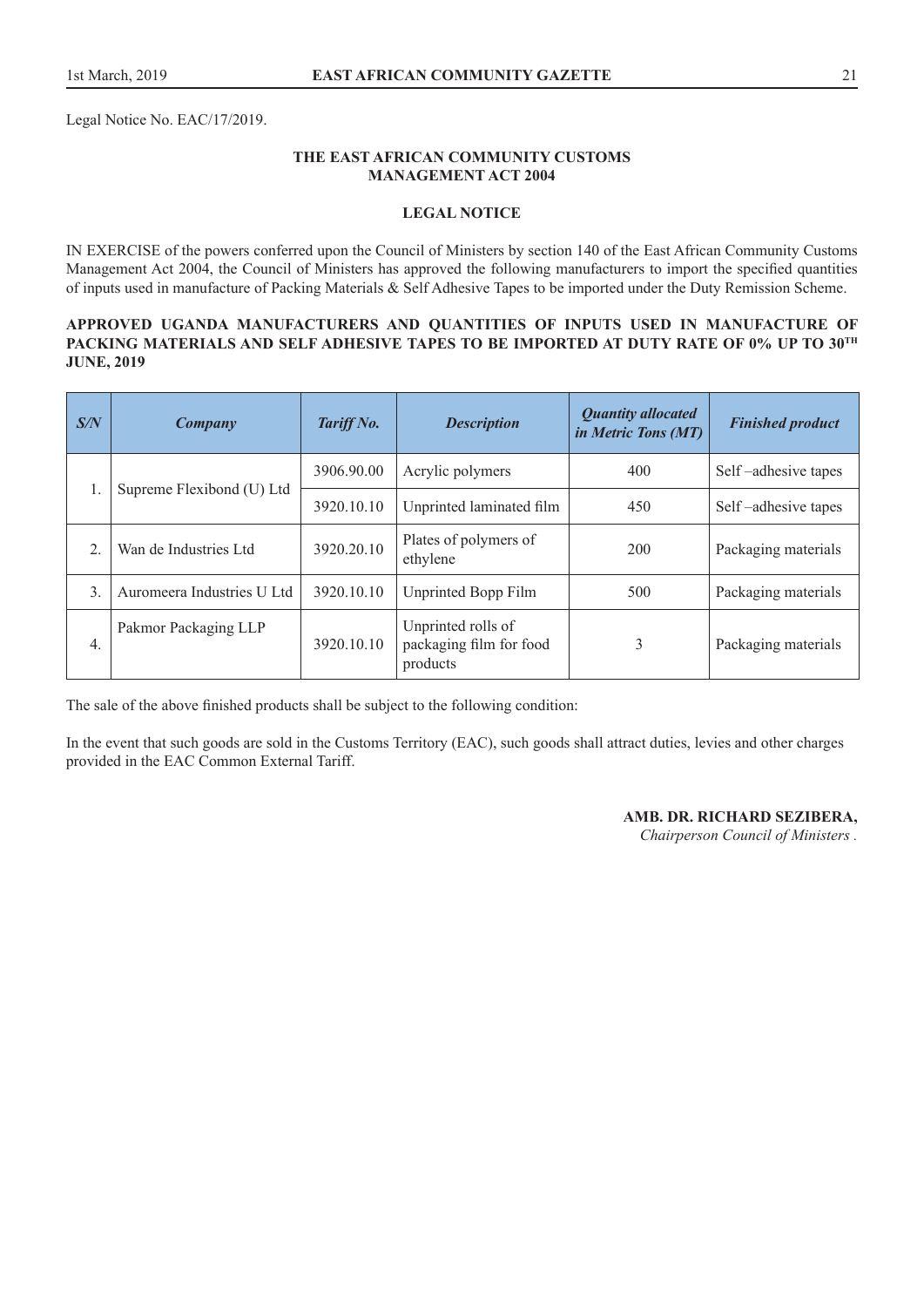Legal Notice No. EAC/18/2019.

## **THE EAST AFRICAN COMMUNITY CUSTOMS MANAGEMENT ACT 2004**

## **LEGAL NOTICE**

IN EXERCISE of the powers conferred upon the Council of Ministers by section 140 of the East African Community Customs Management Act 2004, the Council of Ministers has approved the following Manufacturers to import the specified quantities of inputs used in manufacture of Packing Materials to be imported under the Duty Remission Scheme.

## **APPROVED UGANDA MANUFACTURERS AND QUANTITIES OF INPUTS USED IN MANUFACTURE OF PACKING MATERIALS TO BE IMPORTED AT DUTY RATE OF 10% UP TO 30TH JUNE, 2019**

| S/N              | Company                         | Tariff No. | <b>Description</b>                                                     | <b>Quantity</b><br><b>Allocated in</b><br><b>Metric Tons</b><br>(MT) | <b>Finished product</b> |
|------------------|---------------------------------|------------|------------------------------------------------------------------------|----------------------------------------------------------------------|-------------------------|
| $\mathbf{1}$ .   | Prime Care International<br>Ltd | 3920.20.90 | Printed laminated film                                                 | 300                                                                  | Packaging materials     |
| 2.               | Buddo Distillers (U) Ltd        | 3920.20.90 | Printed laminated film                                                 | 300                                                                  | Packaging materials     |
| 3.               | Metaplus Uganda Ltd             | 3920.20.90 | Other plates, sheets, film, foil and<br>strip of polymers of propylene | 300                                                                  | Packaging materials     |
| $\overline{4}$ . | Blue Nile Distilleries U<br>Ltd | 3920.20.90 | Other printed plates, sheets, film,<br>foil and strips                 | 500                                                                  | Packaging materials     |
| 5.               | Chief Distilleries U Ltd        | 3920.20.90 | Other printed plates, sheets, film,<br>foil and strips                 | 600                                                                  | Packaging materials     |
|                  |                                 | 4804.11.00 | Unbleached kraft liner in rolls or<br>sheets                           | 700                                                                  |                         |
| 6.               | Nile Surgicot Ltd               | 4804.11.00 | Unbleached kraft liner in rolls or<br>sheets – Brown Kraft liner       | 600                                                                  | Packaging materials     |
| 7.               | <b>Bestin Ltd</b>               | 4804.21.00 | Unbleached Kraft paper in rolls                                        | 10,000                                                               | Packaging materials     |

The sale of the above finished products shall be subject to the following condition:

In the event that such goods are sold in the Customs Territory (EAC), such goods shall attract duties, levies and other charges provided in the EAC Common External Tariff.

## **AMB. DR. RICHARD SEZIBERA,**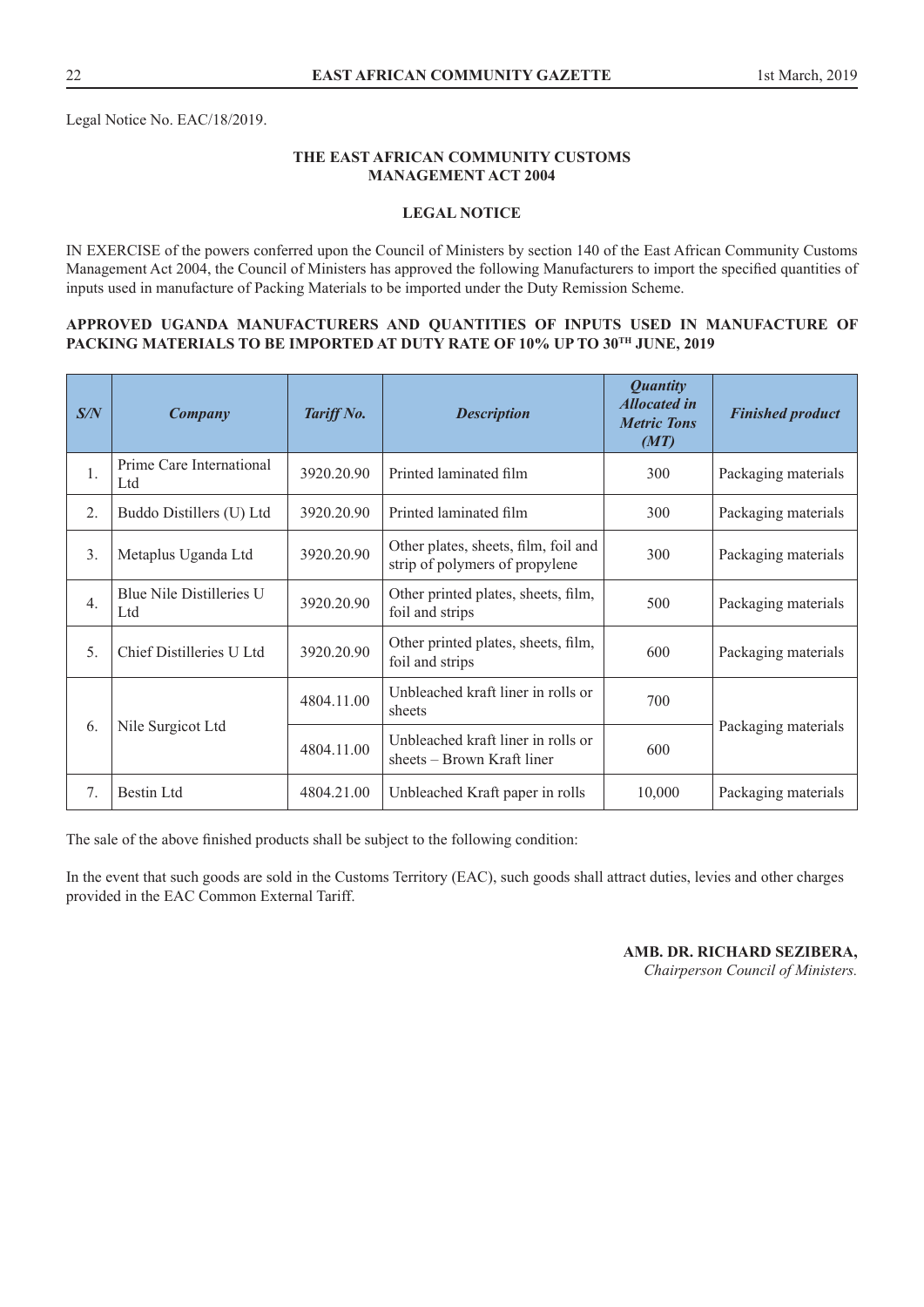Legal Notice No. EAC/19/2019.

## **THE EAST AFRICAN COMMUNITY CUSTOMS MANAGEMENT ACT 2004**

## **LEGAL NOTICE**

IN EXERCISE of the powers conferred upon the Council of Ministers by section 140 of the East African Community Customs Management Act 2004, the Council of Ministers has approved the following Manufacturer to import the specified quantities of inputs used in manufacture of Mattresses to be imported under the Duty Remission Scheme.

#### **APPROVED UGANDA MANUFACTURER AND QUANTITIES OF INPUTS USED IN MANUFACTURE OF MATTRESSES TO BE IMPORTED AT DUTY RATE OF 10% UP TO 30TH JUNE, 2019**

| $\sqrt{S/N}$ | Company                    | Tariff No. | <b>Description</b>          | <b>Quantity allocated</b><br><i>in Metric Tons (MT)</i> | <b>Finished</b><br>product |
|--------------|----------------------------|------------|-----------------------------|---------------------------------------------------------|----------------------------|
|              | Royikems Industries<br>Ltd | 5408.33.00 | Jacquard materials          | 100                                                     | Mattresses                 |
|              |                            | 5513.49.00 | Poly cotton mattress covers | 100                                                     |                            |
|              |                            | 5513.11.00 | Polyester Printed Fabric    | 140                                                     |                            |

The sale of the above finished products shall be subject to the following condition:

In the event that such goods are sold in the Customs Territory (EAC), such goods shall attract duties, levies and other charges provided in the EAC Common External Tariff.

**AMB. DR. RICHARD SEZIBERA,**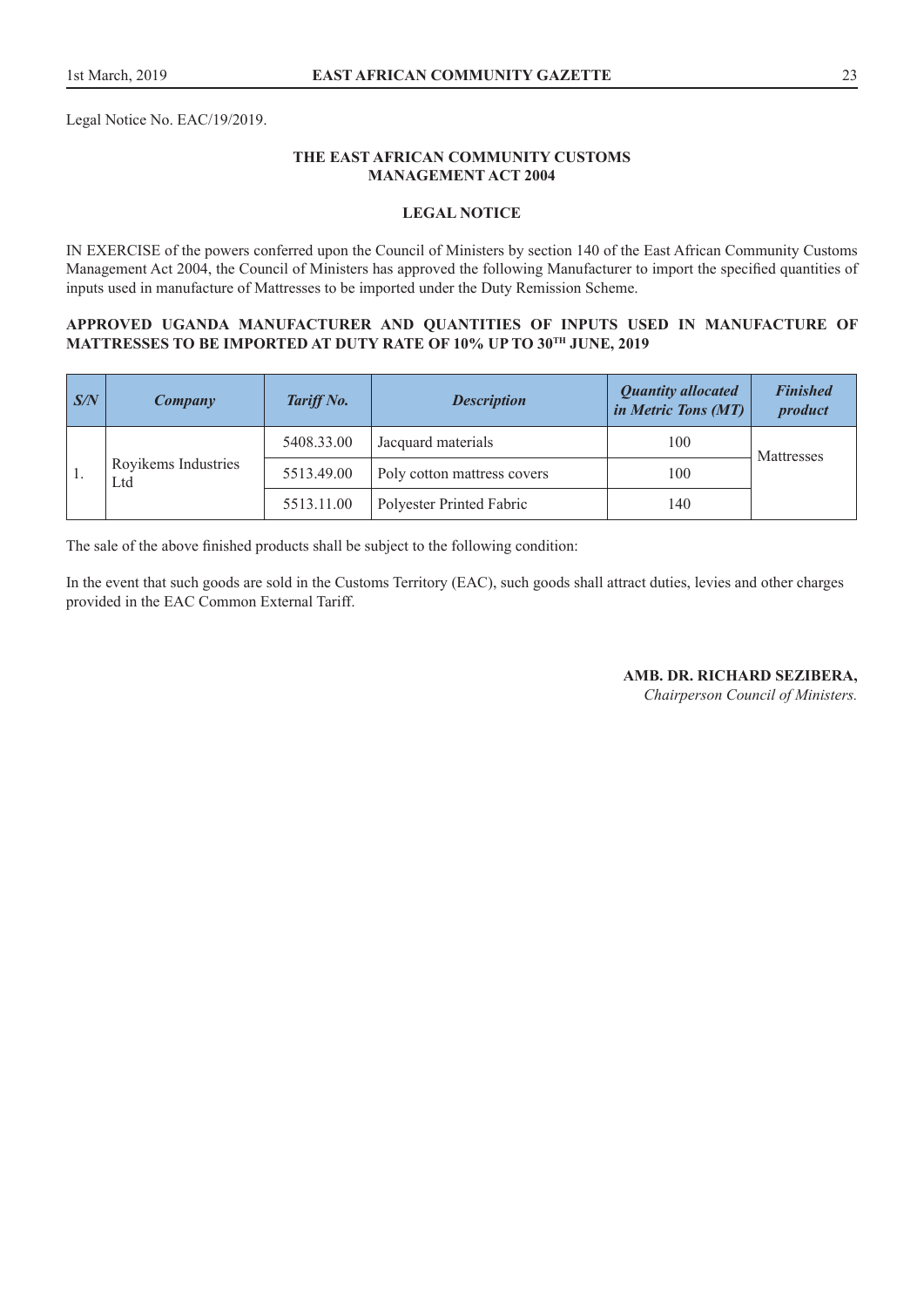Legal Notice No. EAC/20/2019.

## **THE EAST AFRICAN COMMUNITY CUSTOMS MANAGEMENT ACT 2004**

## **LEGAL NOTICE**

IN EXERCISE of the powers conferred upon the Council of Ministers by section 140 of the East African Community Customs Management Act 2004, the Council of Ministers has approved the following Manufacturers to import the specified quantities of Odoriferous mixtures of a kind used in food or drink industries used in manufacture of Beverages to be imported under the Duty Remission Scheme.

## **APPROVED UGANDA MANUFACTURERS AND QUANTITIES OF ODORIFEROUS MIXTURES OF A KIND USED IN FOOD OR DRINK INDUSTRIES USED IN MANUFACTURE OF BEVERAGES TO BE IMPORTED AT DUTY RATE OF 0% UP TO 30TH JUNE, 2019.**

| S/N | <b>Company</b>                  | Tariff No. | <b>Description</b>                                                                      | <b>Quantity</b><br><b>Allocated</b> | <b>Finished</b><br>product |
|-----|---------------------------------|------------|-----------------------------------------------------------------------------------------|-------------------------------------|----------------------------|
| 1.  | Hema Beverages Limited          | 3302.10.00 | Odoriferous mixtures (flavours)                                                         | 100 MT                              | Beverages                  |
| 2.  | Dynamic Specialities (U)<br>Ltd | 3302.10.00 | Odoriferous mixtures of a kind used in<br>food or drink industries (food flavours)      | 360 MT                              | Beverages                  |
| 3.  | Blue Nile Distilleries U<br>Ltd | 3302.10.00 | Flavours                                                                                | 40 MT                               | Beverages                  |
| 4.  | Kiri Bottling Co. Limited       | 3302.10.00 | Odoriferous mixtures of a kind used<br>as raw materials in food and drink<br>industries | 685 MT                              | Beverages                  |
| 5.  | Doctor's Choice                 | 3302.10.00 | Orange and mango flavours                                                               | 100 LITRES                          | Herbal drugs               |
| 6.  | Canaan Investments Ltd          | 3302.10.00 | Odoriferous mixtures of a kind used in<br>food or drink industries (food flavours)      | 500 MT                              | Beverages                  |
| 7.  | Metaplus Uganda Ltd             | 3302.10.00 | Food flavors                                                                            | 5,000 LITRES                        | Beverages                  |
| 8.  | Sri Maya Beverages Ltd          | 3302.10.00 | Odoriferous mixtures of a kind used in<br>food or drink industries (food flavours)      | 360 MT                              | Beverages                  |
| 9.  | Gama Distillers Ltd             | 3302.10.00 | Odoriferous mixtures of a kind used in<br>food or drink industries (food flavours)      | 10,000 LITRES                       | Beverages                  |
| 10. | Balaji Group Ltd                | 3302.10.00 | Odoriferous mixtures of a kind used in<br>food or drink industries (food flavours)      | 150 MT                              | Beverages                  |
| 11. | <b>Ambiance Distilleries</b>    | 3302.10.00 | Odoriferous mixtures of a kind used in<br>food or drink industries (food flavours)      | 100 MT                              | Beverages                  |
| 12. | Crown Beverages Ltd             | 3302.10.00 | Odoriferous mixtures of a kind used in<br>food or drink industries (food flavours)      | 70,000 Tonnes                       | Beverages                  |
| 13. | <b>Brookside Ltd</b>            | 3302.10.00 | Odoriferous mixtures of a kind used in<br>food or drink industries (food flavours)      | 131.15 MT                           | Diary Prod-<br>ucts        |
| 14. | Four star Beverages Ltd         | 3302.10.00 | Odoriferous mixtures of a kind used in<br>food or drink industries (food flavours)      | 15 MT                               | Beverages                  |
| 15. | Kiri Bottling Co. Limited       | 3302.10.00 | Odoriferous mixtures of a kind used in<br>food or drink industries (food flavours)      | 685 MT                              | Beverages                  |
| 16. | Prime care International<br>Ltd | 3302.10.00 | Odoriferous mixtures of a kind used in<br>food or drink industries (food flavours)      | 240 MT                              | Beverages                  |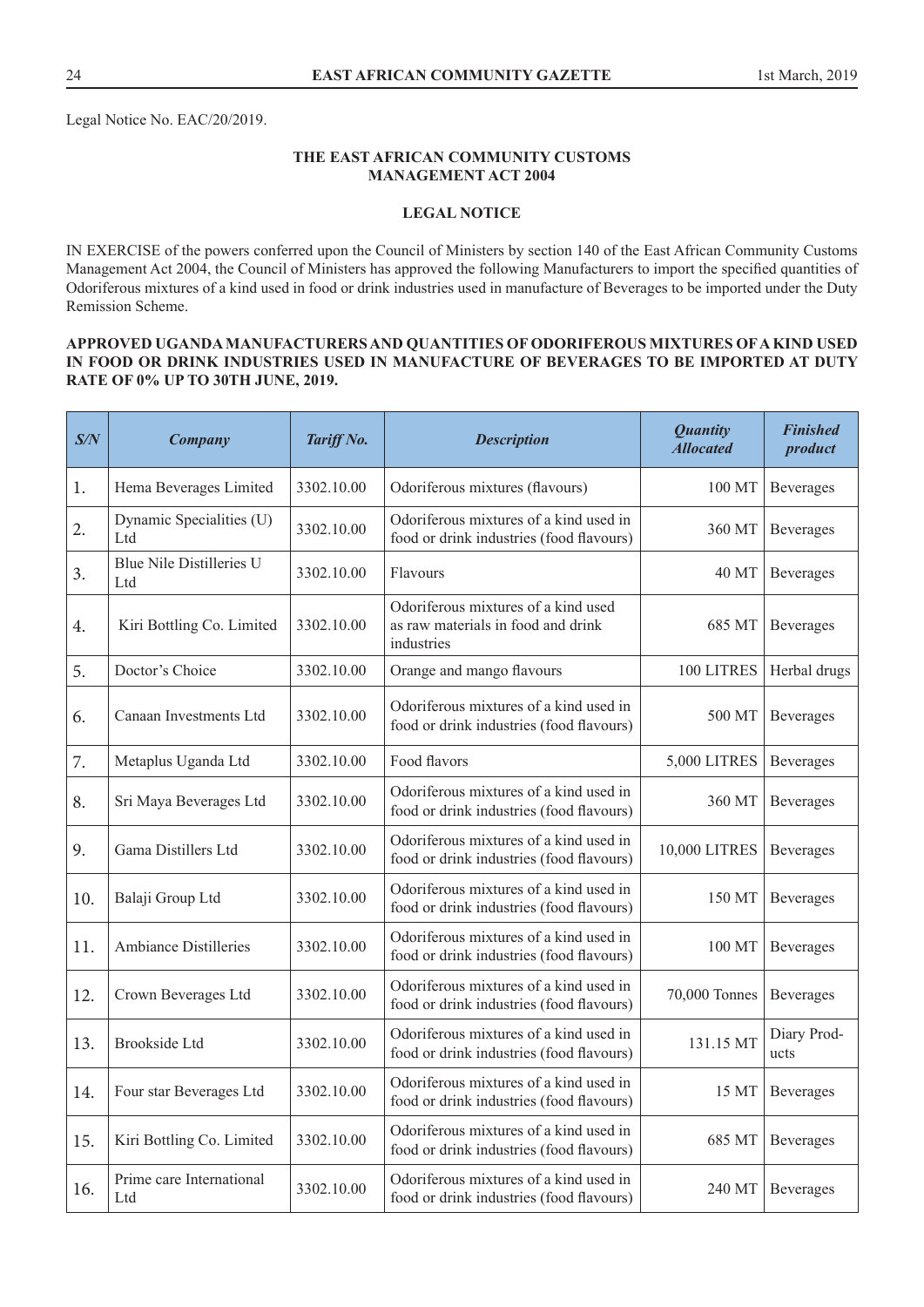| 17. | Jubilee Industries (U) Ltd        | 3302.10.00 | Odoriferous mixtures of a kind used in<br>food or drink industries (food flavours)                     | 240 MT   | Beverages              |
|-----|-----------------------------------|------------|--------------------------------------------------------------------------------------------------------|----------|------------------------|
| 18. | Mothers Foods U Ltd               | 3302.10.00 | Odoriferous mixtures of a kind used in<br>food or drink industries (food flavours)                     | 240 MT   | <b>Beverages</b>       |
| 19. | <b>SRK Foods ltd</b>              | 3302.10.00 | Food flavours (odoriferous mixtures of<br>a kind)                                                      | 20 MT    | Alcoholic<br>beverages |
| 20. | Pioneer Distilleries Lim-<br>ited | 3302.10.00 | Concentrates (Odoriferous mixtures of<br>a kind used as raw materials in food<br>and drink industries) | 4,000 MT | <b>Beverages</b>       |
| 21  | Chief Distilleries U Ltd          | 3302.10.00 | <b>Flavours</b>                                                                                        | 60 MT    | <b>Beverages</b>       |

The sale of the above finished products shall be subject to the following condition:

In the event that such goods are sold in the Customs Territory (EAC), such goods shall attract duties, levies and other charges provided in the EAC Common External Tariff.

**AMB. DR. RICHARD SEZIBERA,**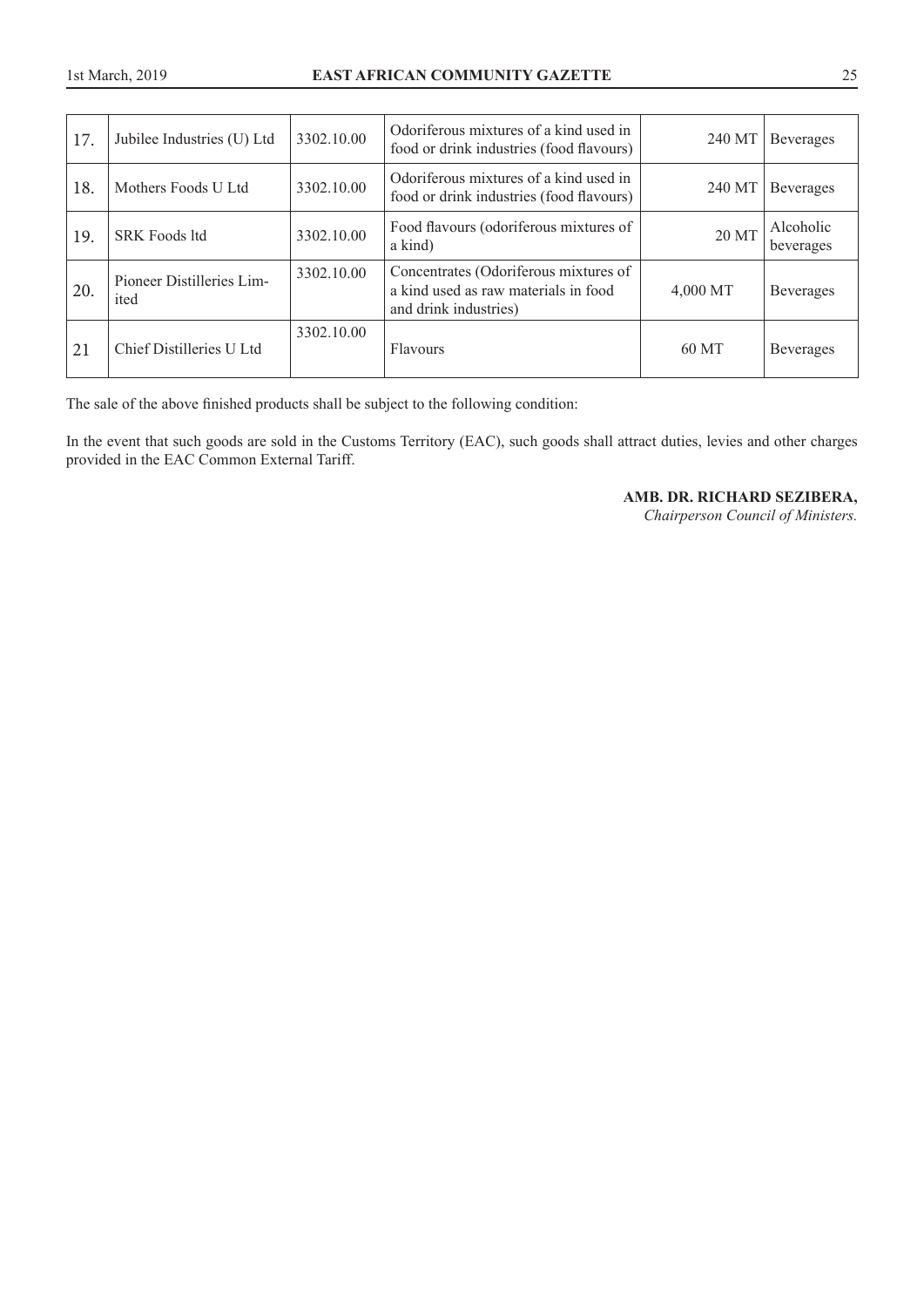Legal Notice No. EAC/21/2019.

## **THE EAST AFRICAN COMMUNITY CUSTOMS MANAGEMENT ACT 2004**

## **LEGAL NOTICE**

IN EXERCISE of the powers conferred upon the Council of Ministers by section 140 of the East African Community Customs Management Act 2004, the Council of Ministers has approved the following manufacturer to import the specified quantities of Concentrates used in manufacture of Juice to be imported under the Duty Remission Scheme.

#### **APPROVED UGANDA MANUFACTURER AND QUANTITIES OF CONCENTRATES USED IN MANUFACTURE OF JUICE TO BE IMPORTED AT DUTY RATE OF 10% UP TO 30TH JUNE, 2019.**

| S/N            | Company                       | Tariff No. | <b>Description</b>                    | <b>Quantity allocated</b><br>in Metric Tons (MT) | <b>Finished</b><br>product |
|----------------|-------------------------------|------------|---------------------------------------|--------------------------------------------------|----------------------------|
|                | Macdough Foods (U)<br>Limited | 2009.79.00 | Other Juice - pulp concentrates       |                                                  |                            |
| $^{\prime}$ 1. |                               | 2009.19.00 | Orange juice, frozen or not<br>frozen |                                                  | Juice                      |

The sale of the above finished products shall be subject to the following condition:

In the event that such goods are sold in the Customs Territory (EAC), such goods shall attract duties, levies and other charges provided in the EAC Common External Tariff.

**AMB. DR. RICHARD SEZIBERA,**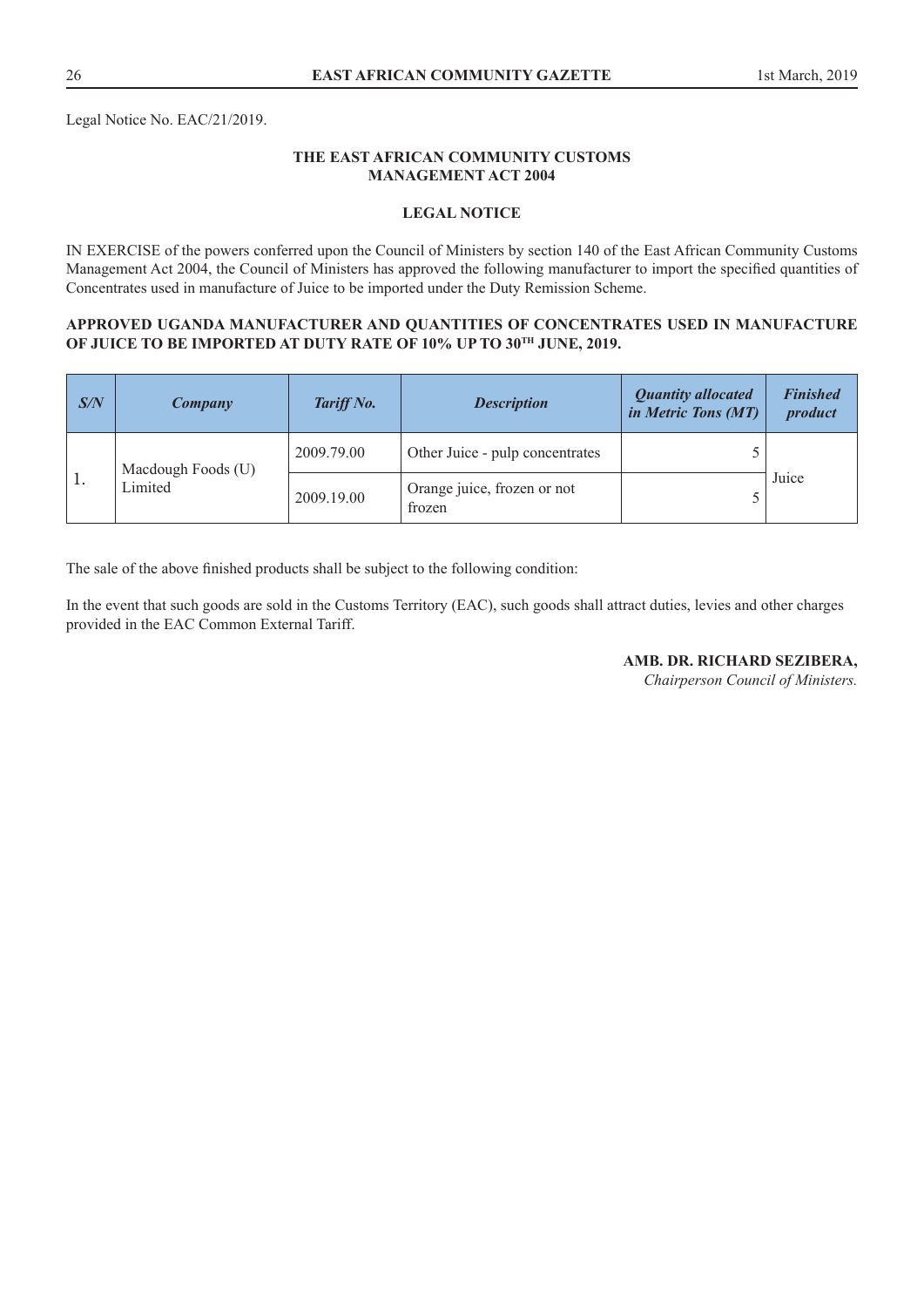Legal Notice No. EAC/22/2019.

## **THE EAST AFRICAN COMMUNITY CUSTOMS MANAGEMENT ACT 2004**

## **LEGAL NOTICE**

IN EXERCISE of the powers conferred upon the Council of Ministers by section 140 of the East African Community Customs Management Act 2004, the Council of Ministers has approved the following manufacturers to import the specified quantities of Active Yeast used in manufacture of Confectionaries to be imported under the Duty Remission Scheme.

## **APPROVED UGANDA MANUFACTURERS AND QUANTITIES OF ACTIVE YEAST USED IN MANUFACTURE OF CONFECTIONARIES TO BE IMPORTED AT DUTY RATE OF 10% FOR TWELVE MONTHS.**

| S/N              | Company                          | Tariff No. | <b>Description</b> | <b>Quantity Allo-</b><br>cated in Metric<br>Tons (MT) | <b>Finished prod-</b><br>uct |
|------------------|----------------------------------|------------|--------------------|-------------------------------------------------------|------------------------------|
| 1.               | Tuwereza Bakery Ltd              | 2102.10.00 | Active yeast       | 35,000                                                | <b>Baked products</b>        |
| 2.               | Ntake Bakery and Company Limited | 2102.10.00 | Active yeast       | 35                                                    | <b>Baked products</b>        |
| 3.               | Jonisa Investments Ltd.          | 2102.10.00 | Active yeast       | 34.4                                                  | <b>Baked products</b>        |
| $\overline{4}$ . | Engaano Millers Ltd              | 2102.10.00 | Active yeast       | 100                                                   | Confectionaries              |
| 5.               | Ever Brown Bakery                | 2102.10.00 | Active yeast       | 20                                                    | Confectionaries              |

**AMB. DR. RICHARD SEZIBERA,**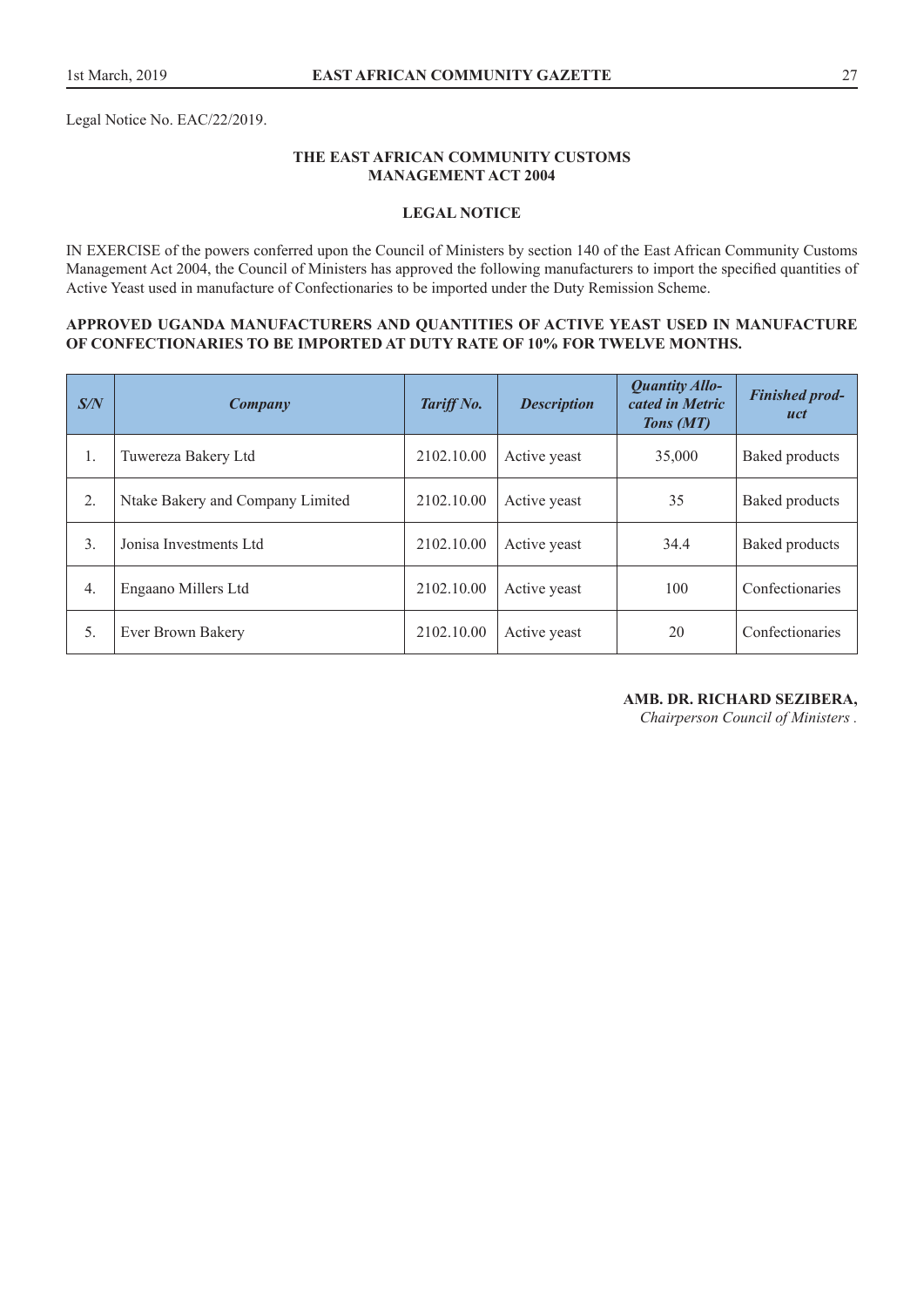Legal Notice No. EAC/23/2019.

## **THE EAST AFRICAN COMMUNITY CUSTOMS MANAGEMENT ACT 2004**

## **LEGAL NOTICE**

IN EXERCISE of the powers conferred upon the Council of Ministers by section 140 of the East African Community Customs Management Act 2004, the Council of Ministers has approved the following manufacturers to import the specified quantities of Glucose syrup used in manufacture of Confectionaries to be imported under the Duty Remission Scheme.

#### **APPROVED UGANDA MANUFACTURERS AND QUANTITIES OF GLUCOSE SYRUP USED IN MANUFACTURE OF CONFECTIONARIES TO BE IMPORTED AT DUTY RATE OF 0% FOR TWELVE MONTHS.**

| S/N              | Company                             | Tariff No. | <b>Description</b> | <i>Quantity</i><br><b>Allocated in Metric</b><br>Tons (MT) | <b>Finished product</b> |
|------------------|-------------------------------------|------------|--------------------|------------------------------------------------------------|-------------------------|
| 1.               | Comesa Food Industries Ltd          | 1702.30.00 | Glucose syrup      | 800                                                        | Confectionaries         |
| $\overline{2}$ . | Doctor's Choice                     | 1702.30.00 | Glucose syrup      | 0.4                                                        | Herbal drugs            |
| 3.               | Das Agro Process Ltd                | 1702.30.00 | Glucose syrup      | 400                                                        | Confectionaries         |
| $\overline{4}$ . | Kenafric Development Ltd            | 1702.30.00 | Glucose syrup      | 4,500                                                      | Confectionaries         |
| 5.               | Dolphin Foods and Beverages (U) Ltd | 1702.30.00 | Liquid Glucose     | 504                                                        | Sweets                  |

#### **AMB. DR. RICHARD SEZIBERA,**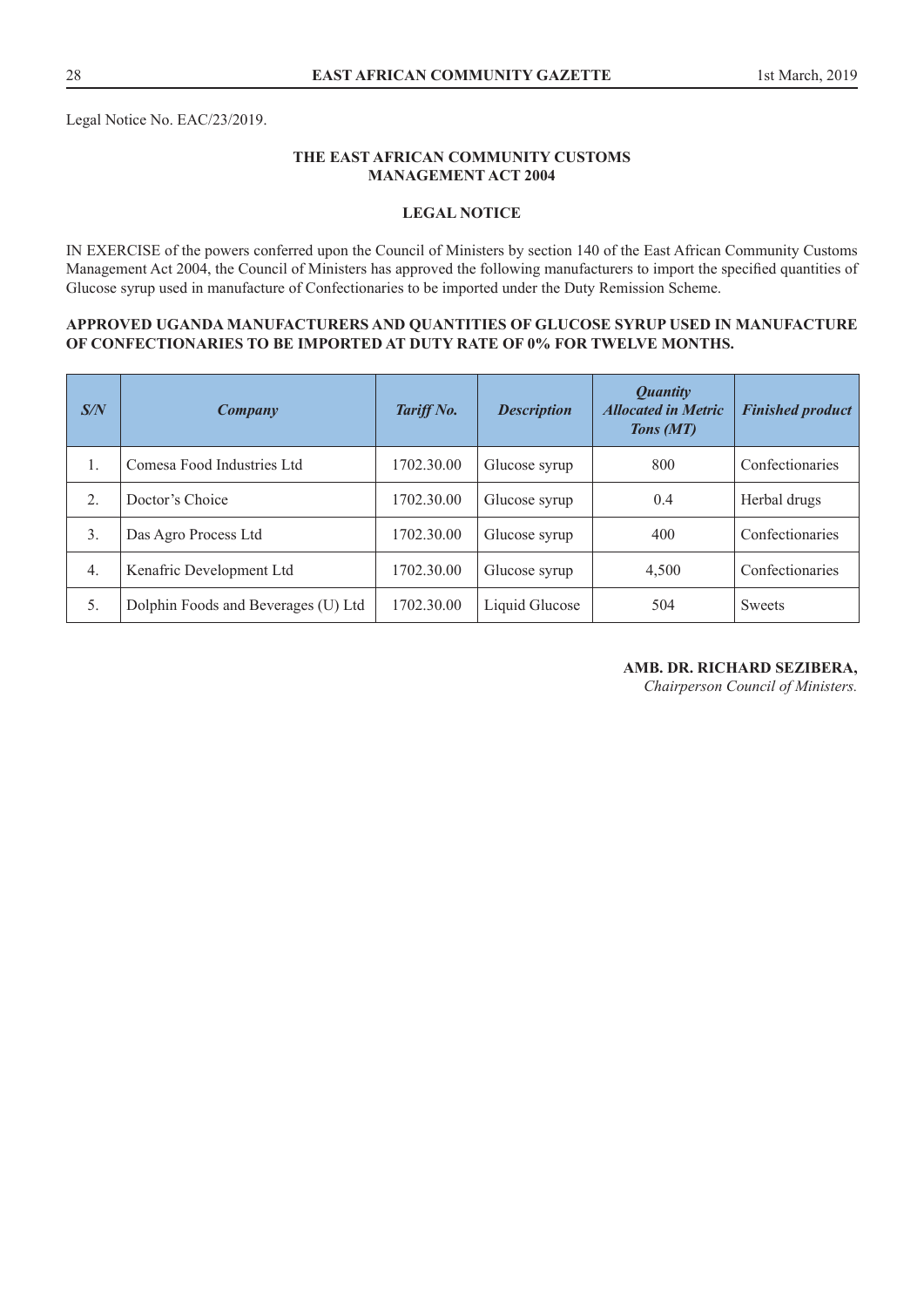Legal Notice No. EAC/24/2019.

## **THE EAST AFRICAN COMMUNITY CUSTOMS MANAGEMENT ACT 2004**

## **LEGAL NOTICE**

IN EXERCISE of the powers conferred upon the Council of Ministers by section 140 of the East African Community Customs Management Act 2004, the Council of Ministers has approved the following Manufacturers to import the specified quantities of inputs used in manufacture of footwear to be imported under the Duty Remission Scheme.

#### **APPROVED UGANDA MANUFACTURERS AND QUANTITIES OF INPUTS USED IN MANUFACTURE OF FOOTWEAR TO BE IMPORTED AT DUTY RATE OF 0% UP TO 30TH JUNE, 2019**

| No. | Company               | Tariff No. | <b>Description</b>                                                    | <b>Quantity Allocated</b> | <b>Finished prod-</b><br>uct  |
|-----|-----------------------|------------|-----------------------------------------------------------------------|---------------------------|-------------------------------|
|     |                       | 6406.10.00 | Shoe uppers                                                           | 1,000,000 PAIRS           |                               |
|     |                       | 6406.20.00 | Outer soles                                                           | 1,000,000 PAIRS           | Footwear                      |
| Ι.  | Elizabeth Queen       | 6406.90.00 | Middle part                                                           | 1,000,000 PAIRS           |                               |
|     |                       | 3505.20.00 | Glues based on starches or on dextrines<br>or other modified starches | 4,000 Jerry cans          |                               |
|     |                       | 6406.10.00 | Shoe uppers                                                           | 1,000,000 PAIRS           |                               |
|     |                       | 6406.20.00 | Outer soles                                                           | 1,000,000 PAIRS           | Footwear                      |
| 2.  | Poa International Itd | 6406.90.00 | Middle part                                                           | 1,000,000 PAIRS           |                               |
|     |                       | 3505.20.00 | Glues based on starches or on dextrines<br>or other modified starches | 4,000 Jerry cans          |                               |
| 3.  | Unistar Limited       | 3920.10.10 | Unprinted laminated film                                              | 1,500 MT                  | Plastic shoes and<br>gumboots |

The sale of the above finished products shall be subject to the following condition:

In the event that such goods are sold in the Customs Territory (EAC), such goods shall attract duties, levies and other charges provided in the EAC Common External Tariff.

> **AMB. DR. RICHARD SEZIBERA,**  *Chairperson Council of Ministers.*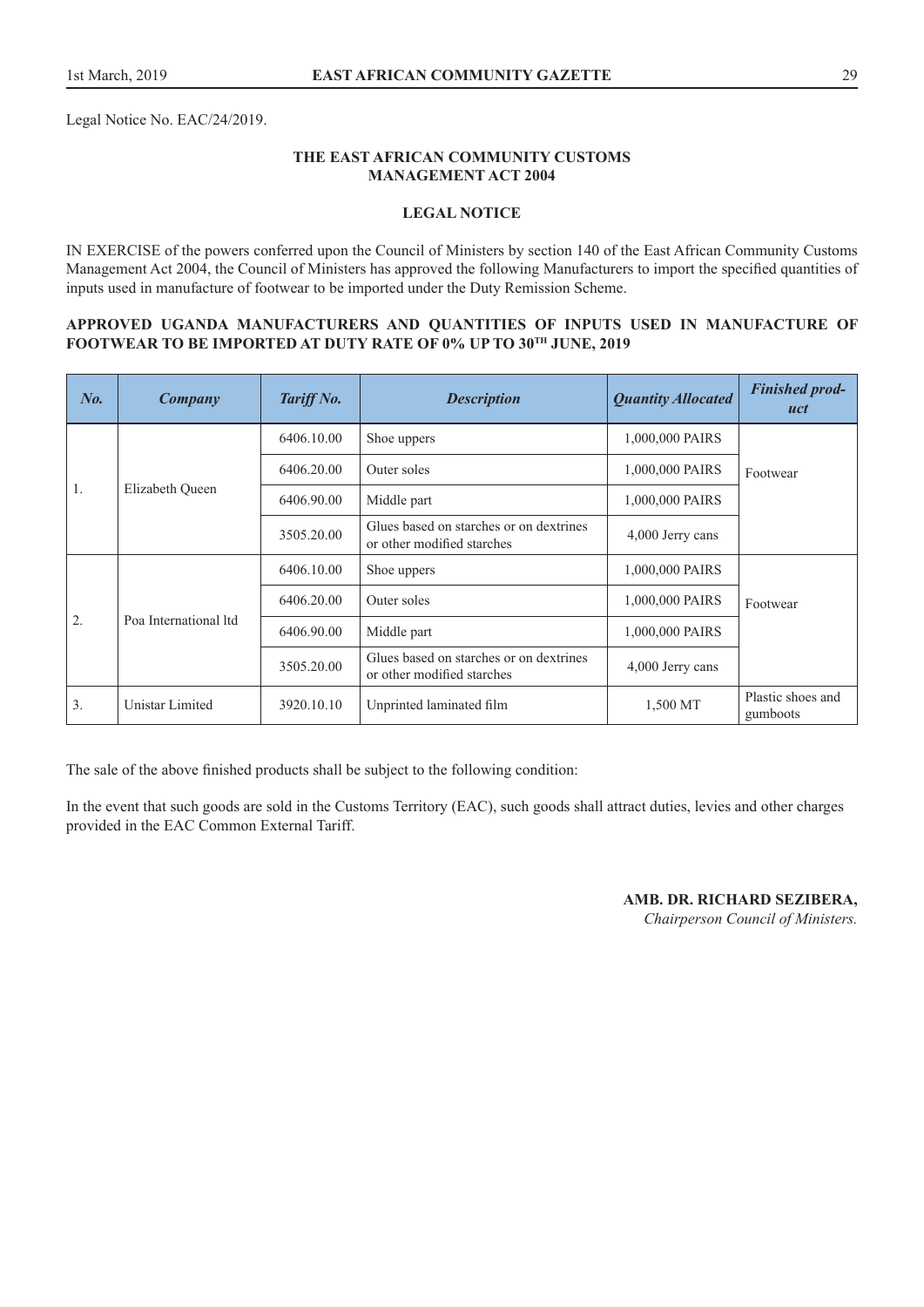Legal Notice No. EAC/25/2019.

## **THE EAST AFRICAN COMMUNITY CUSTOMS MANAGEMENT ACT 2004**

## **LEGAL NOTICE**

IN EXERCISE of the powers conferred upon the Council of Ministers by section 140 of the East African Community Customs Management Act 2004, the Council of Ministers has approved the following Manufacturers to import the specified quantities of petroleum oils used in manufacture of lubricants and Petroleum Jelly to be imported under the Duty Remission Scheme.

#### **APPROVED UGANDA MANUFACTURERS AND QUANTITIES OF INPUTS USED IN MANUFACTURE OF PETROLEUM OILS TO BE IMPORTED AT DUTY RATE OF 0% UP TO 30TH JUNE, 2019**

| S/N              | Company                          | Tariff No. | <b>Description</b>      | <b>Quantity Allocated</b> | <b>Finished product</b> |
|------------------|----------------------------------|------------|-------------------------|---------------------------|-------------------------|
| 1.               | Maymo Petroleum Industries Ltd   | 2710.19.59 | Base Oil SN 500         | 500,000 LITERS            | Lubricants              |
| 2.               | C.C.L.E Rubber Ltd               | 2710.19.59 | Base Oil SN 500         | 2,500                     | Lubricants              |
| 3 <sub>1</sub>   | Viral Lubricants Ltd             | 2710.19.59 | Base Oil SN 500         | 300,000 LITERS            | Lubricants              |
| $\overline{4}$ . | Daniel and Snow                  | 2710.19.59 | Base Oil SN 500         | 3,000                     | Lubricants              |
| 5.               | Samona Products (U) Ltd          | 2710.19.59 | White Light Mineral Oil | 200                       | Petroleum Jelly         |
| 6.               | <b>Briton Lubricants Limited</b> | 2710.19.59 | Base Oil                | 1.000                     | Lubricants              |

The sale of the above finished products shall be subject to the following condition:

In the event that such goods are sold in the Customs Territory (EAC), such goods shall attract duties, levies and other charges provided in the EAC Common External Tariff.

#### **AMB. DR. RICHARD SEZIBERA,**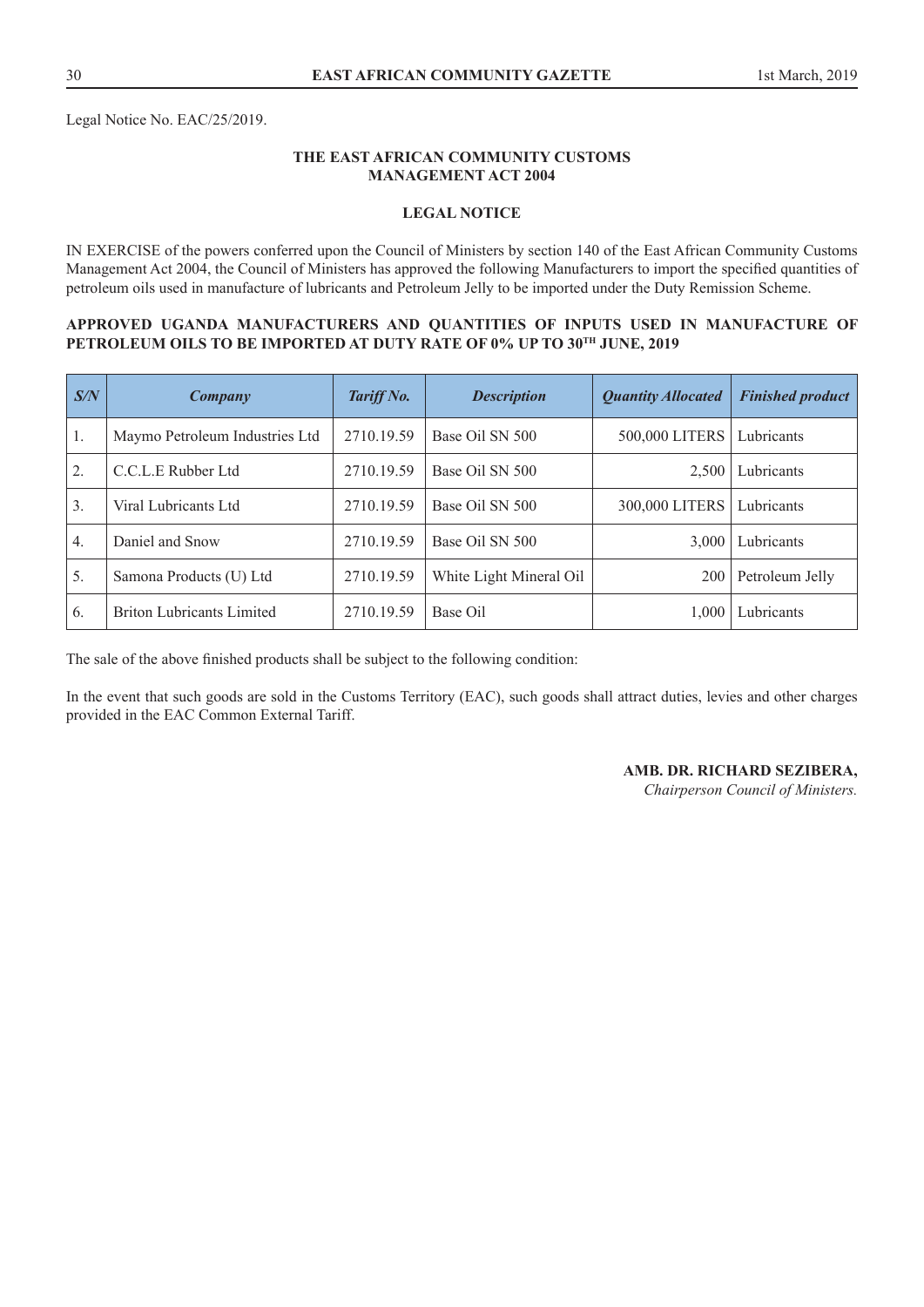Legal Notice No. EAC/26/2019.

## **THE EAST AFRICAN COMMUNITY CUSTOMS MANAGEMENT ACT 2004**

## **LEGAL NOTICE**

IN EXERCISE of the powers conferred upon the Council of Ministers by section 140 of the East African Community Customs Management Act 2004, the Council of Ministers has approved the following Manufacturer to import the specified quantities of petroleum jelly used in manufacture of Cosmetics to be imported under the Duty Remission Scheme.

#### **APPROVED UGANDA MANUFACTURER AND QUANTITIES OF INPUTS USED IN MANUFACTURE OF PETROLEUM JELLY TO BE IMPORTED AT DUTY RATE OF 10% UP TO 30TH JUNE, 2019**

| $\mathsf{S/N}$ | <b>Company</b> | Tariff No. | <b>Description</b> | <b>Quantity allocated in</b><br><b>Metric Tons (MT)</b> | <b>Finished product</b> |
|----------------|----------------|------------|--------------------|---------------------------------------------------------|-------------------------|
|                | Movit Co. Ltd  | 2712.10.00 | Petroleum Jelly    | .020                                                    | Cosmetics               |

The sale of the above finished products shall be subject to the following condition:

In the event that such goods are sold in the Customs Territory (EAC), such goods shall attract duties, levies and other charges provided in the EAC Common External Tariff.

## **AMB. DR. RICHARD SEZIBERA,**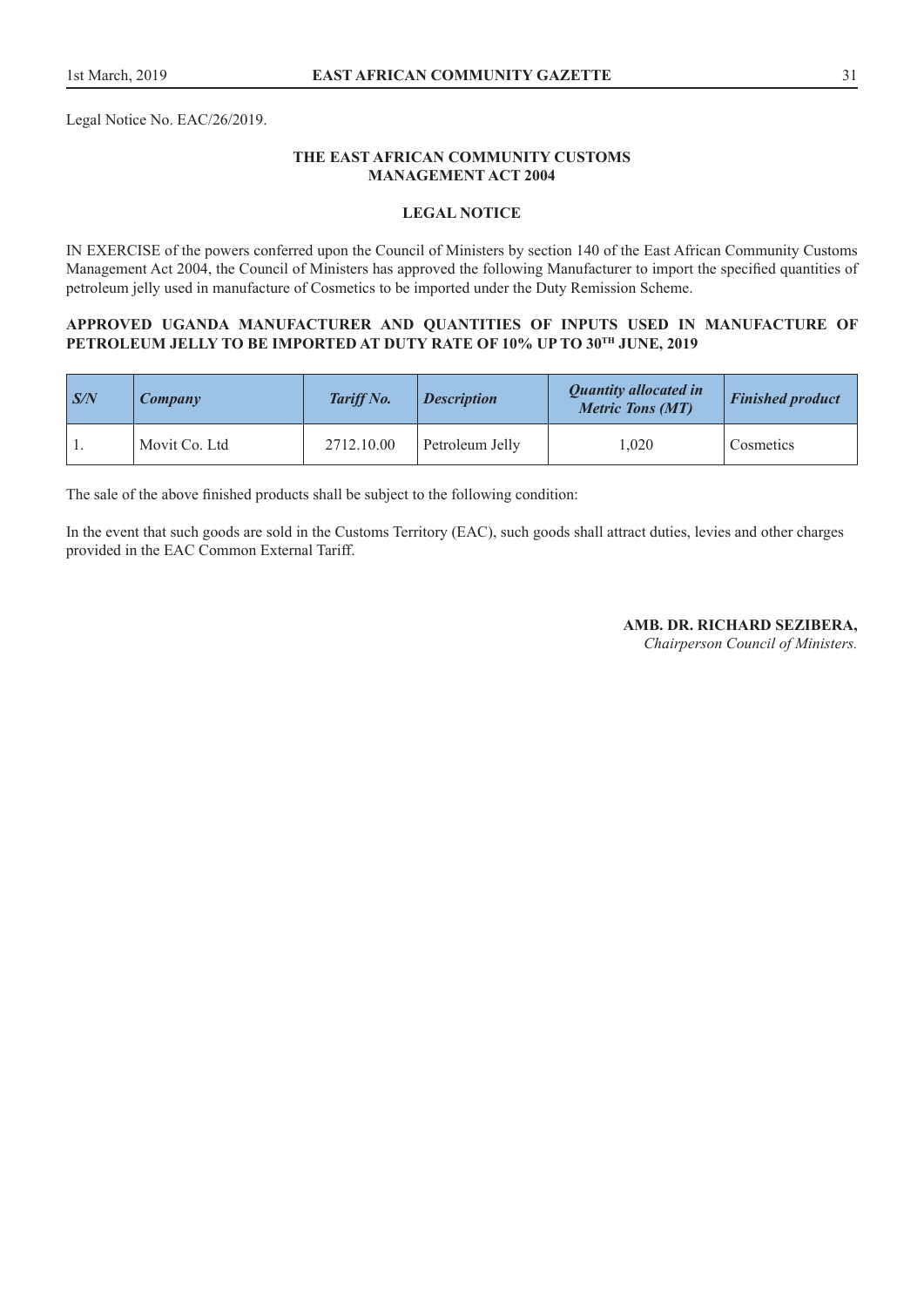Legal Notice No. EAC/27/2019.

# **THE EAST AFRICAN COMMUNITY CUSTOMS MANAGEMENT ACT 2004**

## **LEGAL NOTICE**

IN EXERCISE of the powers conferred upon the Council of Ministers by section 140 of the East African Community Customs Management Act 2004, the Council of Ministers has approved the following manufacturers to import the specified quantities of inputs used in manufacture of Twisted Roofing Nails to be imported under the Duty Remission Scheme.

## **APPROVED UGANDA MANUFACTURERS AND QUANTITIES OF INPUTS USED IN MANUFACTURE OF TWISTED ROOFING NAILS TO BE IMPORTED AT DUTY RATE OF 10% UP TO 30TH JUNE, 2019**

| $\sqrt{S/N}$ | <b>Company</b>                     | Tariff No. | <b>Description</b>                        | <b>Quantity allocated</b><br><i>in Metric Tons</i><br>(MT) | <b>Finished product</b>                |
|--------------|------------------------------------|------------|-------------------------------------------|------------------------------------------------------------|----------------------------------------|
| -1.          | Metal and Wood Industries<br>U Ltd | 7326.90.90 | Umbrella Head                             | 1.000                                                      | <b>Twisted Roofing</b><br><b>Nails</b> |
| 2.           | Newtech Industries Ltd             | 7326.90.90 | Umbrella Head for Roofing<br><b>Nails</b> | 200                                                        | <b>Twisted Roofing</b><br><b>Nails</b> |

The sale of the above finished products shall be subject to the following condition:

In the event that such goods are sold in the Customs Territory (EAC), such goods shall attract duties, levies and other charges provided in the EAC Common External Tariff.

**AMB. DR. RICHARD SEZIBERA,**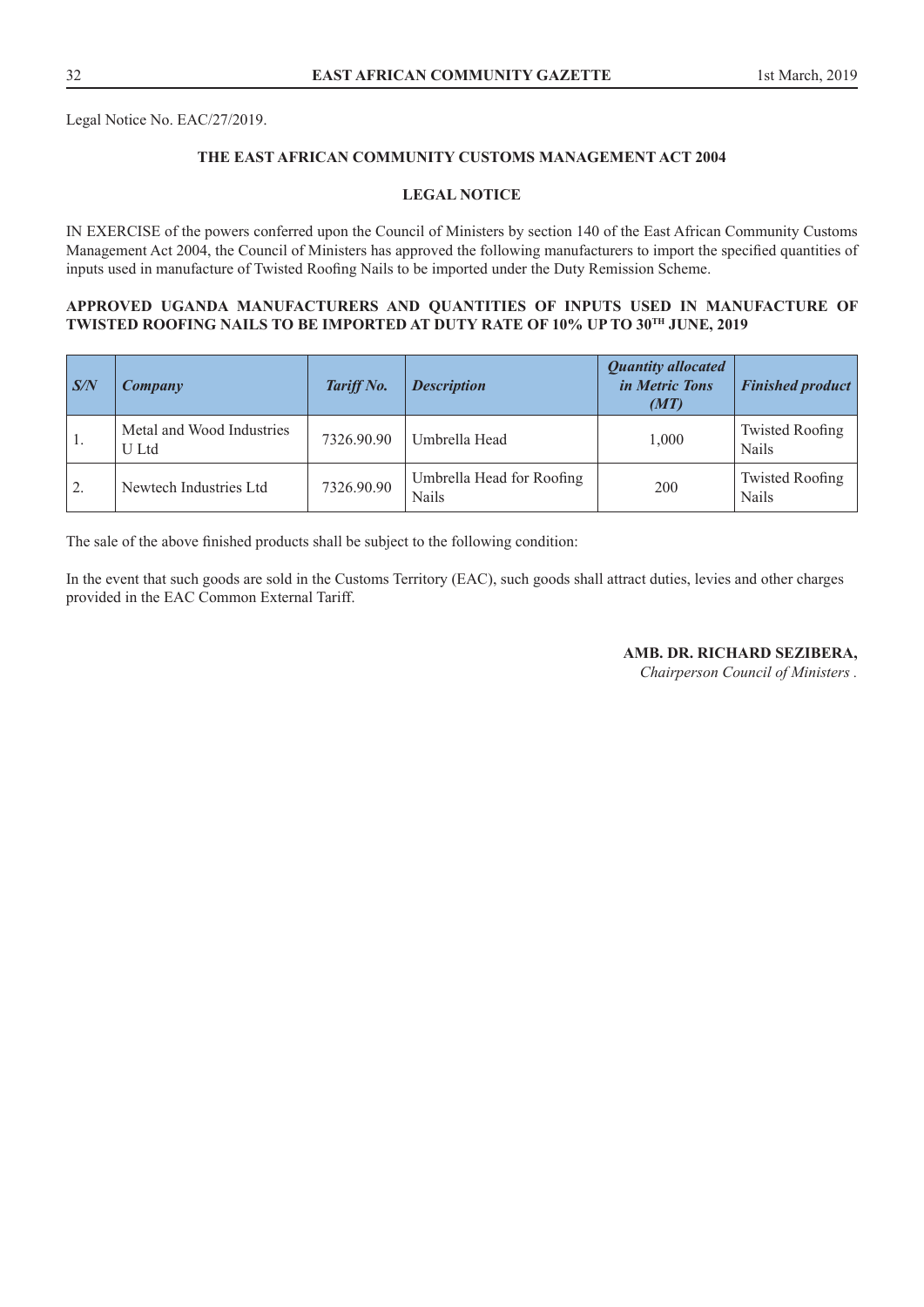Legal Notice No. EAC/28/2019.

## **THE EAST AFRICAN COMMUNITY CUSTOMS MANAGEMENT ACT 2004**

## **LEGAL NOTICE**

IN EXERCISE of the powers conferred upon the Council of Ministers by section 140 of the East African Community Customs Management Act 2004, the Council of Ministers has approved the following Manufacturers to import the specified quantities of inputs used in manufacture of goods to be imported under the Duty Remission Scheme.

## **APPROVED UGANDA MANUFACTURERS AND QUANTITIES OF INPUTS USED IN MANUFACTURE OF GOODS TO BE IMPORTED AT DUTY RATE OF 10% UP TO 30TH JUNE, 2019**

| S/N | <b>Company</b>                                                         | Tariff No. | <b>Description</b>                          | <i><b>Quantity</b></i><br><b>Allocated in</b><br><b>Metric Tons</b><br>(MT) | <b>Finished</b><br>product |
|-----|------------------------------------------------------------------------|------------|---------------------------------------------|-----------------------------------------------------------------------------|----------------------------|
| 1.  | Hema Beverages Limited                                                 | 3920.20.90 | Other printed laminated rolls               | 800                                                                         | <b>Beverages</b>           |
| 2.  | 3920.10.10<br>Sri Maya Beverages Ltd<br>Plates of polymers of ethylene |            | 40                                          | Beverages                                                                   |                            |
| 3.  | Macdough<br>Foods<br>(U)<br>Limited                                    | 3920.20.90 | Other plates, sheets, film, foil and strips | 20                                                                          | Juice                      |
| 4.  | Pioneer Distilleries Limited                                           | 3920.10.90 | Printed plates of polymers of Ethane        | 30                                                                          | <b>Beverages</b>           |
| 5.  | In line printing services Ltd                                          | 3920.20.90 | Sealing and laminating film                 | 15                                                                          | Printed<br>materials       |
| 6.  | Mothers Foods U Ltd                                                    | 3921.19.90 | Printed laminated roll 250                  | 250                                                                         | <b>Beverages</b>           |
| 7.  | <b>SRK Foods ltd</b>                                                   | 3920.20.90 | Laminated plastic package materials         | 30                                                                          | Alcoholic<br>beverages     |
| 8.  | Leeko Uganda Ltd                                                       | 3401.20.10 | Soap Noodles                                | 300                                                                         | Soap                       |
| 9.  | Movit Products Ltd                                                     | 3401.20.10 | Soap noodles                                | 1,500                                                                       | Soap                       |

The sale of the above finished products shall be subject to the following condition:

In the event that such goods are sold in the Customs Territory (EAC), such goods shall attract duties, levies and other charges provided in the EAC Common External Tariff.

> **AMB. DR. RICHARD SEZIBERA,**  *Chairperson Council of Ministers.*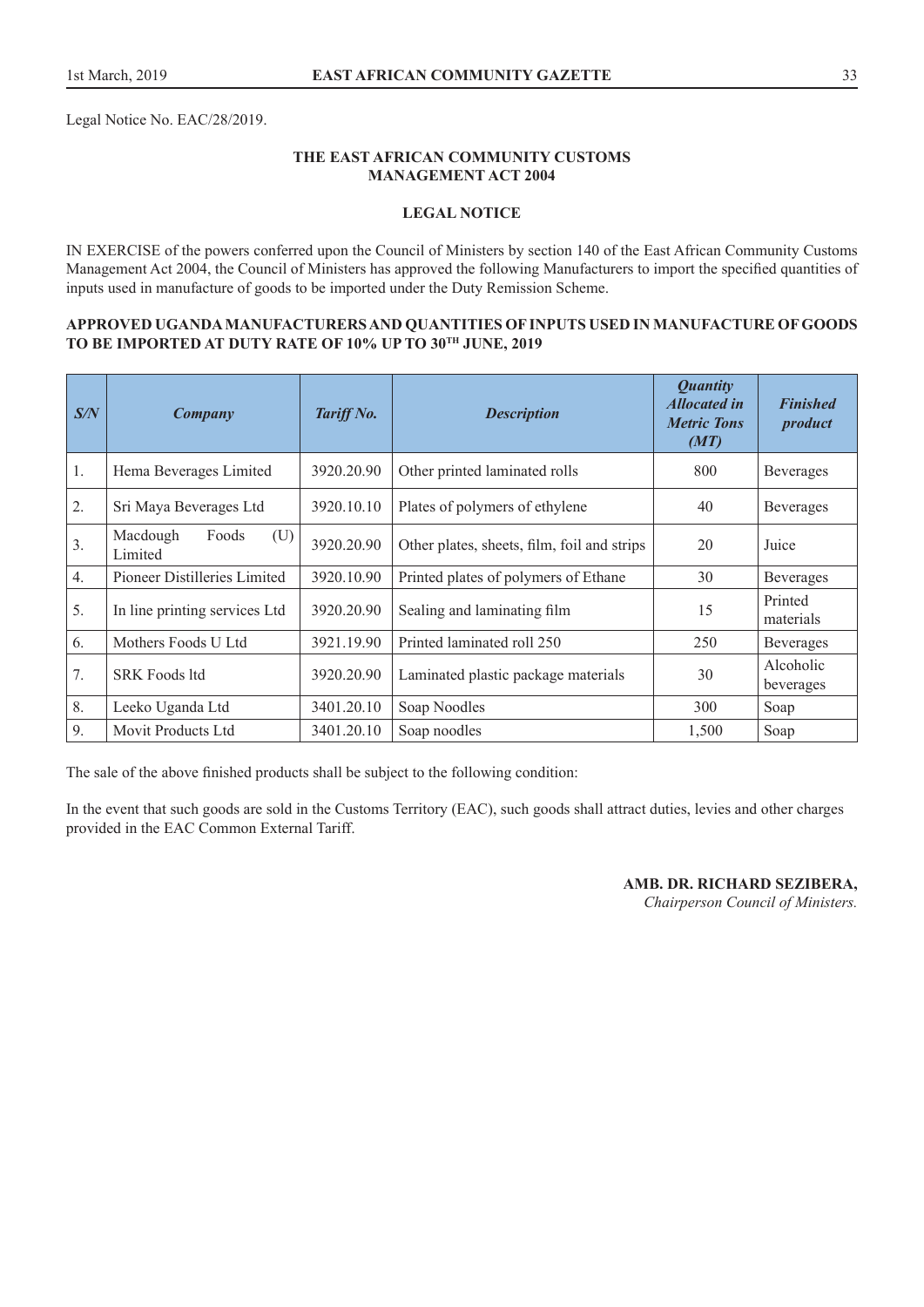# **THE EAST AFRICAN COMMUNITY CUSTOMS MANAGEMENT ACT 2004**

## **LEGAL NOTICE**

IN EXERCISE of the powers conferred upon the Council of Ministers by section 140 of the East African Community Customs Management Act 2004, the Council of Ministers has approved the following Manufacturers to import the specified quantities of inputs used in manufacture of goods to be imported under the Duty Remission Scheme.

## **APPROVED UGANDA MANUFACTURERS AND QUANTITIES OF INPUTS USED IN MANUFACTURE OF GOODS TO BE IMPORTED AT DUTY RATE OF 0% UP TO 30TH JUNE, 2019**

| $\sqrt{S/N}$     | Company              | Tariff No. | <b>Description</b>                             | <b>Quantity Allocated</b> | <b>Finished product</b>   |
|------------------|----------------------|------------|------------------------------------------------|---------------------------|---------------------------|
| 1.               | <b>SRK Foods ltd</b> | 3920.10.10 | Unprinted polypropylene bags                   | 15 MT                     | Alcoholic beverages       |
| 2.               |                      | 3921.90.00 | Labels                                         | 1.55 Million Pieces       | Pesticides and            |
|                  | Kyebe General Ltd    | 3923.29.00 | Plastic bags                                   | 30,000 Pieces             | Insecticides              |
| $\overline{3}$ . | Leeko Uganda Ltd     | 3402.11.00 | Linear Alkyl Benzene Sulphonic<br>Acid (LABSA) | 150 MT                    | Soap                      |
| $\overline{4}$ . | Neem cosmetics Ltd   | 3402.11.00 | Linear Alkyl Benzene Sulphonic<br>Acid (LABSA) | 40 MT                     | Cosmetics                 |
| 5.               | Hoopoe Trading       | 3402.19.00 | Surfactants (LABSA)                            | 40 MT                     | Processed hides and skins |
| 6.               | Label World Ltd      | 3920.10.10 | Unprinted clear BOPP film                      | 700 MT                    | Printed materials         |
|                  |                      | 4811.59.90 | coated paper and paperboard                    | 100 MT                    | Printed materials         |

The sale of the above finished products shall be subject to the following condition:

In the event that such goods are sold in the Customs Territory (EAC), such goods shall attract duties, levies and other charges provided in the EAC Common External Tariff.

**AMB. DR. RICHARD SEZIBERA,**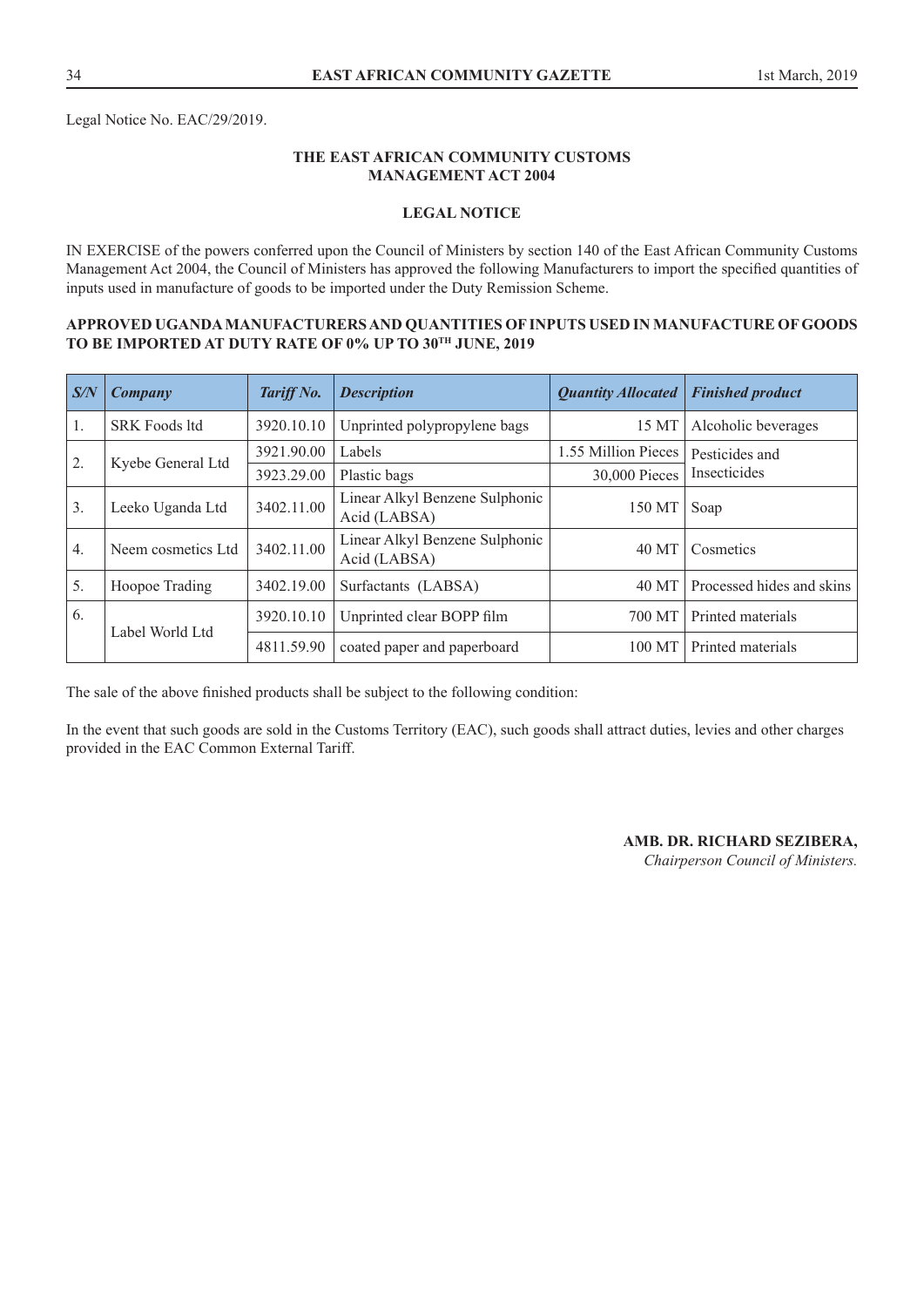## **THE EAST AFRICAN COMMUNITY CUSTOMS MANAGEMENT ACT 2004**

#### **LEGAL NOTICE**

IN EXERCISE of the powers conferred upon the Council of Ministers by Articles 12 (3) and 39(c) of the Protocol on the Establishment of the East African Community Customs Union, the Council of Ministers has revoked the stays of application granted to the Republic of Kenya under the EAC Gazette Vol. AT. 1 – No. 8 dated 30th June 2018, in Legal Notice No. EAC/57/2018 Items No. 81 and 144.

The revocation takes effect from date of publishing of this Legal Notice.

#### **AMB. DR. RICHARD SEZIBERA,**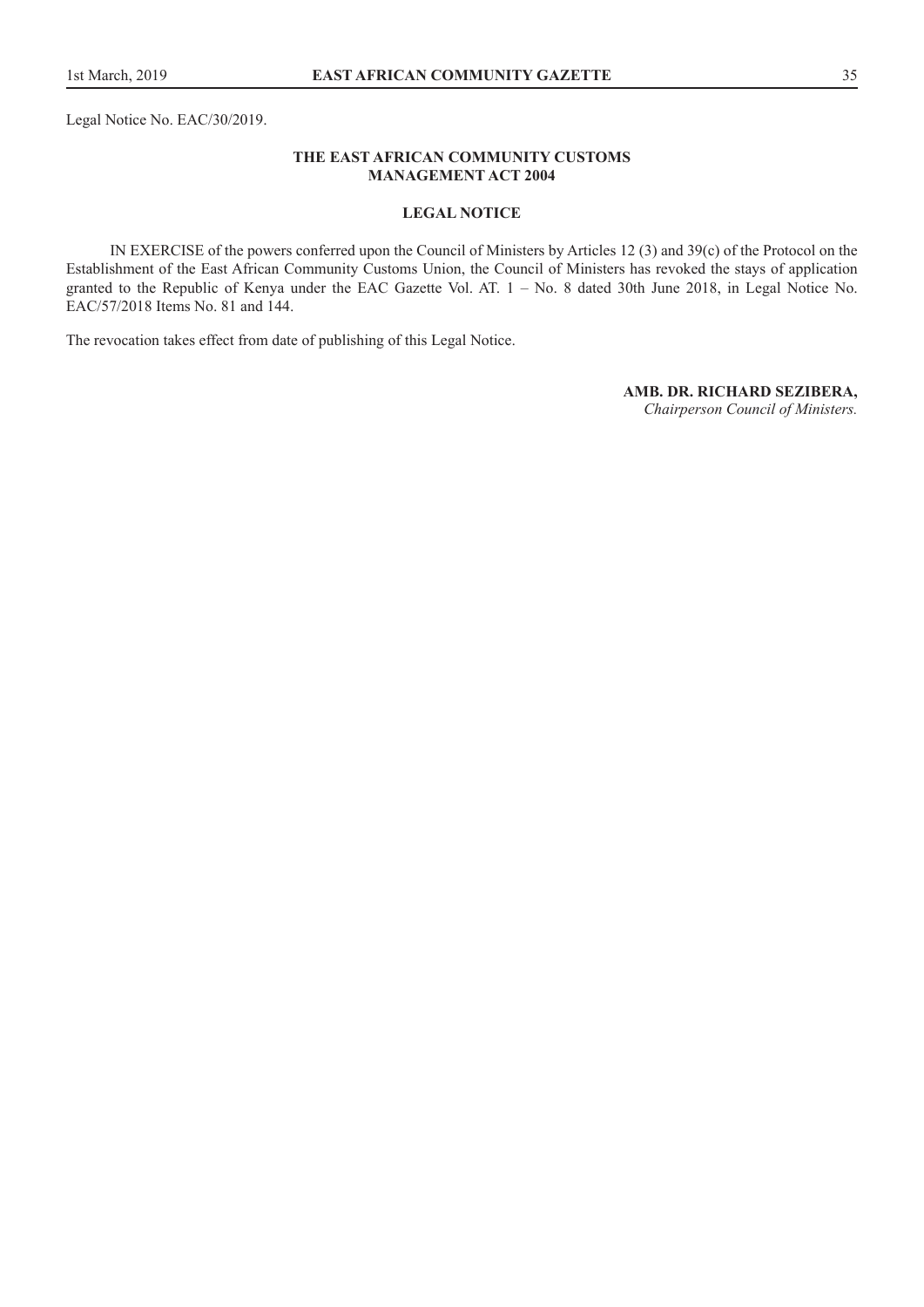Legal Notice No. EAC/31/2019.

## **THE EAST AFRICAN COMMUNITY CUSTOMS MANAGEMENT ACT 2004**

## **LEGAL NOTICE**

IN EXERCISE of the powers conferred upon the Council of Ministers by section 140 of the East African Community Customs Management Act 2004, the Council of Ministers has approved the following Manufacturers to import the specified quantities of Splints & Raw Materials used in manufacture of safety matches to be imported under the Duty Remission Scheme.

#### **APPROVED TANZANIA MANUFACTURERS AND QUANTITIES OF SPLINTS & RAW MATERIALS USED IN MANUFACTURE OF SAFETY MATCHES TO BE IMPORTED AT DUTY RATE OF 0% FOR TWELVE MONTHS**

| S/N            | Company                    | Tariff No. | <b>Description</b> | <b>Quantity allocated</b> | <b>Finished product</b> |
|----------------|----------------------------|------------|--------------------|---------------------------|-------------------------|
| 1.             | Leo Match Industries Ltd   | 4421.90.10 | <b>Splints</b>     | 216 MT                    | <b>Safety Matches</b>   |
|                | Alfa Match Industries Ltd. | 4421.99.10 | <b>Splints</b>     | 2,781 MT                  |                         |
|                |                            | 4810.92.00 | Duplex Board       | 1,647 MT                  | <b>Safety Matches</b>   |
| $^{\prime}$ 2. |                            | 4819.20.10 | <b>Skillets</b>    | 550,800,000 PCS           |                         |
|                |                            | 3503.00.00 | Gelatine           | 81 MT                     |                         |
|                |                            | 3506.91.00 | Fevicol            | 20 MT                     |                         |

#### **AMB. DR. RICHARD SEZIBERA,**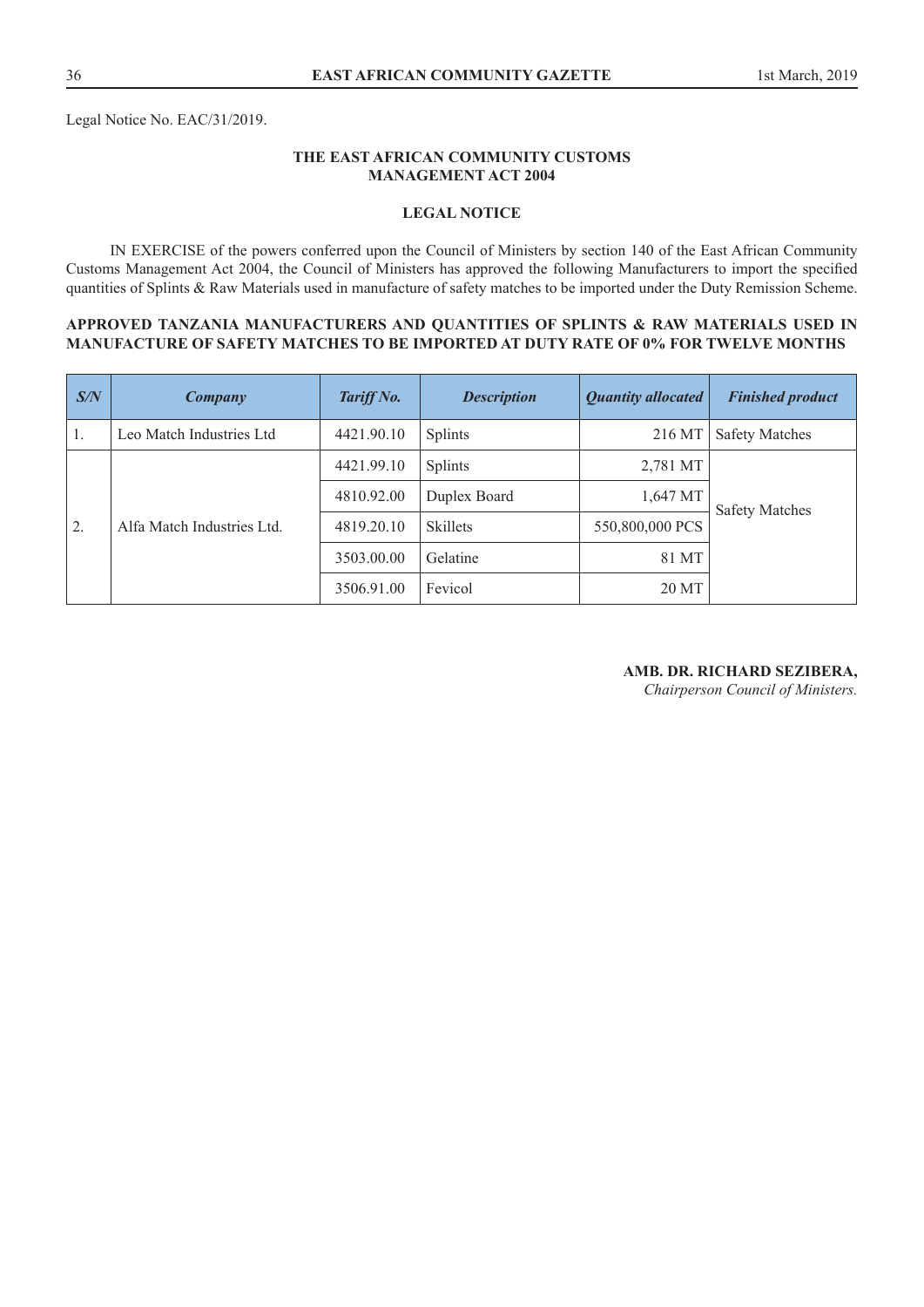Legal Notice No. EAC/32/2019.

## **THE EAST AFRICAN COMMUNITY CUSTOMS MANAGEMENT ACT 2004**

## **LEGAL NOTICE**

IN EXERCISE of the powers conferred upon the Council of Ministers by section 140 of the East African Community Customs Management Act 2004, the Council of Ministers has approved the following manufacturer to import the specified quantities of completely knocked down kits for manufacture of motorcycles under the Duty Remission Scheme.

## **APPROVED TANZANIA MANUFACTURER AND QUANTITIES OF COMPLETELY KNOCKED DOWN KITS FOR MANUFACTURE OF MOTOR CYCLES TO BE IMPORTED AT A DUTY RATE OF 10% UNDER DUTY REMISSION SCHEME FOR TWELVE MONTHS**

| $\mid$ No. | <b>Company</b>        | <b>Tariff No.</b> | <b>Description</b>                  | <b>Quantity allocated in</b><br><b>Kits</b> | <b>Finished</b><br><i>product</i> |
|------------|-----------------------|-------------------|-------------------------------------|---------------------------------------------|-----------------------------------|
|            | Mosan Company Limited | 8711.20.90        | Unassembled Kits for<br>Motorcycles |                                             | 5,600   Motorcycles               |

**AMB. DR. RICHARD SEZIBERA,**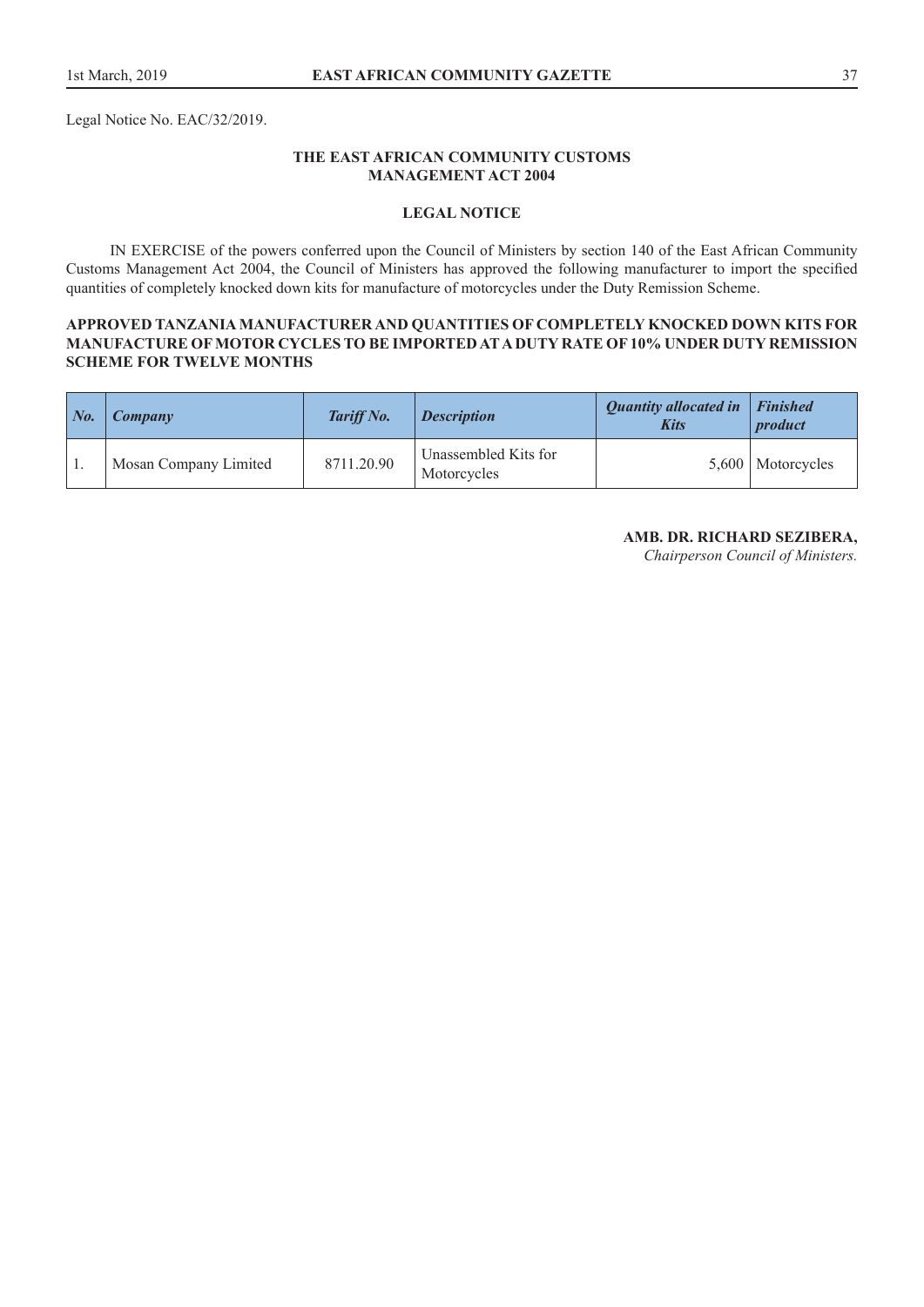Legal Notice No. EAC/33/2019.

## **THE EAST AFRICAN COMMUNITY CUSTOMS MANAGEMENT ACT 2004**

## **LEGAL NOTICE**

IN EXERCISE of the powers conferred upon the Council of Ministers by section 140 of the East African Community Customs Management Act 2004, the Council of Ministers has approved the following Manufacturers to import the specified quantities of sugar for industrial use under the Duty Remission Scheme.

## **APPROVED TANZANIA MANUFACTURERS AND QUANTITIES OF SUGAR FOR INDUSTRIAL USE TO BE IMPORTED AT A DUTY RATE OF 10% UNDER DUTY REMISSION SCHEME FOR TWELVE MONTHS**

| $\mid$ No. | Company                        | Tariff No. | <b>HSC</b> Description   | <b>Quantity</b><br><i>allocated in</i><br><b>Metric Tons</b><br>(MT) | <b>Finished product</b>                                                 |
|------------|--------------------------------|------------|--------------------------|----------------------------------------------------------------------|-------------------------------------------------------------------------|
| 1.         | Super Sip Limited              | 1701.99.10 | Sugar for Industrial Use | 573                                                                  | Carbonated soft drink                                                   |
| 2.         | Furaha Nyanza Co. Limited      | 1701.99.10 | Sugar for Industrial Use | 459                                                                  | Biscuits, Hard boiled<br>candies, pressed sweets,<br>mints & bubble gum |
| 3.         | Shellys Pharmaceutical Limited | 1701.99.10 | Sugar for Industrial Use | 333                                                                  | Tablets, dry syrups &<br>oral liquids                                   |
| 4.         | Iringa Food & Beverage Limited | 1701.99.10 | Sugar for Industrial Use | 386                                                                  | Milk/butter candies                                                     |

## **AMB. DR. RICHARD SEZIBERA,**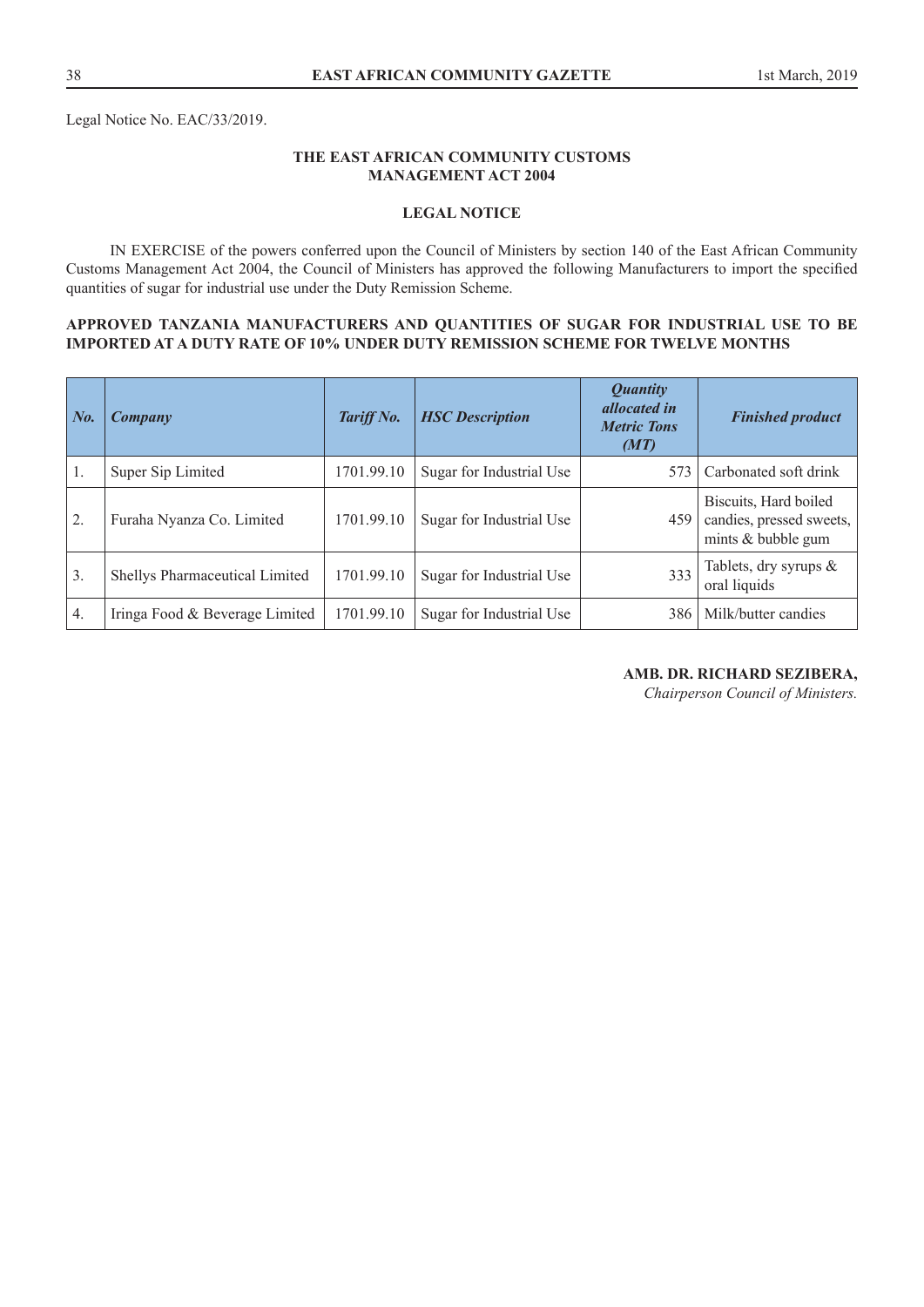Legal Notice No. EAC/34/2019.

## **THE EAST AFRICAN COMMUNITY CUSTOMS MANAGEMENT ACT 2004**

## **LEGAL NOTICE**

IN EXERCISE of the powers conferred upon the Council of Ministers by section 140 of the East African Community Customs Management Act 2004, the Council of Ministers has approved the following manufacturers to import the specified quantities of Glucose syrup used in manufacture of Confectionaries to be imported under the Duty Remission Scheme.

## **APPROVED TANZANIA MANUFACTURERS AND QUANTITIES OF GLUCOSE SYRUP USED IN MANUFACTURE OF CONFECTIONARIES TO BE IMPORTED AT DUTY RATE OF 0% FOR TWELVE MONTHS.**

| S/N | Company                                  | Tariff No. | <b>Description</b> | <b>Quantity Allocated</b><br><i>in Metric Tons</i><br>(MT) | <b>Finished product</b>      |
|-----|------------------------------------------|------------|--------------------|------------------------------------------------------------|------------------------------|
| . . | Alfa Confectioneries<br>Tanzania Limited | 1702.30.00 | Glucose Syrup      |                                                            | 3526   Lollipops and Candies |

## **AMB. DR. RICHARD SEZIBERA,**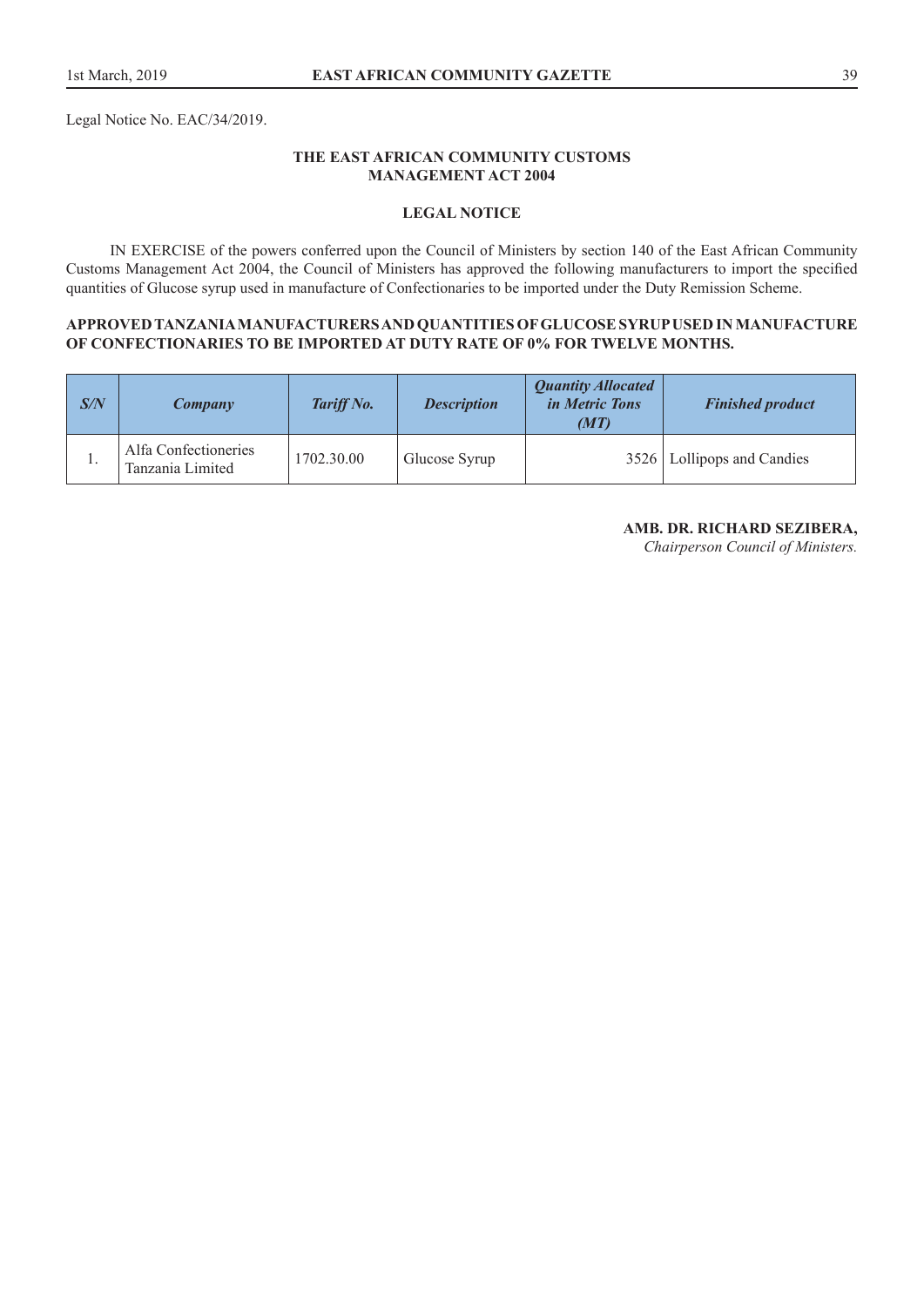Legal Notice No. EAC/35/2019.

## **THE EAST AFRICAN COMMUNITY CUSTOMS MANAGEMENT ACT 2004**

## **LEGAL NOTICE**

IN EXERCISE of the powers conferred upon the Council of Ministers by section 140 of the East African Community Customs Management Act 2004, the Council of Ministers has approved the following manufacturer to import the specified quantities of raw materials for manufacture of Sanitary Pads under the Duty Remission Scheme.

#### **APPROVED TANZANIA MANUFACTURER AND QUANTITY OF RAW MATERIALS USED TO MANUFACTURE SANITARY PADS TO BE IMPORTED AT A DUTY RATE OF 0% FOR TWELVE MONTHS**

| S/N | <b>Company Name</b>                 | <b>Tariff No</b> | <b>Description</b>        | <b>Quantity</b><br><b>Allocated in</b><br><b>Metric Tons (MT)</b> | <b>Finished Product</b>   |
|-----|-------------------------------------|------------------|---------------------------|-------------------------------------------------------------------|---------------------------|
| 1.  | <b>KAYS Hygiene Products</b><br>Ltd | 5601.10.00       | Non-woven                 |                                                                   |                           |
|     |                                     | 4803.00.00       | Fluff pulp                | 24                                                                | Feminine Sanitary<br>Pads |
|     |                                     | 3919.90.10       | Polythene perforated film |                                                                   |                           |
|     |                                     | 3919.90.90       | Silicon tape              |                                                                   |                           |
|     |                                     | 3506.91.00       | Glue dispo fix            |                                                                   |                           |

#### **AMB. DR. RICHARD SEZIBERA,**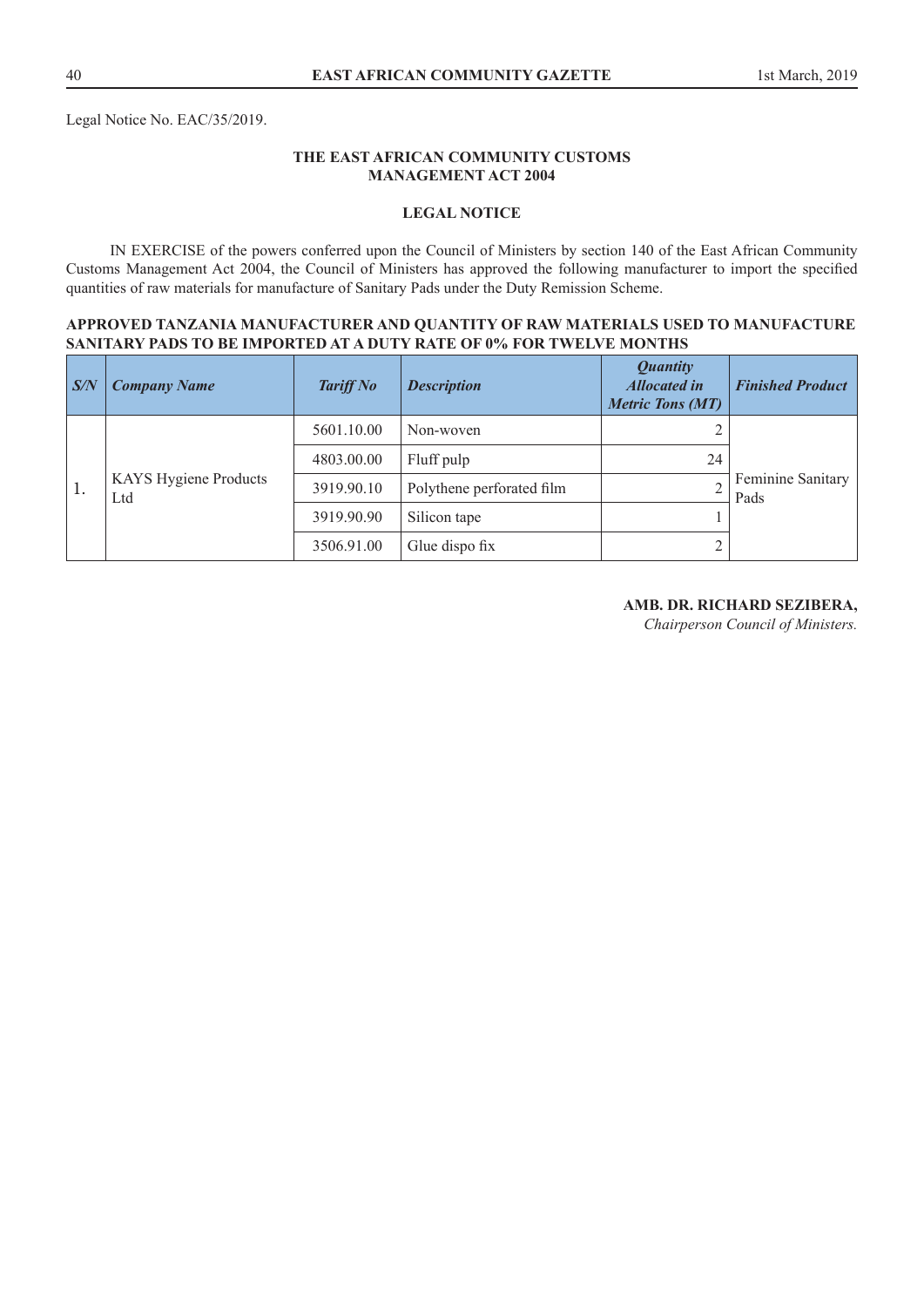Legal Notice No. EAC/36/2019.

## **THE EAST AFRICAN COMMUNITY CUSTOMS MANAGEMENT ACT 2004**

## **LEGAL NOTICE**

IN EXERCISE of the powers conferred upon the Council of Ministers by section 140 of the East African Community Customs Management Act 2004, the Council of Ministers has approved the following manufacturer to import the specified quantities of Twine for manufacture of Fishing Nets under the Duty Remission Scheme.

## **APPROVED TANZANIA MANUFACTURER AND QUANTITY OF TWINE USED TO MANUFACTURE FISHING NETS TO BE IMPORTED AT A DUTY RATE OF 0% FOR TWELVE MONTHS**

| $\sqrt{S/N}$ | <b>Company Name</b>          | <b>Tariff No</b> | <b>Description</b>                               | <b>Quantity</b><br><b>Allocated in</b><br><b>Metric Tons</b><br>(MT) | <b>Finished Product</b>  |
|--------------|------------------------------|------------------|--------------------------------------------------|----------------------------------------------------------------------|--------------------------|
| $\mathbf{1}$ | Nyamagara Fishing Net<br>Ltd | 5402.20.00       | High density polyethylene                        | 400                                                                  | <b>HDPE Fishing Nets</b> |
|              |                              | 5608.11.00       | Knotted netting of twine of<br>textile materials | 200                                                                  |                          |
|              |                              | 5607.50.00       | Binder or baler twine                            | 600                                                                  |                          |

## **AMB. DR. RICHARD SEZIBERA,**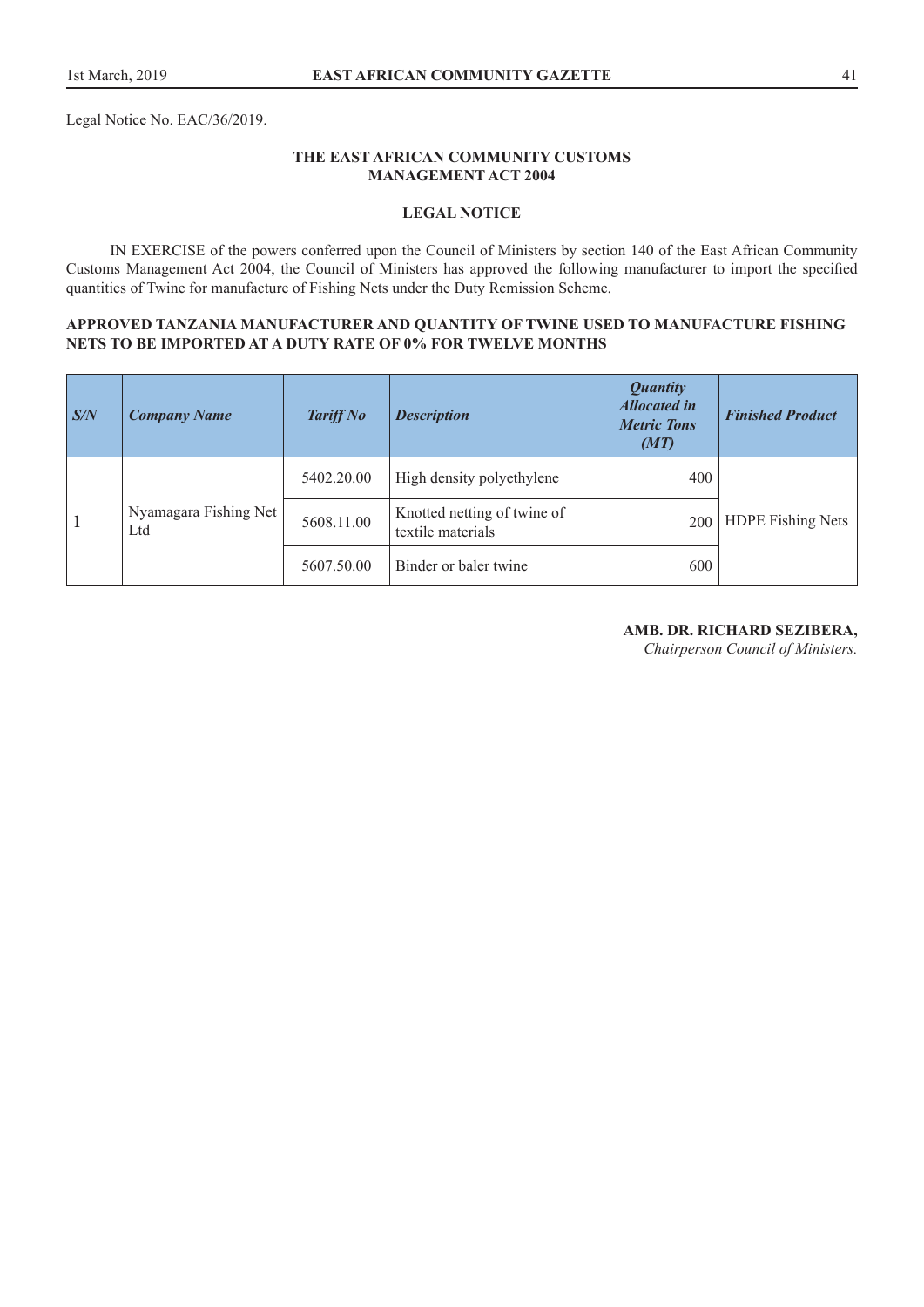## **THE EAST AFRICAN COMMUNITY CUSTOMS MANAGEMENT ACT 2004**

## **LEGAL NOTICE**

IN EXERCISE of the powers conferred upon the Council of Ministers by section 140 of the East African Community Customs Management Act 2004, the Council of Ministers has approved the following manufacturer to import the specified quantities of cold treading for manufacture of tyres under the Duty Remission Scheme.

## **APPROVED TANZANIA MANUFACTURER AND QUANTITY OF COLD TREADING USED TO MANUFACTURE TYRES TO BE IMPORTED AT A DUTY RATE OF 0% FOR TWELVE MONTHS**

| S/N | <b>Company Name</b> | <b>Tariff No</b> | <b>Description</b>        | <b>Quantity Allocat-</b><br>ed in Metric Tons<br>(MT) | <b>Finished Product</b> |
|-----|---------------------|------------------|---------------------------|-------------------------------------------------------|-------------------------|
| 1.  | Superretread Tyre   | 4012.90.10       | Tread For Cold Retreading | 180                                                   |                         |
|     |                     | 4005.91.10       | Cusion Gum                | 18                                                    |                         |
|     |                     | 4005.91.10       | Extruder Gum              | 480                                                   | <b>Retreaded Tyres</b>  |
|     |                     | 3506.99.00       | <b>Strips</b>             |                                                       |                         |

# **Amb. Dr. Richard Sezibera**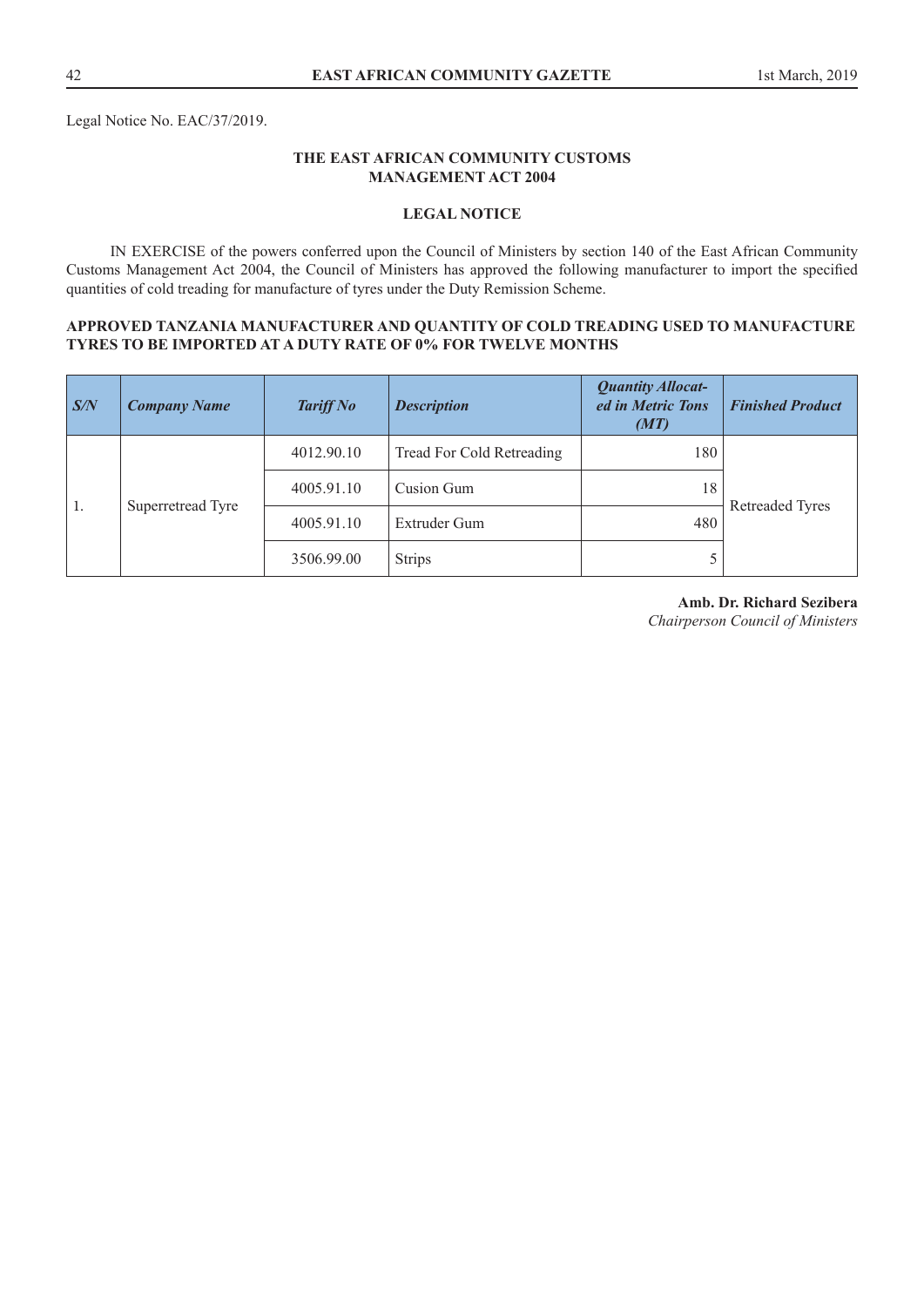Legal Notice No. EAC/38/2019.

## **THE EAST AFRICAN COMMUNITY CUSTOMS MANAGEMENT ACT 2004**

## **LEGAL NOTICE**

IN EXERCISE of the powers conferred upon the Council of Ministers by section 140 of the East African Community Customs Management Act 2004, the Council of Ministers has approved the following manufacturers to import the specified quantities of inputs used in assembly of Transformers and Switch Gears under the Duty Remission Scheme.

#### **APPROVED TANZANIA MANUFACTURERS AND QUANTITIES OF INPUTS USED IN ASSEMBLY OF TRANSFORMERS AND SWITCH GEARS TO BE IMPORTED AT DUTY RATE OF 0% FOR TWELVE MONTHS**

| S/N | <b>Company Name</b>    | <b>Tariff No</b> | <b>Description</b>                             | Quantity Allo-<br>cated | <b>Finished</b><br><b>Product</b> |
|-----|------------------------|------------------|------------------------------------------------|-------------------------|-----------------------------------|
| 1.  | <b>TANELEC LIMITED</b> | 7226.11.00       | Cold rolled grain oriented electrical<br>steel | 1,000,000 Kg            | Transform-                        |
|     |                        | 7226.19.00       | Other                                          | 500,000 Kg              | ers                               |
|     |                        | 8544.11.00       | Winding wire of copper                         | 900,000 KGS             |                                   |
|     |                        | 7409.11.00       | Refined copper in coil                         | 100,000 KGS             |                                   |
|     |                        | 7412.10.00       | Of refined copper                              | 40,000 U                |                                   |
|     |                        | 7412.20.00       | Of copper alloys                               | 40,000 U                |                                   |
|     |                        | 7606.11.00       | Aluminium foil                                 | 300,000 KGS             |                                   |
|     |                        | 7413.00.90       | Stranded wire                                  | 15,500 KGS              |                                   |
|     |                        | 7604.10.00       | Aluminium bars and profiles                    | 30,000 KGS              |                                   |
|     |                        | 3208.10.00       | Powder point                                   | 90,000 KGS              |                                   |
|     |                        | 4503.90.00       | Cork gasket                                    | 20,000 MTS              | Transform-                        |
|     |                        | 4821.10.90       | Other                                          | 15,000 MTS              |                                   |
|     |                        | 4823.70.90       | Corrugated board                               | 30,000 KGS              |                                   |
|     |                        | 4823.70.90       | Duct spacing                                   | 25,000 KGS              |                                   |
| 2.  | <b>EUROPE INC IN-</b>  | 4413.00.00       | Dehonit sheets                                 | 10,000 KGS              |                                   |
|     | <b>DUSTRIES LTD</b>    | 8546.20.00       | Other                                          | 100,000 U               | ers                               |
|     |                        | 8546.90.00       | Ceramic                                        | 100,000 U               |                                   |
|     |                        | 7209.90.00       | Cooling fins                                   | 10,000 U                |                                   |
|     |                        | 7215.90.00       | <b>Flat Steel</b>                              | 20,000 KGS              |                                   |
|     |                        | 7215.90.00       | Round Steel                                    | 25,000 KGS              |                                   |
|     |                        | 7216.50.00       | Angle bar                                      | 10,000 KGS              |                                   |
|     |                        | 7216.50.00       | <b>U</b> Section                               | 8,000 KGS               |                                   |
|     |                        | 7222.19.00       | Non-magnetic plate                             | 5,000 KGS               |                                   |
|     |                        | 7225.11.00       | Cold rolled grain oriented electrical<br>steel | 3,000,000 KGS           |                                   |
|     |                        | 7318.15.00       | Bolt, screws, washers & nuts                   | 2,000,000 U             |                                   |
|     |                        | 8208.10.00       | For metal working                              | 6,000 U                 |                                   |
|     |                        | 8208.20.00       | For wood working                               | 6,000 U                 |                                   |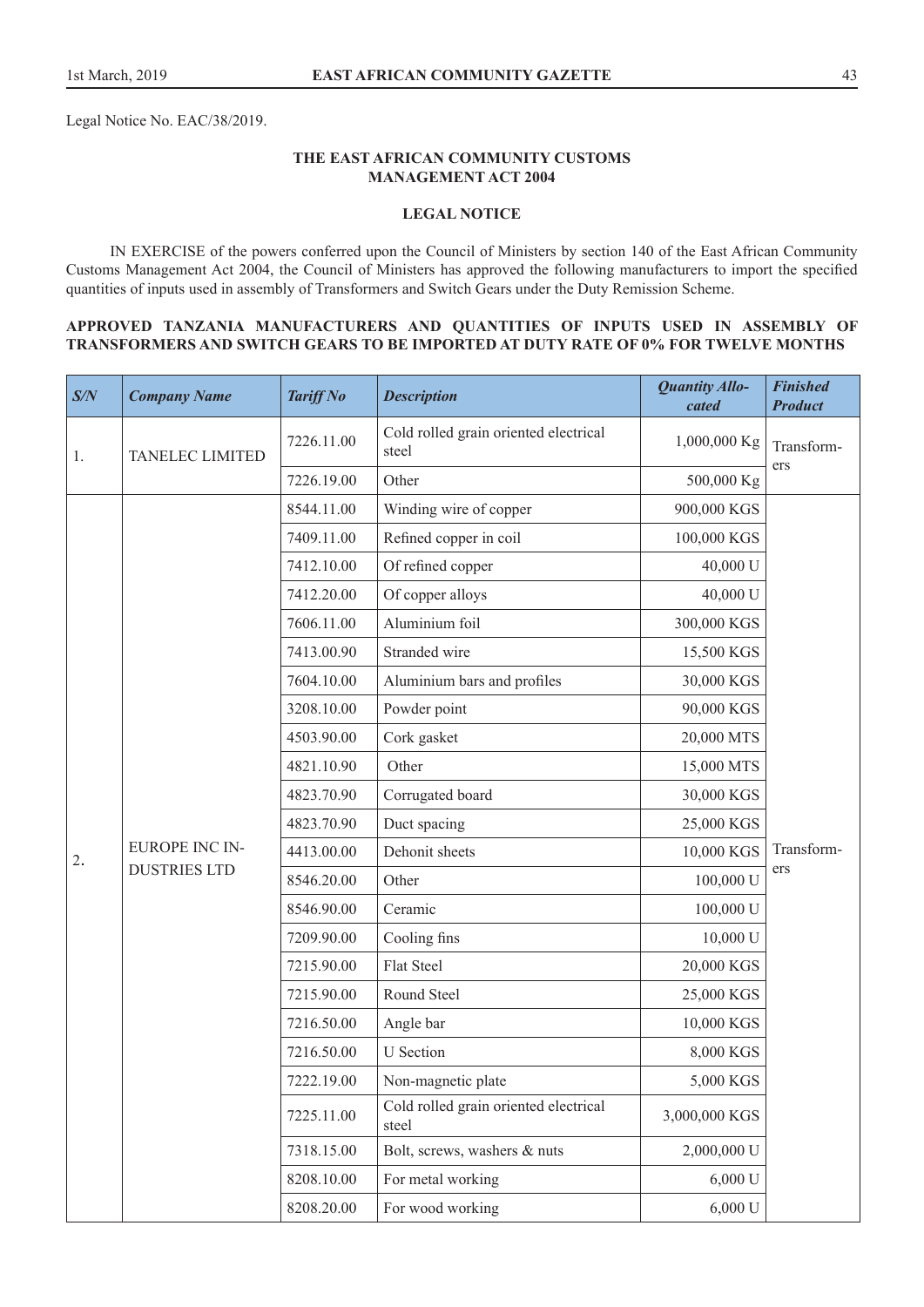|                       | 8208.90.00 | Other                                                                                                             | 6,000 U        |                 |
|-----------------------|------------|-------------------------------------------------------------------------------------------------------------------|----------------|-----------------|
|                       | 8414.90.00 | Parts                                                                                                             | 3,000 U        | Trans--         |
|                       | 8414.10.00 | Vacuum pumps                                                                                                      | 10,000 U       | formers         |
|                       | 8414.59.00 | Other                                                                                                             | 5,000 U        |                 |
|                       | 8424.90.00 | Parts                                                                                                             | 2,000 U        |                 |
|                       | 8310.00.00 | Name plate                                                                                                        | 30,000 U       |                 |
|                       | 8310.00.00 | Phase signs                                                                                                       | 50,000 U       |                 |
|                       | 8481.90.00 | Parts                                                                                                             | 20,000 U       |                 |
|                       | 8484.10.00 | Gaskets and similar joints of metal<br>sheeting combined with other material<br>or of two or more layers of metal | 15,000 KGS     |                 |
|                       | 4811.41.90 | Electrical tape                                                                                                   | 5,000 KGS      |                 |
|                       | 8421.39.00 | Other                                                                                                             | 5,000 KGS      |                 |
|                       | 3505.20.00 | Wood glue                                                                                                         | 20,000 KGS     |                 |
|                       | 8202.20.00 | <b>Band saw blades</b>                                                                                            | <b>200 KGS</b> |                 |
|                       | 8202.31.00 | Circular saw blades-with working part<br>of steel                                                                 | <b>200 KGS</b> |                 |
|                       | 3214.90.00 | Silicon sealant                                                                                                   | 10,000 KGS     |                 |
|                       | 3919.90.90 | Adhesive tapes for EPDM sealant                                                                                   | 100,000 MTS    |                 |
|                       | 4008.11.00 | <b>EPDM</b> sealant                                                                                               | 100,000 MTS    |                 |
| <b>EUROPE INC IN-</b> | 3926.90.90 | Cable tiles                                                                                                       | 120,000 U      |                 |
| <b>DUSTRIES LTD</b>   | 8204.11.00 | Non-adjustable                                                                                                    | <b>100 KGS</b> |                 |
|                       | 8204.20.00 | Interchangeable spanner sockets, with<br>or without handles                                                       | <b>100 KGS</b> |                 |
|                       | 8504.90.00 | Drain valve                                                                                                       | 10,000 U       |                 |
|                       | 8504.90.00 | Safety valve                                                                                                      | 10,000 U       |                 |
|                       | 8504.90.00 | Adaptor assembly kit                                                                                              | 10,000 U       |                 |
|                       | 8504.90.00 | Tube connectors                                                                                                   | 200,000 U      |                 |
|                       | 8504.90.00 | Cable lugs                                                                                                        | 70,000 U       |                 |
|                       | 8504.90.00 | Silica gel breather                                                                                               | 10,000 U       |                 |
|                       | 8504.90.00 | Temperature indicator                                                                                             | 10,000 U       |                 |
|                       | 8504.90.00 | Tap changer                                                                                                       | 35,000 U       |                 |
|                       | 8504.90.00 | Transformer wheels                                                                                                | 400 U          |                 |
|                       | 8504.90.00 | Buchholtz gas relay                                                                                               | 300 U          |                 |
|                       | 8504.90.00 | Rectangular exconal bars                                                                                          | 5,000 KGS      |                 |
|                       | 9025.11.00 | Thermometers, liquid filled for direct<br>reading                                                                 | 5,000 U        |                 |
|                       | 9028.20.00 | Oil level indicator liquid meters                                                                                 | 30,000 U       |                 |
|                       | 8544.49.00 | Other electric conductors for volt-<br>age exceeding 80v but not exceeding<br>1,000V                              | 180,000 KGS    | Switch<br>Gears |
|                       | 8544.60.00 | Other electric conductors for voltage<br>exceeding 1,000V                                                         | 70,000 KGS     |                 |
|                       |            |                                                                                                                   |                |                 |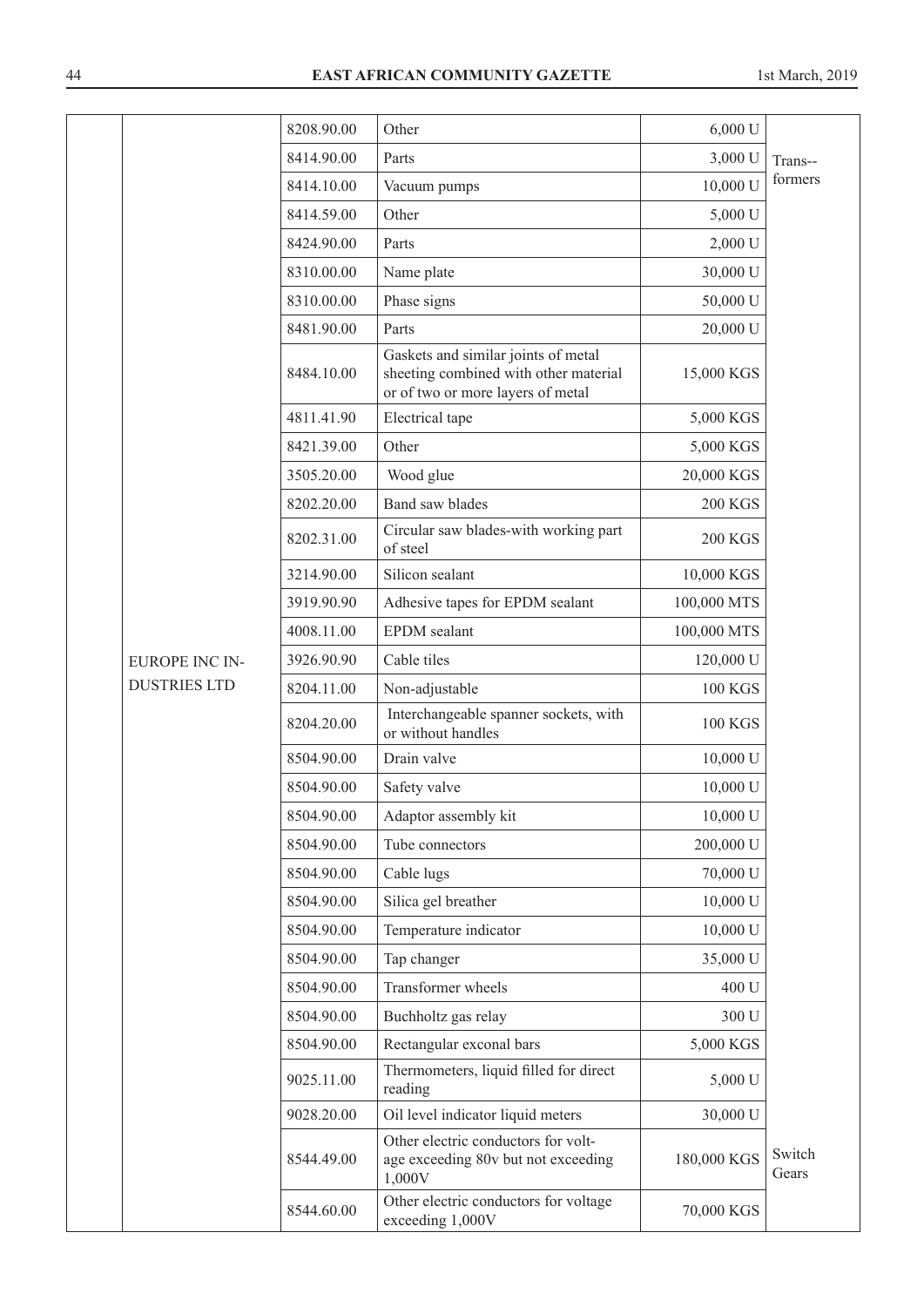|                                       | 8533.39.00 | Other resistors                                                                                                                                                                                                                                  | 3,000 U     |                 |
|---------------------------------------|------------|--------------------------------------------------------------------------------------------------------------------------------------------------------------------------------------------------------------------------------------------------|-------------|-----------------|
|                                       | 8535.10.00 | Fuses                                                                                                                                                                                                                                            | 50,000 U    |                 |
|                                       | 8535.21.00 | Automatic circuit breaker                                                                                                                                                                                                                        | 1000 U      |                 |
|                                       | 8535.30.00 | Isolating switches and make-and-break<br>switches                                                                                                                                                                                                | 1000 U      |                 |
|                                       | 8536.40.00 | Lightning arresters, voltage limiters and<br>surge suppressors                                                                                                                                                                                   | 10,000 U    |                 |
|                                       | 8536.10.00 | Fuses                                                                                                                                                                                                                                            | 5,500 U     |                 |
|                                       | 8536.20.00 | Automatic circuit breaker                                                                                                                                                                                                                        | 35,000 U    |                 |
|                                       | 8536.30.00 | Other apparatus for protecting electrical<br>circuits                                                                                                                                                                                            | 21,000 U    |                 |
|                                       | 8536.41.00 | For a voltage not exceeding 60 V                                                                                                                                                                                                                 | 600 U       |                 |
|                                       | 8536.69.00 | Other switches                                                                                                                                                                                                                                   | 1,500,000 U |                 |
|                                       | 8536.49.00 | Other                                                                                                                                                                                                                                            | 3,000 U     |                 |
|                                       | 8536.90.00 | Other apparatus                                                                                                                                                                                                                                  | 60,000 U    |                 |
|                                       | 8537.10.00 | For a voltage not exceeding 1,000v                                                                                                                                                                                                               | 18,000 U    |                 |
|                                       | 8538.10.00 | Boards, panels, consoles, desks, cab-<br>inets and other bases for the goods of<br>heading 85.37, not equipped with their<br>apparatus                                                                                                           | 75,000 U    |                 |
|                                       | 8538.90.00 | Other                                                                                                                                                                                                                                            | 13,000 U    |                 |
| EUROPE INC IN-<br><b>DUSTRIES LTD</b> | 8532.10.00 | Fixed capacitors designed for use in<br>50/60 Hz circuits and having a reactive<br>power handling capacity of not less than<br>0.5 KVA (power capacitors)                                                                                        | 5,000 U     | Switch<br>Gears |
|                                       | 8532.29.00 | Other                                                                                                                                                                                                                                            | 2,000 U     |                 |
|                                       | 8504.31.00 | Having a power handling capacity not<br>exceeding 1 kVA                                                                                                                                                                                          | 3,000 U     |                 |
|                                       | 8504.50.00 | Other inductors                                                                                                                                                                                                                                  | 1,800 U     |                 |
|                                       | 8504.90.00 | Parts                                                                                                                                                                                                                                            | 1,200 U     |                 |
|                                       | 8516.90.00 | Parts                                                                                                                                                                                                                                            | 120,000 U   |                 |
|                                       | 8516.10.00 | Electric instantaneous or storage water<br>heaters and immersion heaters                                                                                                                                                                         | 400 U       |                 |
|                                       | 7210.61.00 | Plated or coated with aluminium-zinc<br>alloys                                                                                                                                                                                                   | 500,000 KGS |                 |
|                                       | 7318.14.00 | Self-tapping screws                                                                                                                                                                                                                              | 100,000 U   |                 |
|                                       | 7318.15.00 | Other screws and bolts, whether or not<br>with their nuts or washers                                                                                                                                                                             | 200,000 U   |                 |
|                                       | 7318.16.00 | <b>Nuts</b>                                                                                                                                                                                                                                      | 500,000 U   |                 |
|                                       | 7318.21.00 | Spring washers and other lock washers                                                                                                                                                                                                            | 900,000 U   |                 |
|                                       | 7318.22.00 | Screws, bolts, nuts, coach screws, screw<br>hooks, rivets, cotters                                                                                                                                                                               | 4,000,000 U |                 |
|                                       | 7318.23.00 | Rivets                                                                                                                                                                                                                                           | 90,000 U    |                 |
|                                       | 7317.00.00 | Nails, tacks, drawing pins, corrugat-<br>ed nails, staples (other than those of<br>heading 83.05) and similar articles, of<br>iron or steel, whether or not with heads<br>of other material, but excluding such<br>articles with heads of copper | 140,000 U   |                 |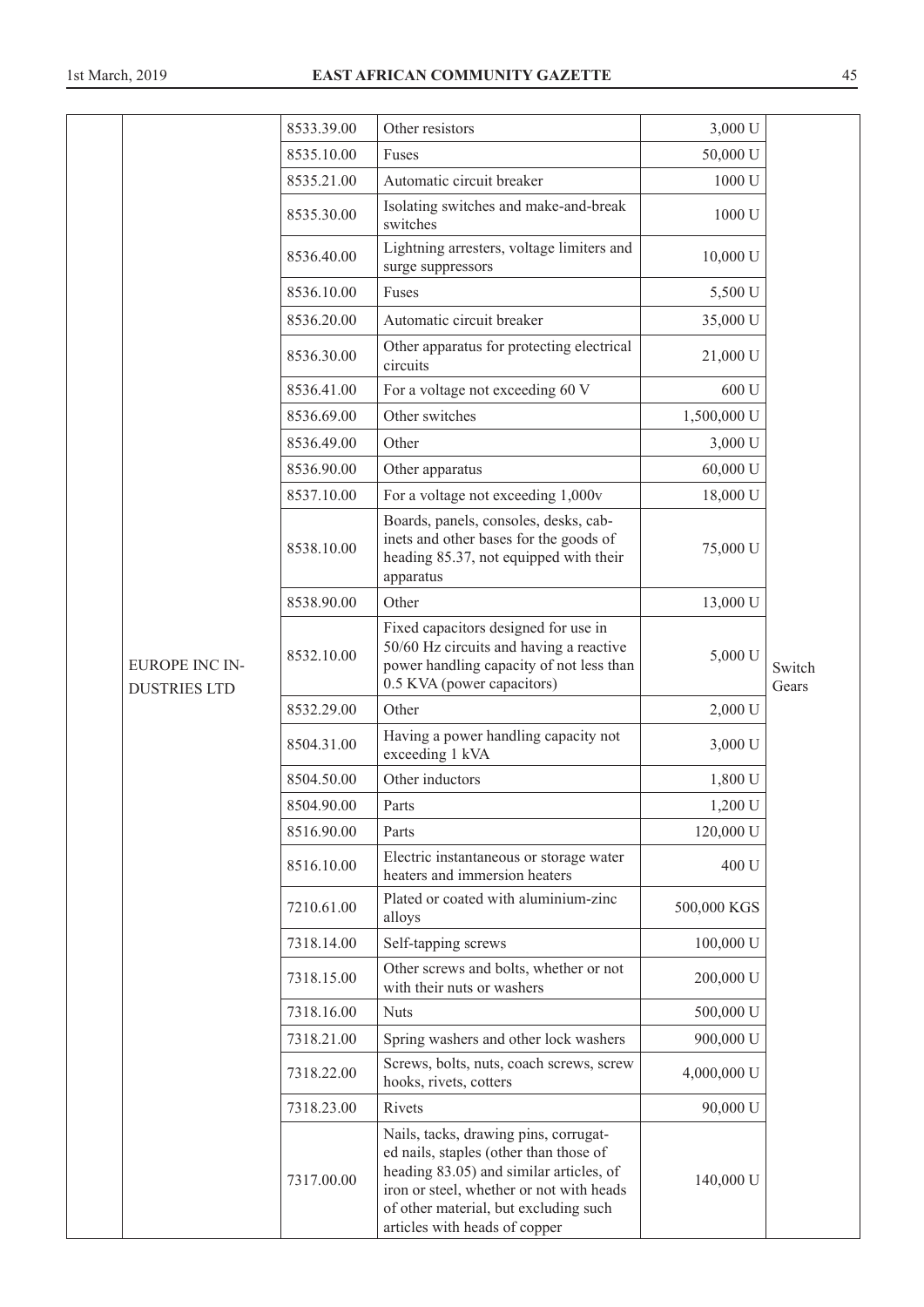|  |                                       | 7320.90.00 | Other                                                                                                                                                     | 900,000 U      |  |
|--|---------------------------------------|------------|-----------------------------------------------------------------------------------------------------------------------------------------------------------|----------------|--|
|  | EUROPE INC IN-<br><b>DUSTRIES LTD</b> | 9107.00.00 | Wristwatches, pocket-watches and other<br>watches, including stopwatches, with<br>case of precious metal or of metal clad<br>with precious metal.         | 200 U          |  |
|  |                                       | 8310.00.00 | Sign-plates, nameplates, address-plates<br>and similar plates, numbers, letters and<br>other symbols, of base metal, excluding<br>those of heading 94.05. | 5,000 U        |  |
|  |                                       | 7606.11.00 | Of aluminium, not alloyed                                                                                                                                 | 500,000 KGS    |  |
|  |                                       | 3208.10.00 | Based on polyesters                                                                                                                                       | 5,000 KGS      |  |
|  |                                       | 8301.10.90 | Other                                                                                                                                                     | 2,500 KGS      |  |
|  |                                       | 6805.30.00 | On a base of other materials                                                                                                                              | <b>500 PCS</b> |  |
|  |                                       | 7905.00.00 | Zinc plates, sheets, strip and foil                                                                                                                       | 50,000 PCS     |  |
|  |                                       | 8544.49.00 | Other electric conductors for volt-<br>age exceeding 80v but not exceeding<br>1,000V                                                                      | 180,000 KGS    |  |
|  |                                       | 8544.60.00 | Other electric conductors for voltage<br>exceeding 1,000V                                                                                                 | 70,000 KGS     |  |
|  |                                       | 8533.39.00 | Other resistors                                                                                                                                           | 3,000 U        |  |
|  |                                       | 8535.10.00 | Fuses                                                                                                                                                     | 50,000 U       |  |
|  |                                       | 8535.21.00 | Automatic circuit breaker                                                                                                                                 | 1000 U         |  |

# **AMB. DR. RICHARD SEZIBERA,**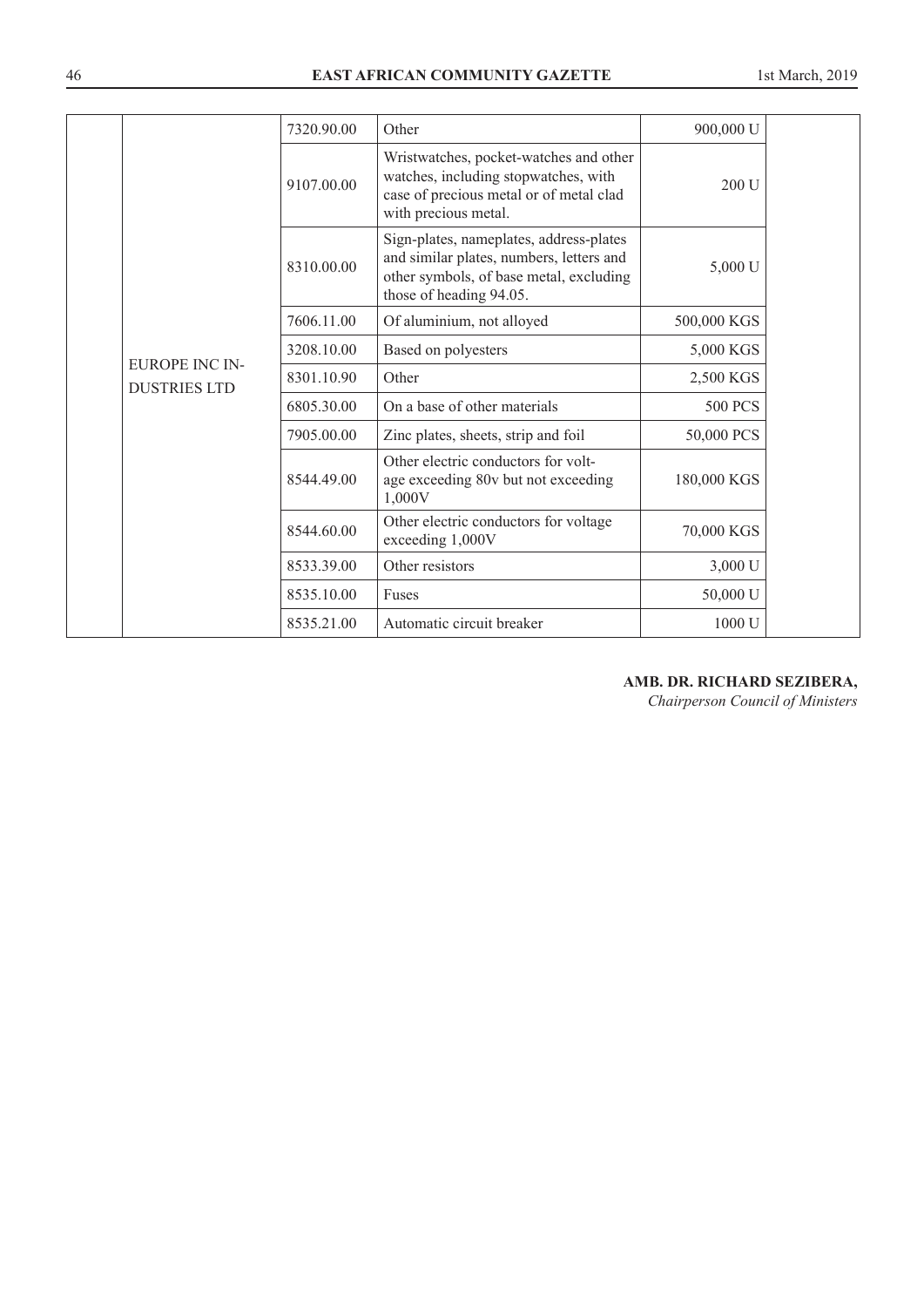Legal Notice No.EAC/39/2019.

## **THE EAST AFRICAN COMMUNITY CUSTOMS MANAGEMENT ACT 2004**

## **LEGAL NOTICE**

IN EXERCISE of the powers conferred upon the Council of Ministers by section 140 of the East African Community Customs Management Act 2004, the Council of Ministers has approved Songoro Marine Transport LTD to import the specified quantities of inputs for the manufacture of three passenger landing ship/pontoon for Dar es Salaam under the Duty Remission Scheme.

## **APPROVED TANZANIA SONGORO MARINE TRANSPORT LTD (MANUFACTURER) AND QUANTITIES OF INPUTS FOR MANUFACTURE THREE PASSENGER LANDING SHIP/PONTOON FOR DAR ES SALAAM TO BE IMPORTED AT A DUTY RATE OF 0% UNDER DUTY REMISSION SCHEME FOR TWELVE MONTHS**

| Tariff No. | <b>Item Description</b>                                                                                         | <b>Quantity</b><br><b>Allocated</b> | <b>Finished product</b> |
|------------|-----------------------------------------------------------------------------------------------------------------|-------------------------------------|-------------------------|
| 7606.12.00 | Aluminium + Profile (all extras to be included) aluminium<br>plate: 5083-H116, profile: 6061-T6                 | 25,000 KGS                          |                         |
| 8311.20.00 | Welding wire                                                                                                    | 1,801 KGS                           |                         |
| 7304.39.00 | Pipe                                                                                                            | 6,500 KGS                           |                         |
|            | <b>ANCHORAGE EQUIPMENT</b>                                                                                      |                                     |                         |
| 7316.00.00 | High holding power anchor<br>50kg                                                                               | <b>50 KGS</b>                       |                         |
| 7304.90.00 | Pipe                                                                                                            | 6,500 KGS                           |                         |
| 7315.12.00 | Chain, Wire rope Steel cable $6 \times 37$ , $\Phi$ 8mm, 40m                                                    | 950 KGS                             |                         |
| 7614.90.00 | Aluminium guide cable roller refer to 14                                                                        | 950 KGS                             |                         |
| 7315.90.00 | Ring shackle<br>$M1-ES11$                                                                                       | 950 KGS                             |                         |
| 7315.90.00 | End link                                                                                                        | 950 KGS                             |                         |
| 7315.90.00 | Common link                                                                                                     | 950 KGS                             |                         |
| 7315.90.00 | Kent shackle                                                                                                    | 950 KGS                             |                         |
| 8425.19.00 | Manually anchor capstan                                                                                         | 180 U                               |                         |
|            | <b>MOORING EQUIPMENT</b>                                                                                        |                                     |                         |
| 5609.00.00 | Ship cable<br>$\Phi$ 14<br>Each cable 55m length                                                                | 2,408 KGS                           | New multi - Alu-        |
| 7408.29.00 | Ship cable<br>Each cable 55m length<br>$\Phi$ 14                                                                | 2,408 KGS                           | minium passenger        |
|            | <b>LIFESAVING EQUIPMENT</b>                                                                                     |                                     | ship (vessel)           |
| 6307.20.00 | Lifejackets                                                                                                     | 171 KGS                             |                         |
| 6307.20.00 | Children lifejackets                                                                                            | <b>18 KGS</b>                       |                         |
| 9405.40.00 | Lifejackets light                                                                                               | <b>105 KGS</b>                      |                         |
| 8907.90.00 | Life buoy                                                                                                       | 156 U                               |                         |
| 8907.90.00 | <b>Floating Device</b>                                                                                          | 2,800 U                             |                         |
| 3006.50.00 | First aid box                                                                                                   | 3 KGS                               |                         |
|            | FIRE FIGHTING EQUIPMENT                                                                                         |                                     |                         |
| 8424.10.00 | Portable CO2 fire extinguisher 5kg<br>MTZ5<br>GB4351-1997<br>CCS certificate, with Aluminium distribution frame | 96 U                                |                         |
| 8424.10.00 | 5kg Dry Powder Fire Extinguishers MFZL6 GB4351-1997 CCS<br>certificate, with Aluminium distribution frame       | 24 U                                |                         |
| 8424.10.00 | Foam fire extinguisher, 9 L MFZL9<br>GB4351-1997<br>CCS cer-<br>tificate, with Aluminium distribution frame     | 120 U                               |                         |
| 8201.40.00 | Safety Axe                                                                                                      | 16                                  |                         |
| 7612.90.00 | Sand Box                                                                                                        | 4 KGS                               |                         |
| 7325.99.00 | Sand Box                                                                                                        | 4 KGS                               |                         |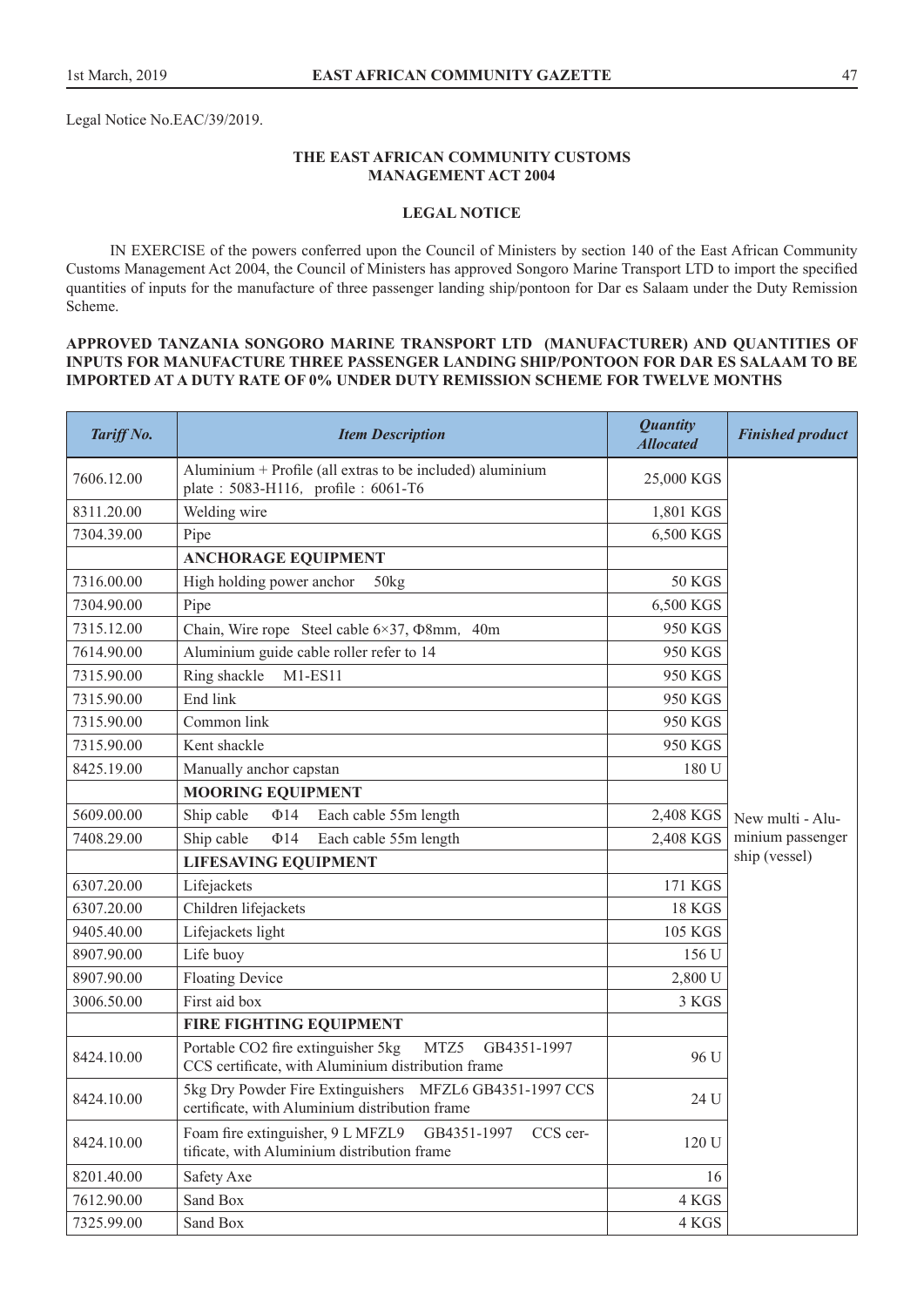| Tariff No. | <b>Item Description</b>                                                                                                                                                | <b>Quantity</b><br><b>Allocated</b> | <b>Finished product</b>           |
|------------|------------------------------------------------------------------------------------------------------------------------------------------------------------------------|-------------------------------------|-----------------------------------|
|            | <b>SIGNAL EQUIPMENT</b>                                                                                                                                                |                                     |                                   |
| 5909.00.00 | Small Ball $\Phi$ 410 mm                                                                                                                                               | 4 KGS                               |                                   |
| 9208.90.00 | Small whistle 2120dB                                                                                                                                                   | 29.6 U                              |                                   |
| 8306.10.00 | <b>Bell</b>                                                                                                                                                            | 16 U                                |                                   |
| 6307.90.00 | International maritime signal flags (#4)                                                                                                                               | 8 KGS                               |                                   |
| 6307.90.00 | National Flag (#5)                                                                                                                                                     | 8 KGS                               |                                   |
| 6307.90.00 | Φ6 mm 15m<br>Flag rope                                                                                                                                                 | 8 KGS                               |                                   |
|            | <b>NAVIGATION EQUIPMENT</b>                                                                                                                                            |                                     |                                   |
| 9031.80.00 | Sounding hand hammer<br>3kg Length of rope is 30m                                                                                                                      | 6 KGS                               |                                   |
| 9025.19.00 | Thermometer<br>121                                                                                                                                                     | 6 U                                 |                                   |
| 8526.10.00 | Bakelite inclino meter                                                                                                                                                 | 6 KGS                               |                                   |
| 9005.10.00 | Telescope<br>$GW7\times50$                                                                                                                                             | 1 <sub>U</sub>                      |                                   |
|            | DOOR, WINDOW, COVER, LADDER                                                                                                                                            |                                     |                                   |
| 7610.10.00 | Aluminium stainless steel weather tight door for weather<br>LR-700×1650-R0 262WHL044A-00<br>Band window<br>wall<br>200X250mm                                           | 3,480 KGS                           |                                   |
| 7610.10.00 | Aluminium fixed rectangular weather tight window<br>WH-<br>1200X800-Y1<br>N-F-NOB-333-Y1 GB/T5746-2001 Transparent resin glass                                         | 4,305 KGS                           |                                   |
| 7610.10.00 | thickness 12mm<br>Aluminium fixed rectangular weather tight window<br>$~1$ ~780/500X800-Y1<br>N-F-NOB-333-Y1 GB/T5746-2001<br>Transparent resin glass<br>thickness 8mm | 2,125 KGS                           | New multi - Alu-                  |
| 7610.10.00 | Aluminium fixed rectangular weather tight window<br>$~1$ ~700/460X800-Y1<br>N-F-NOB-333-Y1 GB/T5746-2001<br>Transparent resin glass<br>thickness 8mm                   | 2,300 KGS                           | minium passenger<br>ship (vessel) |
| 7610.10.00 | Resin bonded glass windows<br>1200/960X800<br>Transparent<br>resin glass thickness 12mm                                                                                | 3,000 KGS                           |                                   |
| 7610.10.00 | Resin bonded glass windows<br>1650X800<br>Transparent resin<br>glass thickness 12mm                                                                                    | 2,750 KGS                           |                                   |
| 7610.10.00 | Aluminium weather tight shutter<br>M600×600-3 refer to CB/<br>T749-1997                                                                                                | <b>800 KGS</b>                      |                                   |
| 7616.99.00 | Aluminium sunk watertight hatch cover<br>B400×500-4                                                                                                                    | 1,200 KGS                           |                                   |
| 7616.99.00 | Aluminium manhole cover<br>B500X400                                                                                                                                    | 640 KGS                             |                                   |
| 7616.99.00 | Aluminium hatch cover<br>C530×530×4 refer to CB/T3728-1995<br>Wall height 200mm                                                                                        | <b>750 KGS</b>                      |                                   |
| 7610.10.00 | Aluminium hollow cabin door<br>A650X1650 CB/T3281-97                                                                                                                   | 2,000 KGS                           |                                   |
| 7304.39.00 | <b>Seamless Pipe</b>                                                                                                                                                   | 20,250 KGS                          |                                   |
| 7308.90.99 | Composite rock wood panel with accessories                                                                                                                             | 45,000 KGS                          |                                   |
| 8425.31.00 | Crane                                                                                                                                                                  | 4,000 KGS                           |                                   |
| 7208.52.00 | Steel plate 6mm                                                                                                                                                        | 160,000 KGS                         |                                   |
|            | <b>CABIN EQUIPMENT</b>                                                                                                                                                 |                                     |                                   |
| 9401.71.00 | Chair, Driving Seat                                                                                                                                                    | 15 U                                |                                   |
| 9401.71.00 | Chair, Seat for passenger<br>15kg/pc Handrail at both ends                                                                                                             | 7,200 U                             |                                   |
| 9403.60.00 | Reception table                                                                                                                                                        | 900 U                               |                                   |
| 9403.60.00 | Cabinet                                                                                                                                                                | 4,500 KGS                           |                                   |
| 6910.10.00 | Toilet equipment                                                                                                                                                       | 225 U                               |                                   |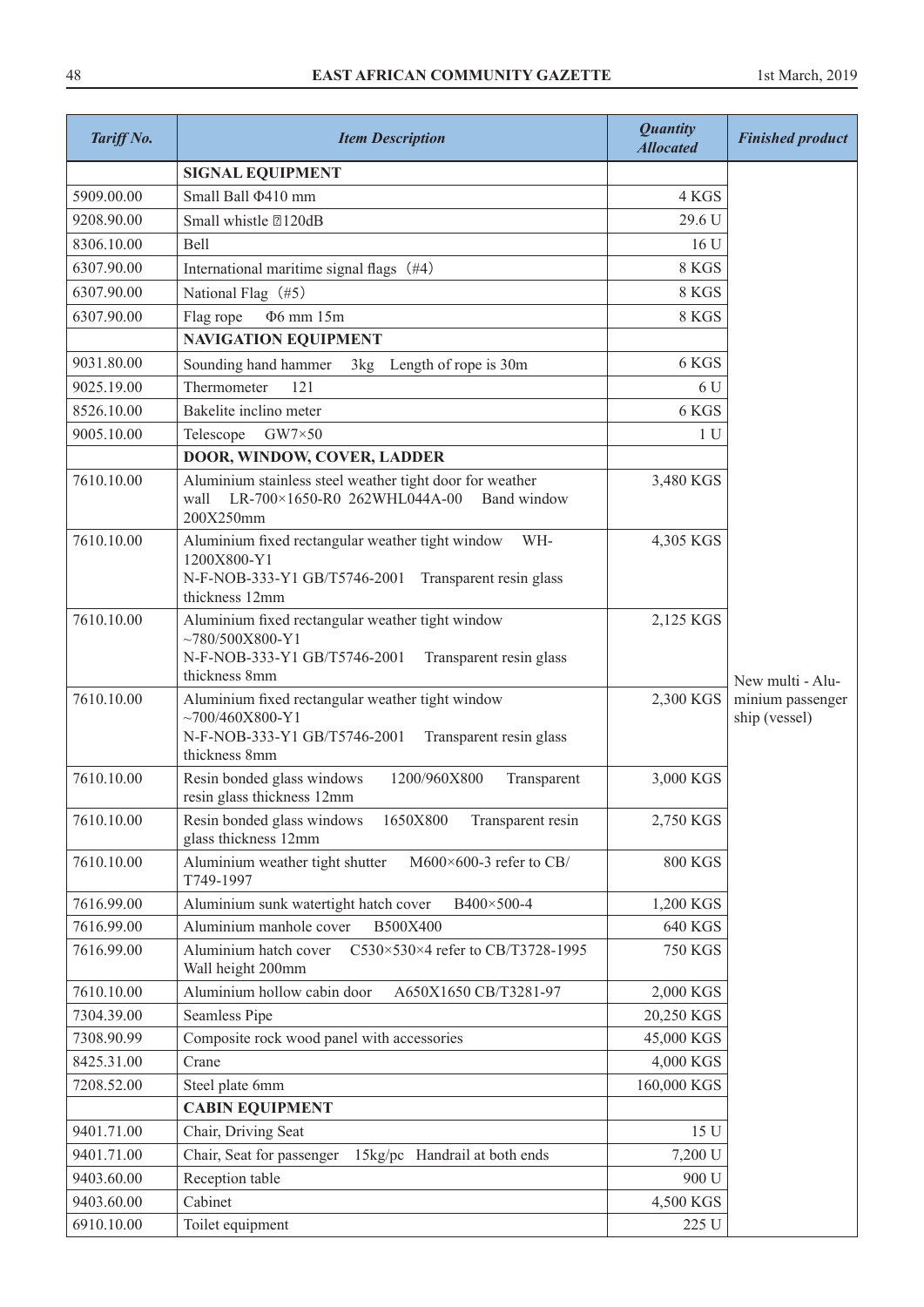| Tariff No. | <b>Item Description</b>                                                                            | <b>Quantity</b><br><b>Allocated</b> | <b>Finished product</b>              |
|------------|----------------------------------------------------------------------------------------------------|-------------------------------------|--------------------------------------|
| 8528.72.90 | TV, AC220V, 32", DVD/USB                                                                           | 108 U                               |                                      |
|            | <b>OTHER</b>                                                                                       |                                     |                                      |
| 3926.90.90 | Plastic box 200 L/pc                                                                               | 3,000 KGS                           |                                      |
| 8104.90.00 | Anodes                                                                                             | <b>240 KGS</b>                      |                                      |
| 6903.90.00 | Deck covering                                                                                      | 6,120 KGS                           |                                      |
| 6806.10.00 | Insulations                                                                                        | 2,480 KGS                           |                                      |
| 8481.80.00 | Valves and accessories                                                                             | 1,000 KGS                           |                                      |
| 7308.90.00 | Ceilings and linings                                                                               | 5,160 KGS                           |                                      |
| 4016.94.00 | Fender                                                                                             | <b>960 KGS</b>                      |                                      |
| 7318.15.00 | <b>Bolt</b>                                                                                        | 2,500 KGS                           |                                      |
| 4823.90.90 | Gasket                                                                                             | <b>300 KGS</b>                      |                                      |
| 4823.90.90 | Paper Gasket                                                                                       | <b>780 KGS</b>                      |                                      |
| 7616.99.00 | Ladders and railings                                                                               | 2,000 KGS                           |                                      |
| 7326.90.90 | Manhole                                                                                            | 1,000 KGS                           |                                      |
| 3208.90.00 | Paint                                                                                              | 7,875 KGS                           |                                      |
|            | <b>ELECTRIC SOURCE</b>                                                                             |                                     |                                      |
| 8504.50.00 | Power Change-over Charger<br>CDHD-30/24IIM AC220 Input<br>DC24V Output                             | 225 U                               |                                      |
| 8504.50.00 | Power Change-over Charger<br>CDHD-20/24IIM AC220 Input<br>DC24V Output                             | 250 U                               |                                      |
| 8504.50.00 | Power Change-over Charger<br>CDHD-20/24IIM AC220 Input<br>DC24V Output                             | 310 U                               |                                      |
| 8507.20.00 | Maintenance-free type Storage Battery<br>6-CQW-200<br>For<br>emergency                             | 156 U                               | New multi - Alu-<br>minium passenger |
| 8507.20.00 | Maintenance-free type Storage Battery<br>6-CQW-200<br>For<br>starting ME                           | 1,475 U                             | ship (vessel)                        |
| 8507.20.00 | Maintenance-free type Storage Battery<br>6-CQW-150<br>For start-<br>ing AE                         | 660 U                               |                                      |
| 8507.20.00 | Maintenance-free type Storage Battery<br>6-CQW-50 for ME<br>remote control system                  | $300\,\mathrm{U}$                   |                                      |
|            | <b>DISTRIBUTION EQUIPMENT</b>                                                                      |                                     |                                      |
| 8536.90.00 | metal enclosed, wall mounted type, IP44<br>Main Switchboard<br>Installed in Engine Rm              | 320 KGS                             |                                      |
| 8536.90.00 | Charging & Discharging Board<br>For temporary emergency.<br>Integrated into Bridge control console | <b>150 KGS</b>                      |                                      |
| 8536.90.00 | Shore connection box                                                                               | 60 KGS                              |                                      |
| 8536.90.00 | Normal lighting distribution<br>Integrated into Bridge control<br>console                          | 60 KGS                              |                                      |
| 8536.90.00 | Power change over box for ME remote control system<br>Integrat-<br>ed into Bridge control console  | 105 KGS                             |                                      |
| 8536.90.00 | Power change over box for ME&AE starting batteries<br>Installed<br>in Engine Rm                    | <b>60 KGS</b>                       |                                      |
| 8536.90.00 | Bridge control console (BCC) include several navigation equip-<br>ment's                           | 1260 KGS                            |                                      |
|            | <b>LIGHT FIXTURE</b>                                                                               |                                     |                                      |
| 9405.40.00 | Anchor light<br>CXH6-2S DC24V 30W<br>Stainless steel type                                          | <b>100 KGS</b>                      |                                      |
| 9405.40.00 | Starboard side light CXH1-2S DC24V 30W<br>Stainless steel type                                     | <b>100 KGS</b>                      |                                      |
| 9405.40.00 | Port side light<br>CXH2-2S DC24V 30W<br>Stainless steel type                                       | <b>100 KGS</b>                      |                                      |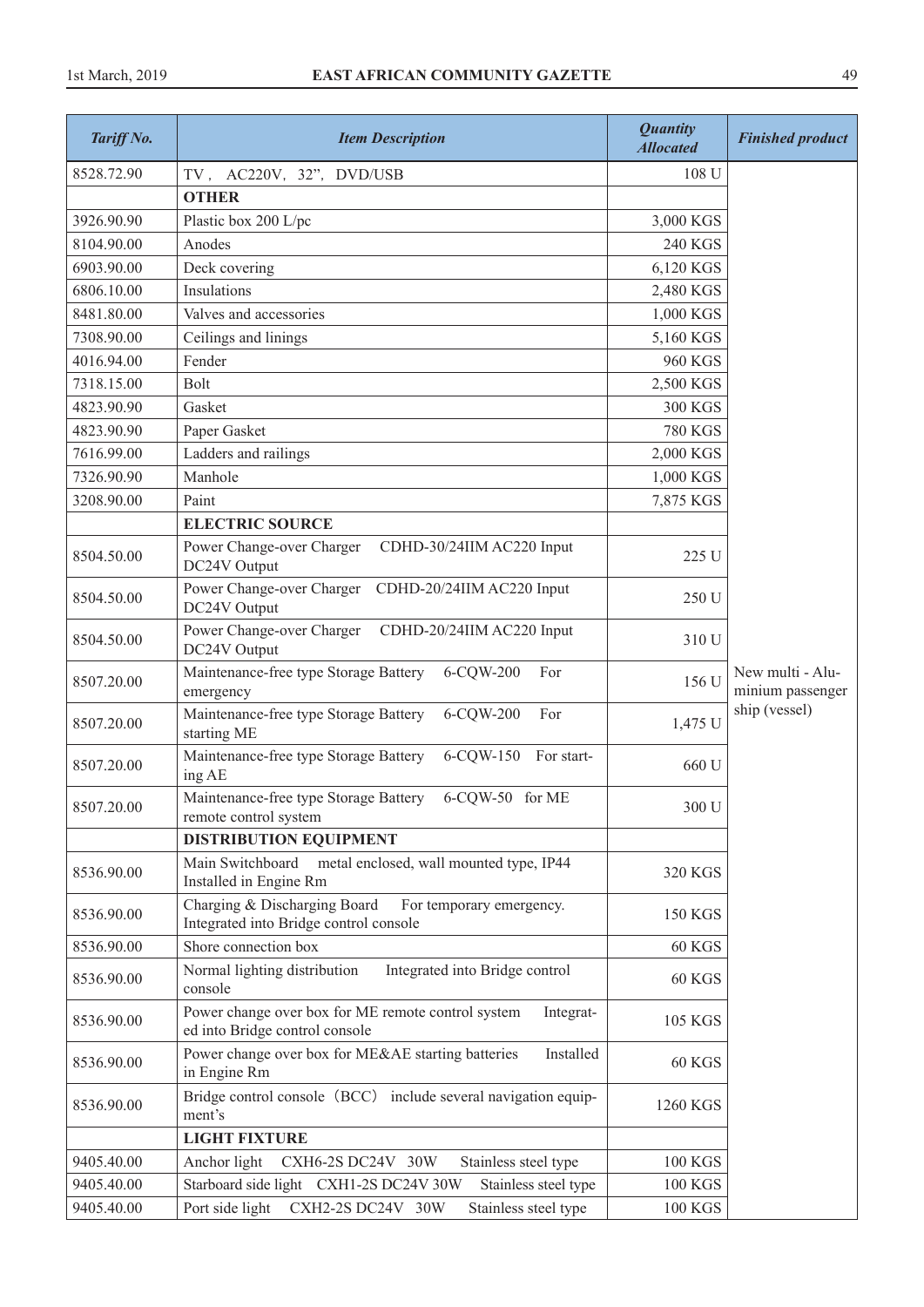| Tariff No. | <b>Item Description</b>                                                                                                                                                                                                                                                  | <b>Quantity</b><br><b>Allocated</b> | <b>Finished product</b> |
|------------|--------------------------------------------------------------------------------------------------------------------------------------------------------------------------------------------------------------------------------------------------------------------------|-------------------------------------|-------------------------|
| 9405.40.00 | Mast head light<br>CXH3-2S DC24V 30W<br>Stainless steel type                                                                                                                                                                                                             | <b>100 KGS</b>                      |                         |
| 9405.40.00 | Stern light CXH4-2S DC24V 30W<br>Stainless steel type                                                                                                                                                                                                                    | <b>100 KGS</b>                      |                         |
| 9405.40.00 | Flash signal light<br>CXH5-2 DC24V 30W<br>Stainless steel<br>type                                                                                                                                                                                                        | <b>120 KGS</b>                      |                         |
| 9405.40.00 | Search light<br>TG27-A AC220V 1kW<br>With remote control<br>panel                                                                                                                                                                                                        | 240 KGS                             |                         |
| 9405.40.00 | Fluorescent pendant light<br>JCY22-2F AC220V 20W×2                                                                                                                                                                                                                       | <b>400 KGS</b>                      |                         |
| 9405.40.00 | Fluorescent pendant light JCY22-2EF AC220V 20W×2<br><b>DC24V 15W</b>                                                                                                                                                                                                     | <b>400 KGS</b>                      |                         |
| 9405.40.00 | Incandescent pendant light<br>CCD9-5 AC220V 60W                                                                                                                                                                                                                          | <b>400 KGS</b>                      |                         |
| 9405.40.00 | LED down light<br>JXQ-7<br>AC220V 15W                                                                                                                                                                                                                                    | <b>180 KGS</b>                      |                         |
| 9405.40.00 | LED down light<br>$JXQ-7$<br>DC24V<br>15W                                                                                                                                                                                                                                | <b>160 KGS</b>                      |                         |
| 8536.69.00 | Switch                                                                                                                                                                                                                                                                   | <b>120 KGS</b>                      |                         |
| 8536.69.00 | Receptacle                                                                                                                                                                                                                                                               | <b>30 KGS</b>                       |                         |
|            | POWER CONTROL EQUIPMENT                                                                                                                                                                                                                                                  |                                     |                         |
| 8536.90.00 | For fire pump<br>Motor power: AC220V 1PH 1.1 kW Integrated<br>into Bridge control console                                                                                                                                                                                | 156 KGS                             |                         |
| 8536.90.00 | Remote control panel for fan<br>Flush type<br>Installed on BCC                                                                                                                                                                                                           | 45 KGS                              |                         |
| 8536.90.00 | Marine type isolation switch<br>HG300-24<br>For starting ME                                                                                                                                                                                                              | <b>150 KGS</b>                      |                         |
| 8536.90.00 | Marine type isolation switch<br>HG300-24<br>For starting AE                                                                                                                                                                                                              | 130 KGS                             |                         |
| 8536.90.00 | Float switch<br>For oil tank low<br>UQK-01 Wall mounted type<br>level alarm                                                                                                                                                                                              | 95 KGS                              |                         |
|            | <b>COMMUNICATION AND NAUTICAL EQUIPMENT</b>                                                                                                                                                                                                                              |                                     | New multi - Alu-        |
| 8526.92.00 | VHF radio telephone<br>IC-M330                                                                                                                                                                                                                                           | 75 U                                | minium passenger        |
| 8526.92.00 | Two-way VHF radiophone<br>$IC-M25$<br>With Charger                                                                                                                                                                                                                       | 75 U                                | ship (vessel)           |
| 8526.92.00 | Three in one navigation device<br><b>ES128</b><br>Including radar, GPS,<br>Echo sounder function                                                                                                                                                                         | 20 U                                |                         |
| 8526.10.00 | Rudder angle system OD-24Z<br>Including one power box, one<br>transmitter, one receiver                                                                                                                                                                                  | 20 U                                |                         |
| 9014.10.00 | Magnetic compass<br>$CX-65$                                                                                                                                                                                                                                              | 12 U                                |                         |
| 8512.30.00 | Electric horn<br>MT <sub>2</sub>                                                                                                                                                                                                                                         | 10 <sub>U</sub>                     |                         |
| 8512.40.00 | Window wiper WGP-JR AC220V□with heater) With three in<br>one control panel and water valve                                                                                                                                                                               | 36 U                                |                         |
|            | PA & TV SYSTEM                                                                                                                                                                                                                                                           |                                     |                         |
| 8518.22.00 | Public address system                                                                                                                                                                                                                                                    | 150 U                               |                         |
| 8521.90.00 | <b>DVD</b>                                                                                                                                                                                                                                                               | 20 U                                |                         |
| 8528.72.90 | TV AC220V, 32'                                                                                                                                                                                                                                                           | 30 U                                |                         |
|            | FIRE DETECTING AND ALARM, GENERAL ALARM                                                                                                                                                                                                                                  |                                     |                         |
| 8531.10.00 | Fire detecting and alarm system                                                                                                                                                                                                                                          | 36 U                                |                         |
| 8531.10.00 | General alarm system                                                                                                                                                                                                                                                     | 24 U                                |                         |
| 8544.49.00 | Marine cable, electric wire                                                                                                                                                                                                                                              | 1,560 KGS                           |                         |
|            | <b>MAIN ENGINE SET</b>                                                                                                                                                                                                                                                   |                                     |                         |
| 8408.10.00 | <b>DIESEL ENGINE</b><br>MODEL: DI13 077M,<br>TYPE : 4-STROKE, WATER-COOLED, EXHAUST<br>TURBO-CHARGER, CYLINDER <sup>[16]</sup> , BORE <sup>130</sup> mm,<br>STROKE <sup>160mm</sup> , RATING POWER/SPEED: 515kW/2300r/<br>min, FUEL CONSUME : 196g/kW·h, COOLED MODE : - | 2,640 U                             |                         |
|            | CLOSE CYCLE COOLING, STARTING DELECTRIC MOTER,                                                                                                                                                                                                                           |                                     |                         |